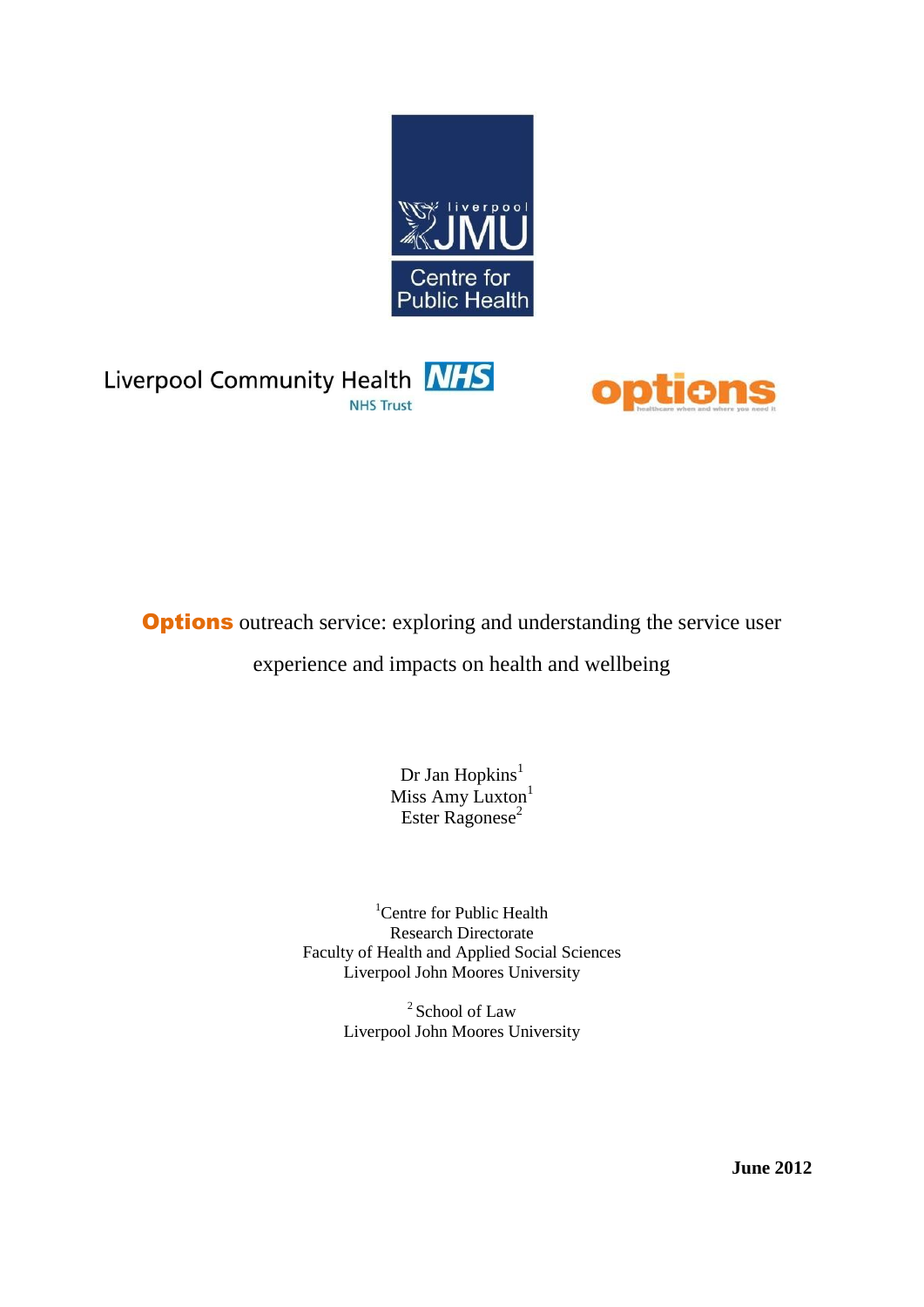### **Acknowledgements**

This project was one of four funded by Liverpool Community Health which piloted collaboration between the academic partner (JMU) and the NHS trust (LCH). One of the particular aims of this commissioned study was to build research capacity within the NHS provider organisation and so Dr Carolyn Lees and Sara Strodtbeck were involved in the questionnaire design and were invited to shadow a university researcher during two interviews.

This report was commissioned by Liverpool Community Health NHS Trust (LCH). We would like to thank Diana Leighton for orchestrating the partnership between academic and our NHS partners; Jenny Brizell (Centre for Public Health) for assisting with fieldwork and making comments on drafts of the report; Lesley Eccleston (LCH) and Mike Davies (Knowsley MBC) for their comments and attendance at steering committee meetings; Judy Abbott King (LCH) for facilitating access to the outreach sites. We would like to offer thanks to Ruqiyo Ali, who was a PPI volunteer and who provided valuable insight at steering committee meetings. Finally, we are extremely grateful to all of the stakeholders and service users who took part in this study.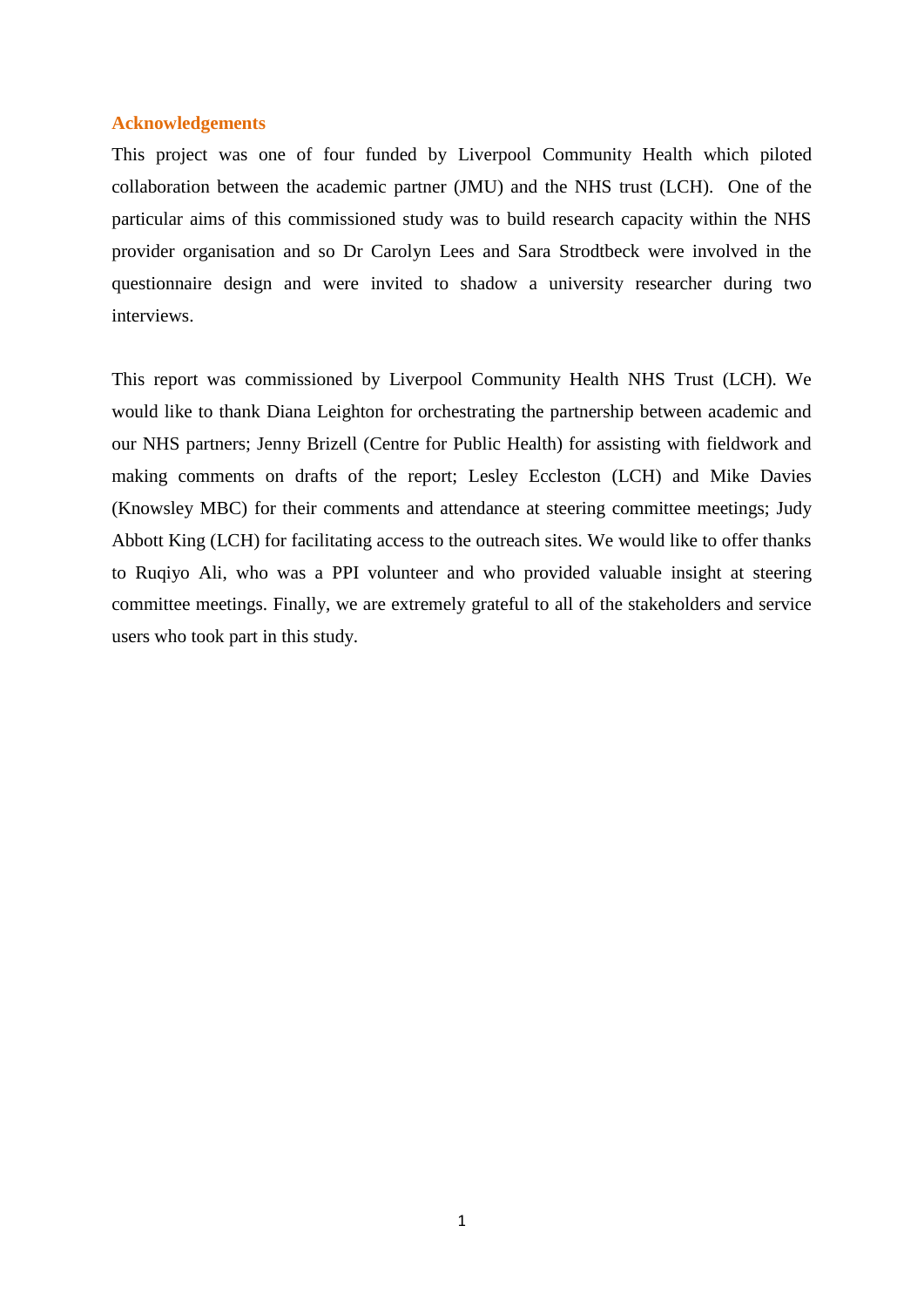# **CONTENTS**

|                   | <b>Executive Summary</b>                                    | 3  |
|-------------------|-------------------------------------------------------------|----|
|                   | 1. Background and content                                   | 6  |
|                   | 1.1. The Options service                                    | 6  |
| 1.2.              | Rationale for a focus on outreach                           | 9  |
|                   | 1.3. Darzi Centres                                          | 10 |
|                   | 2. Aims and objectives                                      | 11 |
| 3. Methods        |                                                             | 12 |
|                   | 3.1. Participants and eligibility                           | 13 |
| 3.2.              | Data collection                                             | 13 |
| 3.3               | <b>Ethical considerations</b>                               | 14 |
| 3.4               | Data analysis                                               | 14 |
| 3.5               | Rigour                                                      | 15 |
| 4. Results        |                                                             | 15 |
| 4.1               | Questionnaire                                               | 15 |
| Table 1           |                                                             | 15 |
| Table 2           |                                                             | 16 |
| Table 3.1         |                                                             | 16 |
| Table 3.2         |                                                             | 17 |
| Table 4           |                                                             | 17 |
| Table 5           |                                                             | 18 |
| Table 6.1         |                                                             | 18 |
| Table 6.2         |                                                             | 19 |
| Table 7           |                                                             | 19 |
| Table 8           |                                                             | 20 |
| Table 9.1         |                                                             | 20 |
| 4.2               | <b>Interviews</b>                                           | 21 |
| 4.2.1.            | Theme 1: Core features of Options                           | 22 |
| 4.2.2.            | Theme 2: Addressing service user health and wellbeing needs | 29 |
| 4.2.3.            | Theme 3: Limitations of Options                             | 32 |
| 4.2.4.            | Theme 4: Tensions in referral process                       | 37 |
|                   | 5. Limitations of the study                                 | 39 |
|                   | 6. Discussion                                               | 39 |
|                   | 7. Recommendations and ways forward                         | 42 |
| <b>References</b> |                                                             | 44 |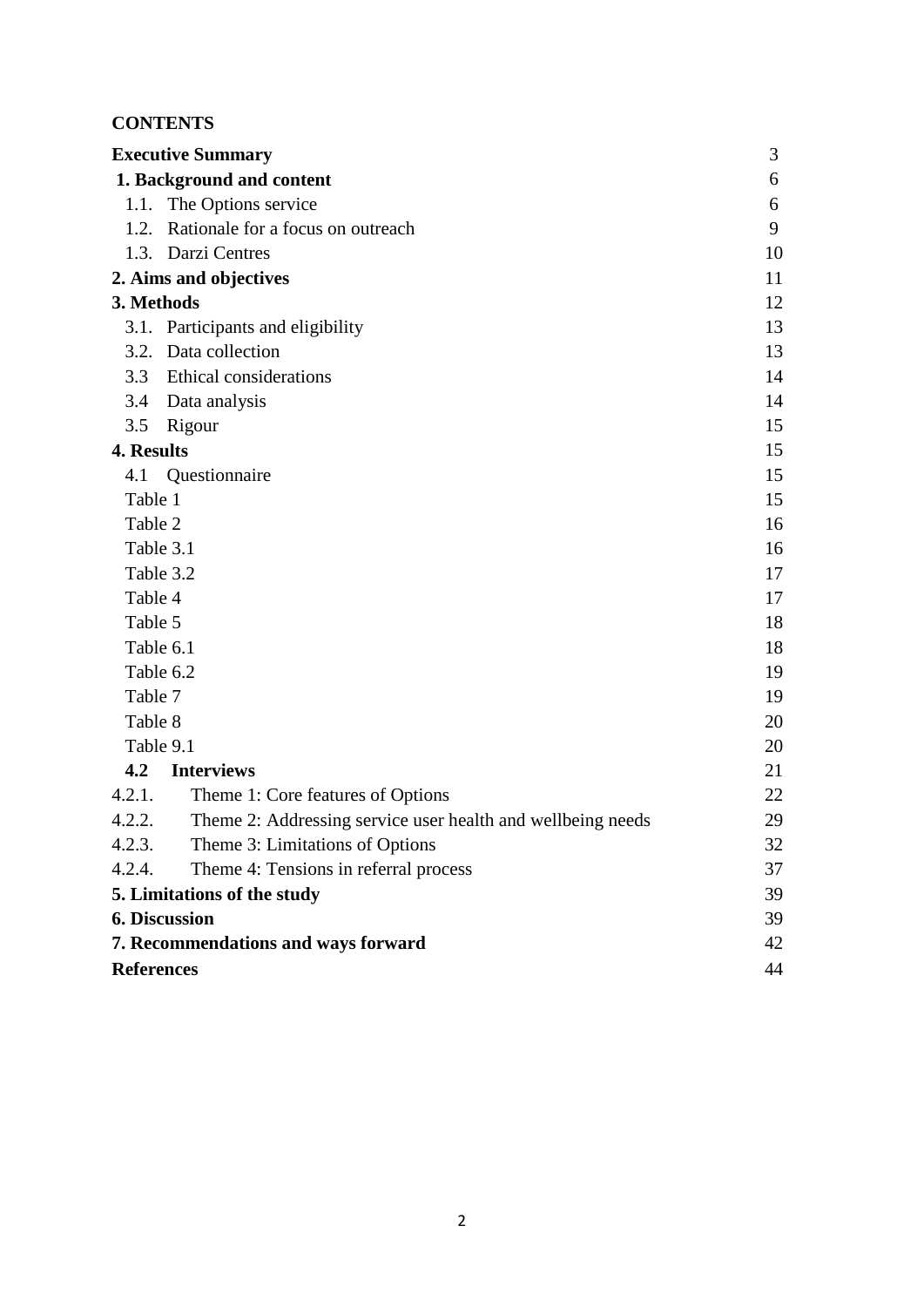### **Executive Summary**

As part of the national NHS Review led by the Health Minister Professor Lord Ara Darzi (DH, 2008), Knowsley Health and Wellbeing Primary Care Trust were required to establish three new General Practices and a GP led Health Centre.

Liverpool Community Health were commissioned to deliver this new "equitable access service" now called "Options". The Options service includes a primary care outreach service for three "seldom heard" groups across several outreach sites in Knowsley. The three groups are

homeless/near homeless,

probationers

individuals who have been exposed to domestic violence.

The Centre for Public Health at Liverpool John Moores University was commissioned to undertake an independent evaluation of the outreach provision and specifically to explore and understand the service user experience and outcomes of service.

A mixed method design was adopted, which included both quantitative and qualitative methods. First, a survey instrument was distributed to service users before follow-up semistructured interviews were convened with both service users and professional stakeholders.

A total of 40 questionnaires were completed and returned. Nineteen interviews were undertaken with 6 service users and 13 stakeholders. Three service users declined to be interviewed on the day and were unwilling to re-schedule.

This study was able to characterise and provide an understanding of the health & wellbeing needs and experiences of the three "seldom heard" populations.

### Prior to Options;

Individuals had experienced a punctuated health journey characterised by limited access to health and social care and difficulties with onward signposting and referral.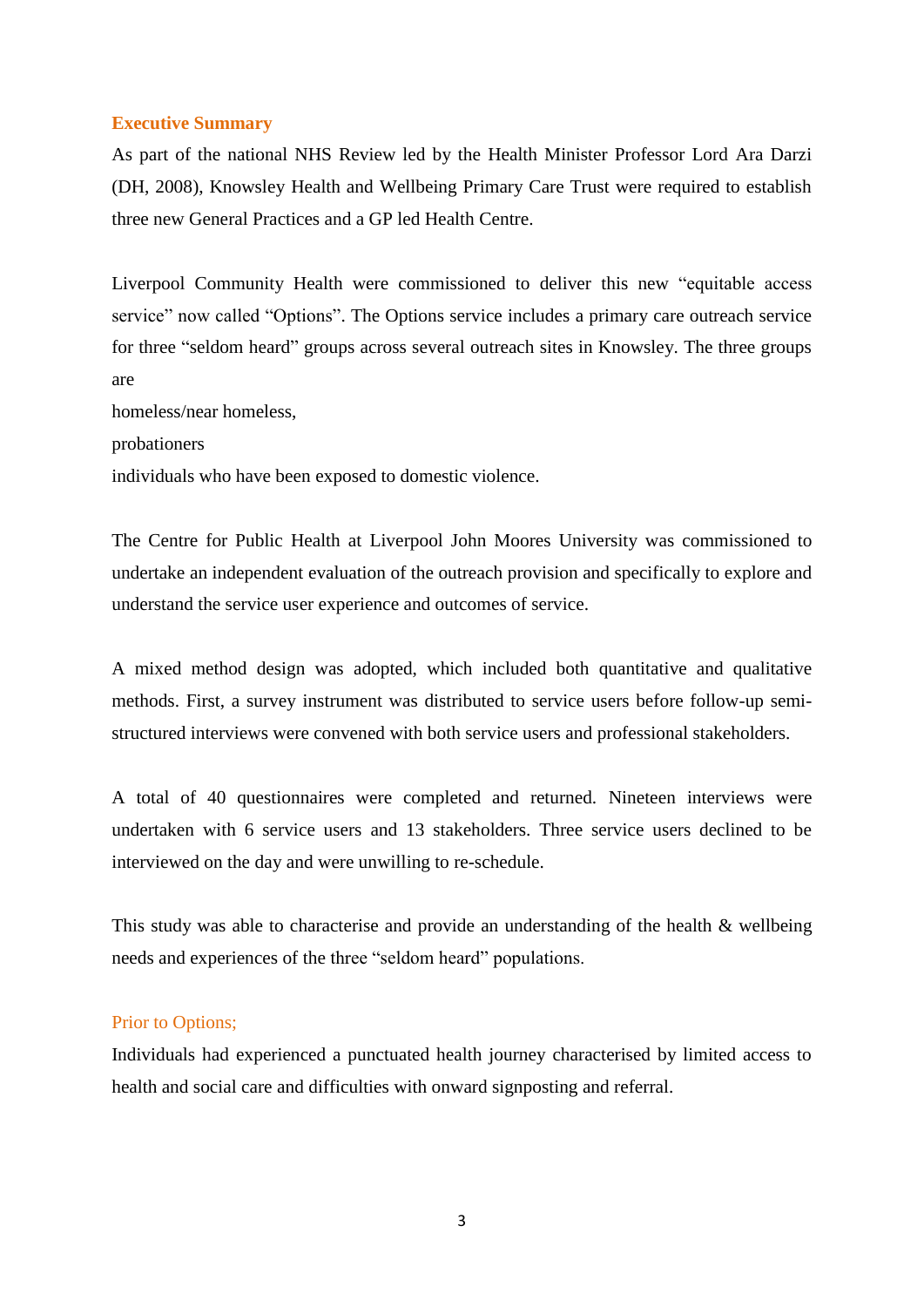Stakeholders argued that there was a general lack of understanding about the needs of the "seldom heard" cohorts and how to engage them in health care services. Moreover, stakeholders felt that inter-agency partnership was lacking.

Some service users felt that they were stigmatised or less worthy of care. Chaotic lifestyles, fear of disclosure and a lack of empowerment were among the factors which made engagement with care providers more problematic.

Conditions/needs could remain undiagnosed, untreated or neglected. In turn, problems escalated and inter-related needs e.g. alcoholism and offending persisted.

Stakeholders felt that opportunities for prevention, early intervention were lost and individuals often presented at crisis. Worse still individuals fell between the cracks, between agencies or if they moved to a new geographical location without being seen because of delays in referral.

*"By the time that they would actually get the appointment the residents would have moved on. They"ve got their own home or moved to another refuge and waiting so they could have moved out of the borough again so it's a brand new referral to another borough so quite a lot of the time, they slip through the net then and its left"* [Stakeholder]

### Options had an impact by;

Options made it easier to register with and access primary health and social care.

Options delivered added value by working in an integrated way internally as well as through its support of and partnership with the host sites, particularly residential ones.

*"So I would struggle to see how well our service would operate without the Options team being involved. Because, since I have been in post within this service, the Options team has always been there and it"s so deeply integrated into a number of things that we do"* [Stakeholder]

Options has **plugged deficiencies** in service and reversed some of the unmet need in these "seldom heard" populations. Stakeholders and service users were clear that experiences and outcomes in health wellbeing would be

*"It has a real impact very quickly because a woman will go and have a general health check, the first day after they have arrived here…and it means that we can continue any health treatment that they have been having prior to coming here …but it also means that from an very early point we can identify any potential health problems, that could escalate over time if they went unchecked or untreated* [Stakeholder]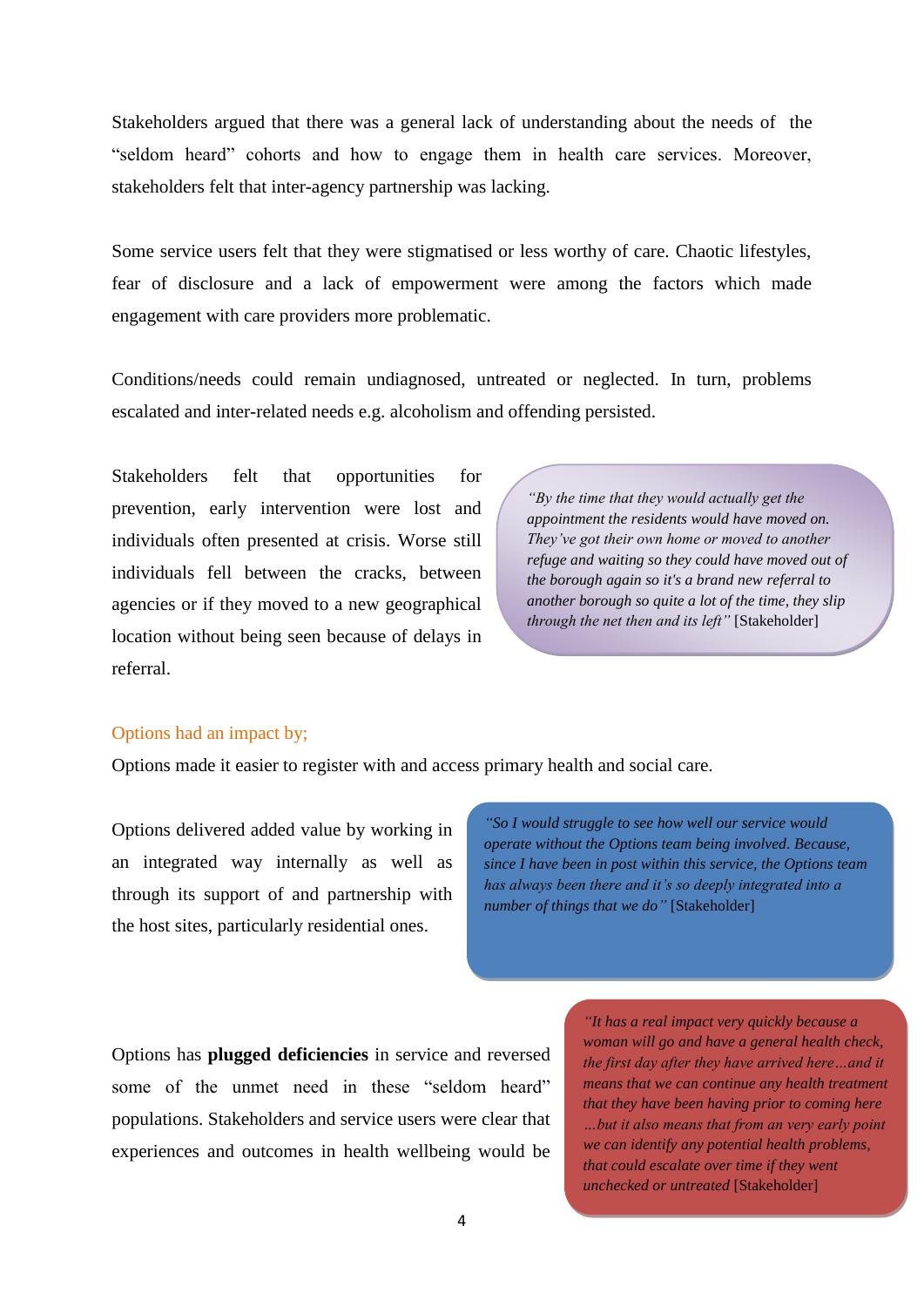different if the service were to be withdrawn e.g. escalation of problems.

The service offered **flexibility and continuity** in an attempt to build up trust and understanding of the service users and to encourage their re-integration into mainstream provision.

*"I"d say (name removed) had benefitted more because he"s confident with them now. Y"know usually if I have to take him to doctor"s I have to ask for a lady doctor, y"know what I mean? And cos he"s familiar with the faces, he"ll open up and tell them where he"s hurting and that. Now over [external practice] there I have to sit there and explain to the doctor. It"s better with kids because, how can I explain it? They"ve got a good relationship with all the kids and that cos a lot of kids in here have come from bad situations"*  [Service User]

#### *Researcher Fieldwork Observation*

Although integrated offender management, which includes addressing **a range of health needs was a shared goal of the different agencies and needs to be optimised**.

*During fieldwork at the Probation service it was apparent that not all Offender Managers were aware of the existence of the Options service and whilst many made scheduled and opportunistic use of the service this was not always the case.*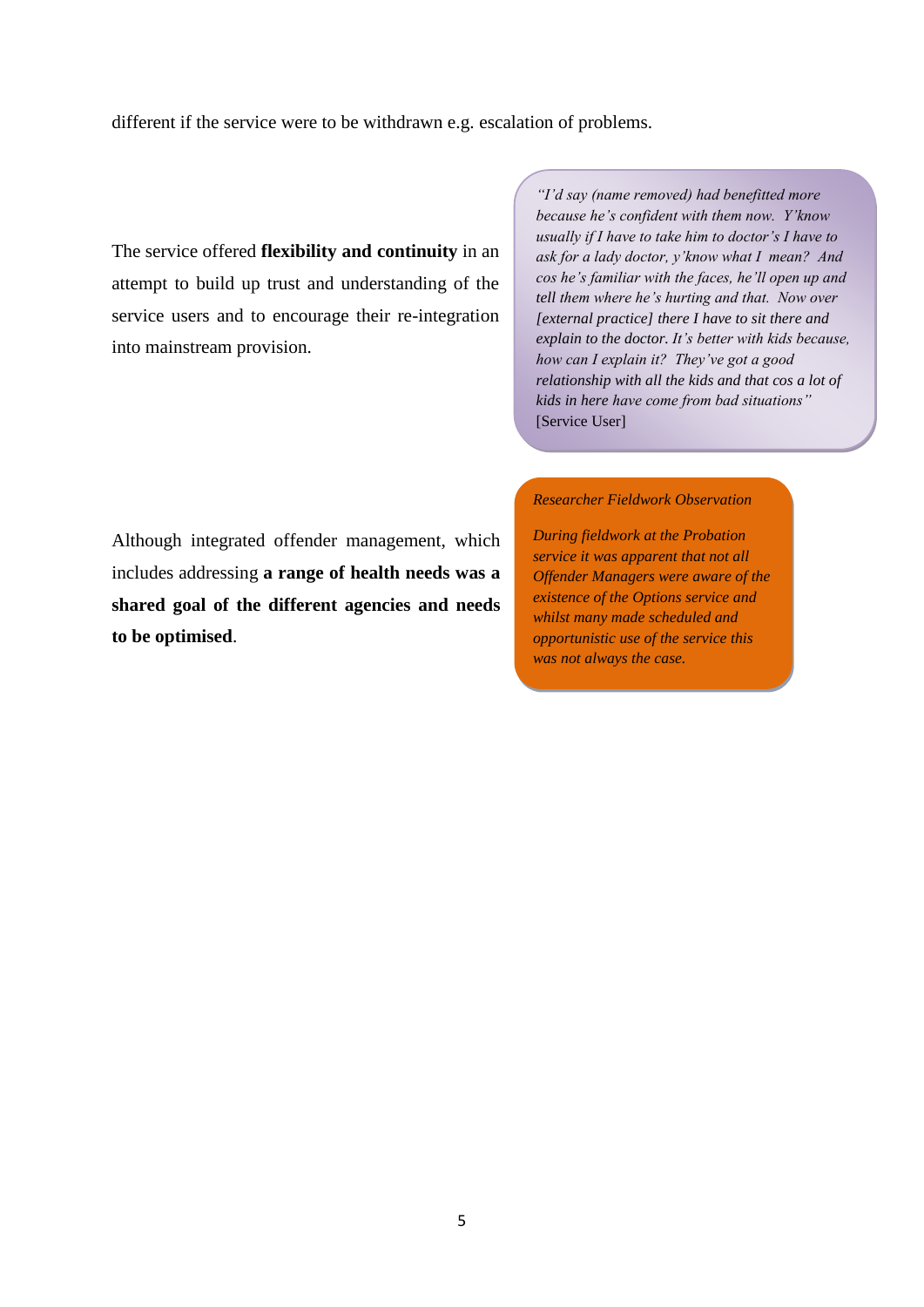### **1. BACKGROUND AND CONTENT**

#### **1.1. The Options service**

As part of the national NHS Review led by the Health Minister Professor Lord Ara Darzi (DH, 2008), Knowsley Health and Wellbeing Primary Care Trust were required to establish three new General Practices and a GP led Health Centre. In common parlance these are often referred to as Darzi centres. The Practices and Health Centre were commissioned through a tender process.

Liverpool Community Health led the successful Partnership bid with Knowsley Integrated Provider Services and Urgent Care 24 to deliver the "equitable access service" now called "Options"

The aim of Options is to make sure that all Knowsley residents and those registered with a Knowsley GP have "equitable access" to GP services. In essence this means that primary medical care services are easily accessible at a time appropriate for service users" lifestyle. This is regardless of their level of need, their ability to use NHS/related care and support services, or any other impacting factor. A reason could be of a simple logistical nature, such as an individual"s working shifts so they cannot get access to their GP practice in normal opening hours; or having family commitments that make it very difficult to get to existing services. Or matters could be more complex, with an individual feeling excluded because they have particular needs that make attending mainstream services difficult and require understanding and support when they do use a service.

The Options Service can be broken down into 3 component areas, although in essence it runs as a completely integrated service. These are briefly described here;

#### i) Booked Appointments

There is a 24 hour booking line which is used to book all GP and Practice Nurse appointments. The criteria for booking an appointment with the service are that the caller is a Knowsley resident and/or has a Knowsley GP. Patients do not have to fully register with the service in order to use it. Appointments are offered at 4 sites across the patch.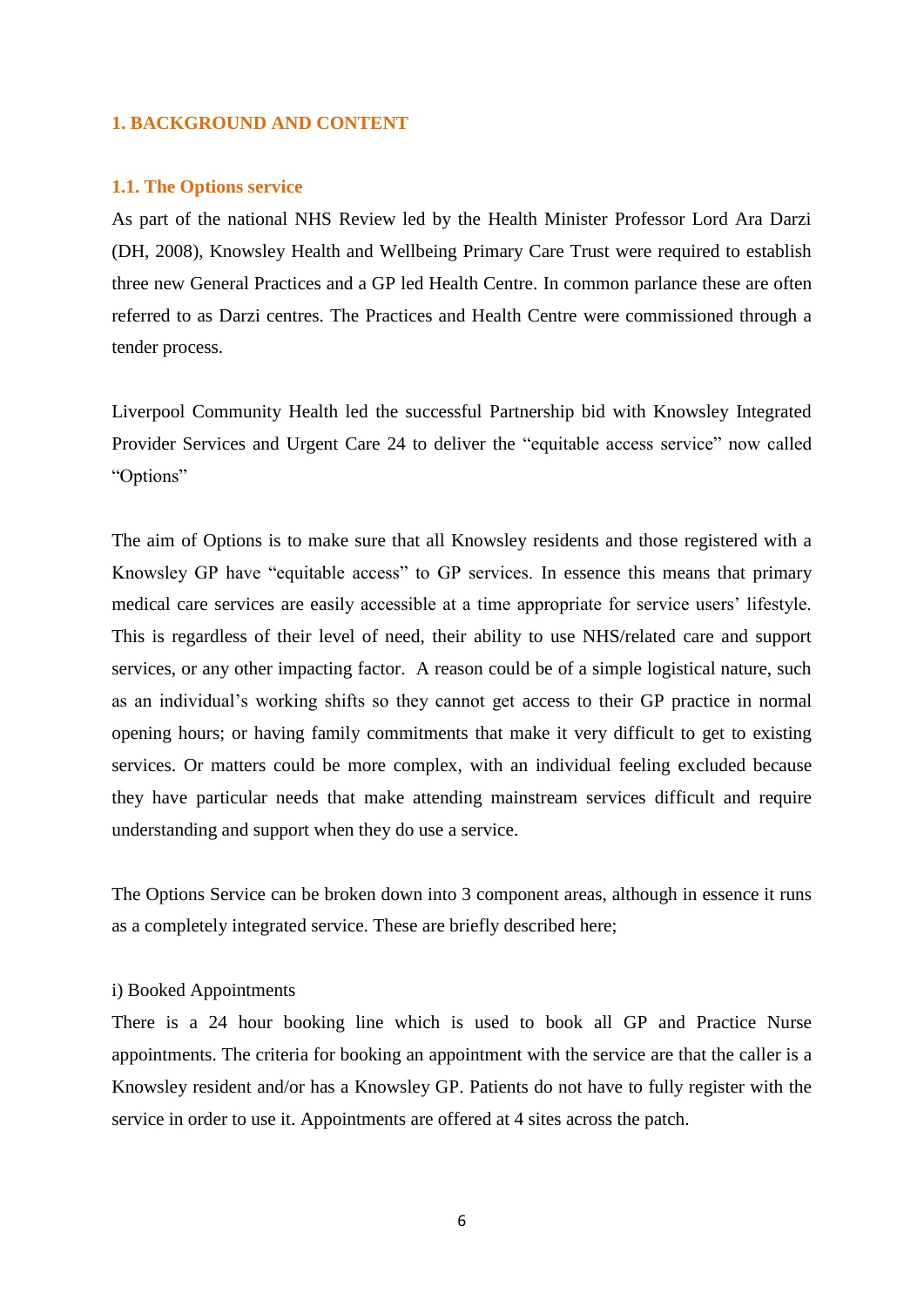#### ii) Nursing /Residential Homes

Each Nursing and Residential Home in the Knowsley Borough (27 homes in total) receives a weekly visit from an Options GP. These homes cater to the elderly, people with dementia or those with a severe and enduring mental health difficulty. The service does not cover homes which cater for children, or people with learning disabilities. The residents can be seen by the Options GP regardless of whether or not they are fully registered with the service.

### iii) Outreach Clinics

Options is currently working with the following specified "seldom heard" groups at requested specific outreach sites

- 1) Probation Office
- 2) Domestic Violence services both a refuge & onward care centre
- 3) Homelessness or at risk of becoming homeless at 4 separate hostels across the Borough

"Seldom heard" has now replaced "hard to reach" as the term of choice since the latter tends to apportion blame to the service users whereas "seldom heard" puts the onus on agencies to reach out to excluded populations, to hear their voice and enable them to access services (SCIE, 2008).

The morbidity experienced and health needs of these cohorts are well evidenced.

In the case of domestic violence, statistics derived from the British Crime Survey and other sources are provided by the DH, and state that 1 in 4 women between the ages of 16-59 have been affected by domestic violence and between 40 and 50% of women who have experienced domestic violence are raped within their physically abusive relationship (DH, 2011) and have often been subjected to years of psychological abuse. Women who have suffered domestic violence are high users of healthcare services, with twice the level of general medical services and between 3 and 8 times the use of mental health services (DH, 2011). Commissioners are charged with responding to this need since the NHS Operating framework 2011/12 states "*that NHS organisations should ensure that they properly identify these patients and have suitable care pathways in place to ensure that they get the sensitive, ongoing care they need*" (DH, 2011 p9).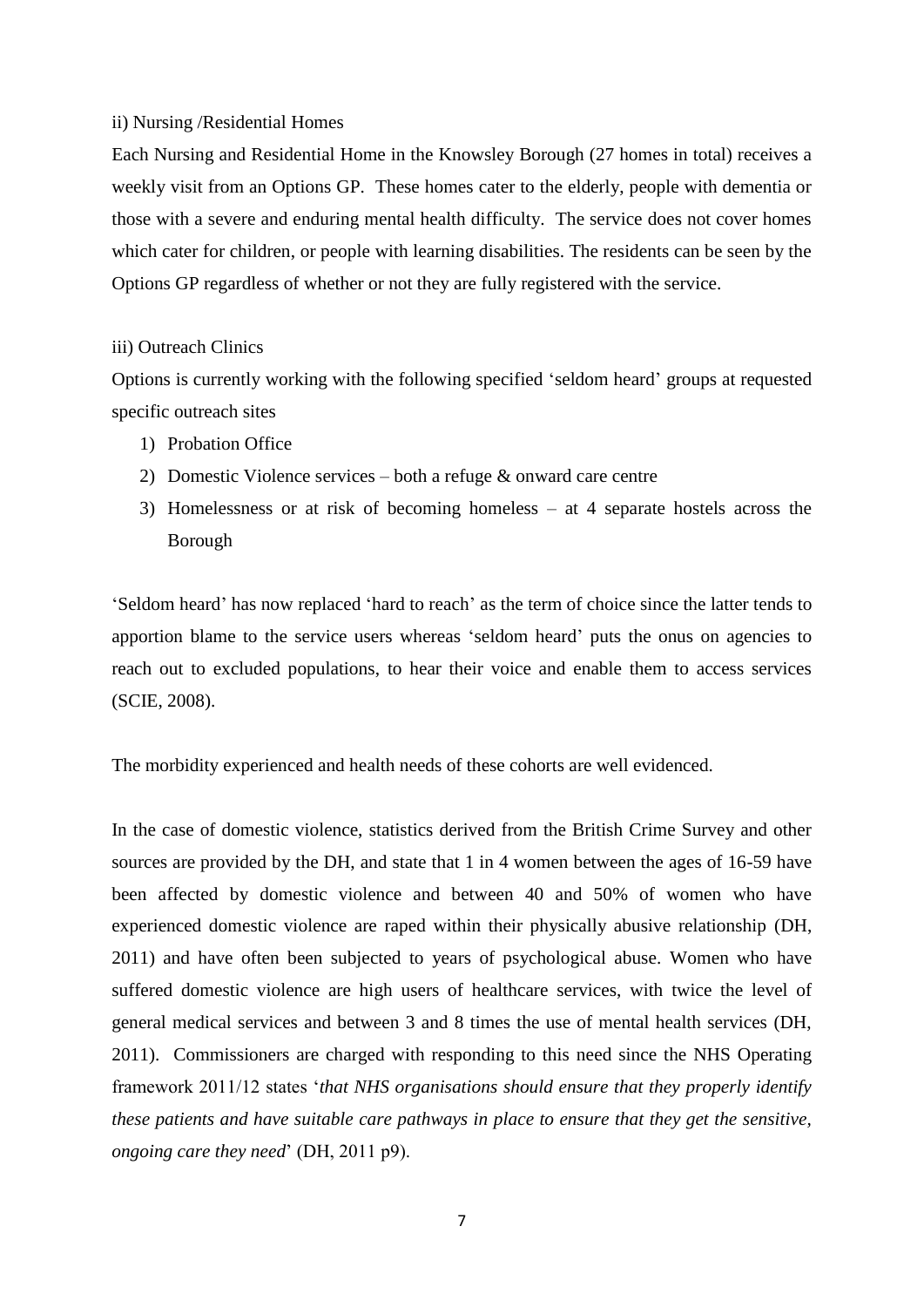The operating framework provides further guidance to commissioners who should;

- $\triangleright$  Strengthen their partnership arrangements for services for women and children who are victims of violence or abuse
- $\triangleright$  Promote innovation in the services they commission, in order to better meet the needs of this group and become more cost-effective (DH, 2011, p10)

According to more local figures, during 2008/09 period Merseyside Police in Knowsley received over 3,400 calls for assistance which were assigned as a "Domestic Incident". Reports of domestic related violent crime in Knowsley, accounted for on average 20 per cent of all reports of violent crime (Knowsley 1st April 2008 - 31st March 2009). NHS Knowsley referrals for the same period included 1366 children affected by domestic abuse. Fifty-five of these were subsequently referred to the Children"s Domestic Abuse Practitioner. The first women and children"s refuge opened in Knowsley in 2005. The most common reason for rejecting a referral was the refuge was full to capacity, but also women were rejected because of the lack of specialised mental health/substance misuse services to support them (Safer Knowsley Partnership, 2011).

In relation to the offender population, the Bradley report (2009) distils some of the significant data based on an Office for National Statistics survey of the mental health morbidity of the population in the criminal justice system;

Some key findings from this ONS survey illustrate the high level need in this population: **-**over 90% of prisoners had one or more of the five psychiatric disorders studied (psychosis, neurosis, personality disorder, hazardous drinking and drug dependence); **-**remand prisoners had higher rates of mental disorder than sentenced prisoners; and **-**rates of neurotic disorder in remand and sentenced prisoners were much higher in women than in men (Bradley K, 2009 p8).

The case in the round for agencies to work together to address mental health needs for example, is set out in the Bradley report *'it has become increasingly apparent that when people with mental health problems in the community are in crisis, neither the police nor the mental health services alone can serve them effectively and it is essential that the two systems*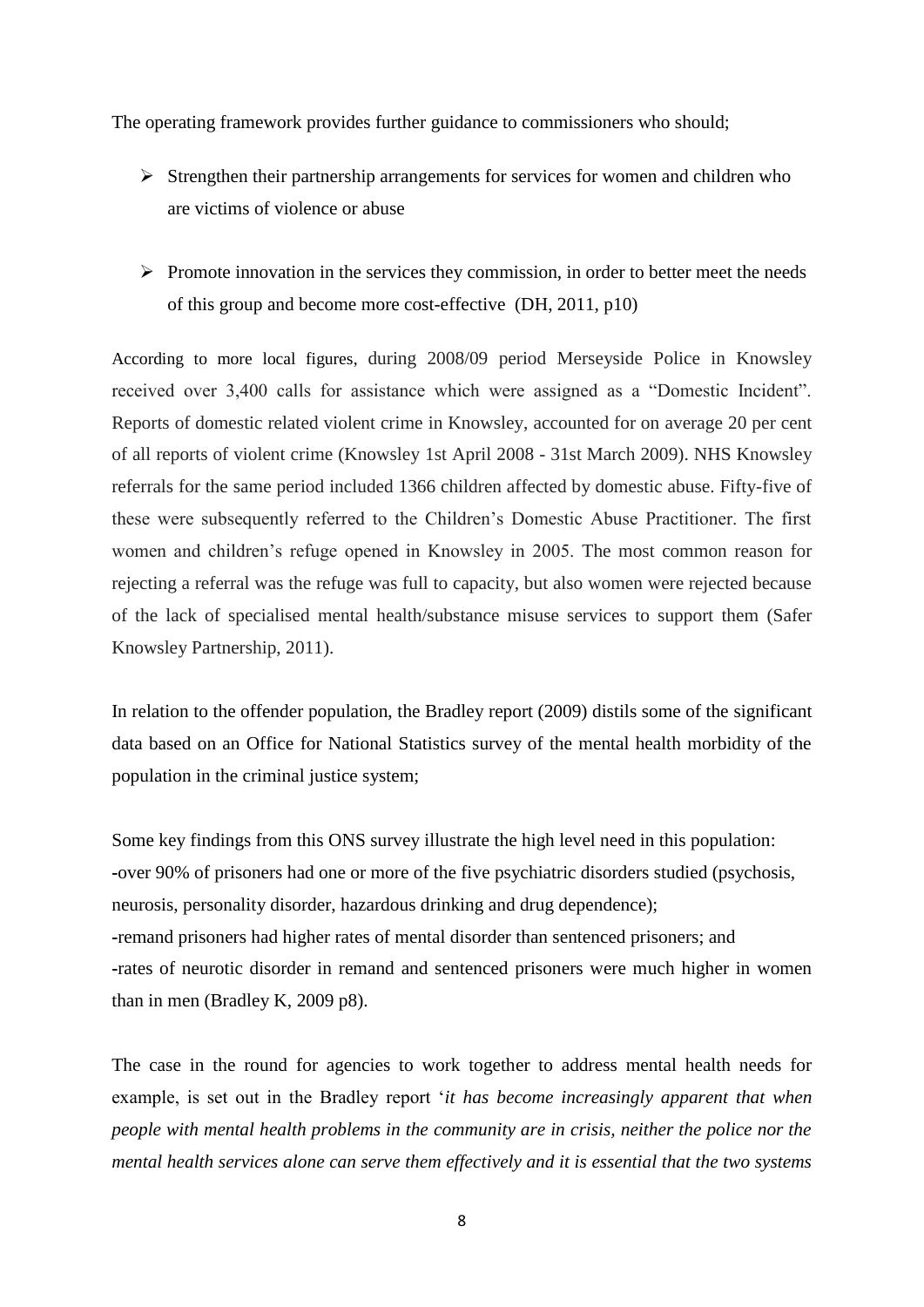*work closely together'* (Bradley K, 2009, p54). Bradley notes that PCTs and prisons have worked together to make great strides to address mental health, substance abuse and primary care needs whilst on remand, but that "*in reality, remand does not offer much time to engage with treatment, and where prisoners on remand are released directly from court there are significant difficulties in ensuring that any care started in custody continues in the community'* (Bradley K, 2009, p64). Ensuring continuity of care is also an issue for those who are released to the supervision of the Probation Service, but there is an increased chance of re-engagement if treatment is started in prison (Bradley, 2009).

The Options team operate their outreach services from sites on varying occasions during the week. Yates Court is a hostel for families at risk of homelessness or who are homeless and comprises of male and female residents and children. Ross House is a women"s refuge and therefore is a female only establishment, with capacity for children. Field Lane is a homeless hostel with sole occupancy for men. Outreach is also provided at South Knowsley Probation Office and First Steps which is a drop in venue for domestic violence populations.

Appointments are only required at the practices as the homes/outreach sites are drop in/according to demand. However, appointments are made by the site management in advance at Ross House and on the day at Yates Court. The Nursing Team offer a Health Assessment (HA) followed by a Health & Wellbeing Action Plan (HWAP) to address any primary care needs, signposting and making onward referral where appropriate. A GP is commissioned for one or more sessions at each of the sites each week.

#### **1.2. Rationale for our focus on outreach**

Liverpool John Moores University was commissioned to undertake an evaluation of the Options Service. The study explored experiences and outcomes specifically relating to 'seldom heard' groups who accessed Options via its primary care outreach services. There are number of reasons for this focus. Firstly, that examination of data routinely collected as part of the management of the booked appointment service is likely to provide useful evidence around uptake/access and this aspect of evaluation could usefully be undertaken inhouse. With respect to provision of services in Nursing/Residential Homes, it will be more difficult to attribute changes in patient experience and other outcomes directly to the Options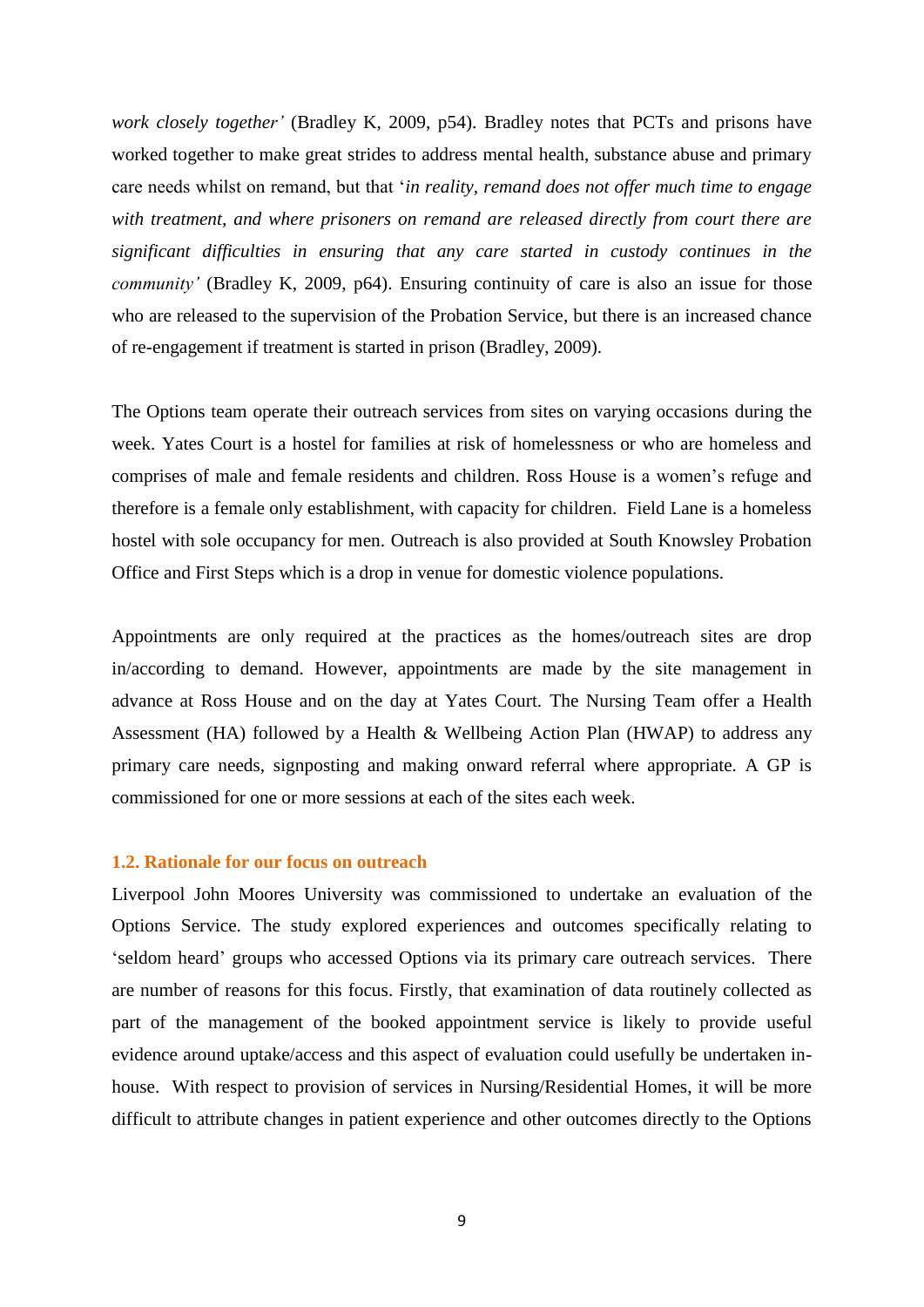service due to direct intervention by residents own GP, particularly during periods of high pressure (for example in December 2010).

However, individuals within the "seldom heard" groups supported by Options will often have complex health needs and feel excluded because their particular needs can make attending mainstream services difficult. Additionally, they may frequently require specific understanding and support when they do use a service and so capturing evidence of how these needs are addressed is of value to commissioners and providers.

### **1.3.Darzi Centres**

The debate about the value of 'Darzi' centres is somewhat mixed and their fate equally so. Davies (2010) reports on the some of the key arguments for and against. In the case of the latter, it is argued that it was ill-conceived to impose clinics on PCTs without an evidence base and piloting. Further, that the clinics were not always driven by local need as Darzi intended or taking into account existing provision. It is argued that existing practices perceived them to be a stick and a threat run by rival private led service, which added little value. Attendance at centres across the country has varied, some have not been well used whilst others have a high number of highly satisfied walk-in patients. Even this is not a metric of success argue opponents since many such patients could have attended their own practice and this represents a costly duplication of service. Further, there has been limited/no reduction in unplanned visits to hospitals.

Others contest the assumed percentage of hospital activity which is "primary care" and so the baseline figure, which it was hoped the centres would reduce, is debatable (Heyworth, 2010). Supporters of the centres argue that they are serving needs of disenfranchised individuals such as the homeless and asylum seekers who are unable to register with a doctor. Even where excellent nurse led services for marginalised groups exists, a tension may arise when an appointment with a GP is required (O"Malley, 2010). Proponents argue that general practices are not configured to fit around modern living and registered patients who struggle to get any care let alone continuity of care (see McKeowen H, 2011). Advocates suggest working flexibly and in partnership with commissioners to look at the fit of the centres and how they complement existing services is a possible way forward.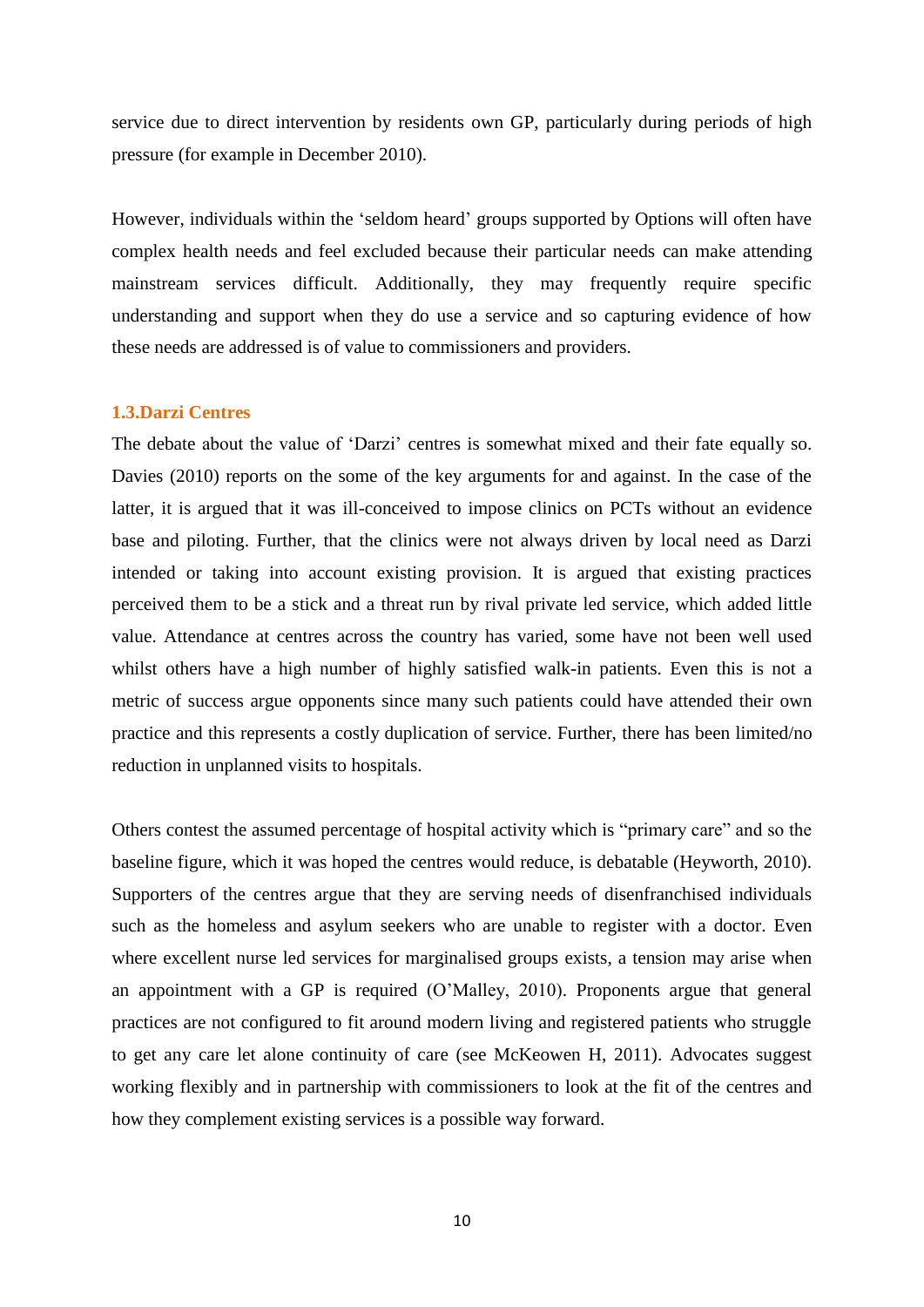However, closures have occurred and continue to take place and the fall-out from this withdrawal may impact on service users and the local NHS structure. NHS Stockport closed its clinic with limited public consultation. It was suggested, that service users, who had tasted continuity of care perhaps for the first time, had to register elsewhere and this was said to have irked local practices who were left to mop up the need at short notice (O"Malley, 2010). In Suffolk, a centre which a year before was hailed as joint-first in a national survey of patient satisfaction is facing closure on the grounds that it did not reduce A&E visits and its high annual running costs. The value of a flagship Darzi centre in Bradford was questioned by commissioners on the grounds that the service was too costly, was being used in some cases for a second opinion, without discernable impact on patients" health and no evidence that the most socially excluded were using the service (Iacobucci, 2011). NHS Peterborough faced criticism recently for a consultation exercise to review the future of its centre. The case was referred to the NHS Cooperation and Competition Panel who judged that the consultation about closure breached conflict of interest since it was led by GP commissioners working in practices which stood to gain from the closure of the centre (McNicoll, 2012).

## **2. AIMS AND OBJECTIVES**

The purpose of this study was to explore and understand the impacts of the "Options" primary care outreach services on several "seldom heard" service user groups namely; probationers in South Knowsley, populations exposed to domestic violence and the homeless or near homeless.

The overall objectives of the study were to explore both access and uptake of services and onward signposting and referral to support services. Embedded within this study was consultation with service users and service providers to explore their perceptions and experience of the outreach services and the impact on the health and wellbeing of the service user groups. Specifically, the objectives were;

1. To quantify and describe outreach services provided in terms of the types of services provided, numbers accessing and taking up services and onward referral/signposting to other support services.

2. To identify service users" perceptions of the strengths and limitations of this outreach service and their satisfaction with the service per se and in comparison to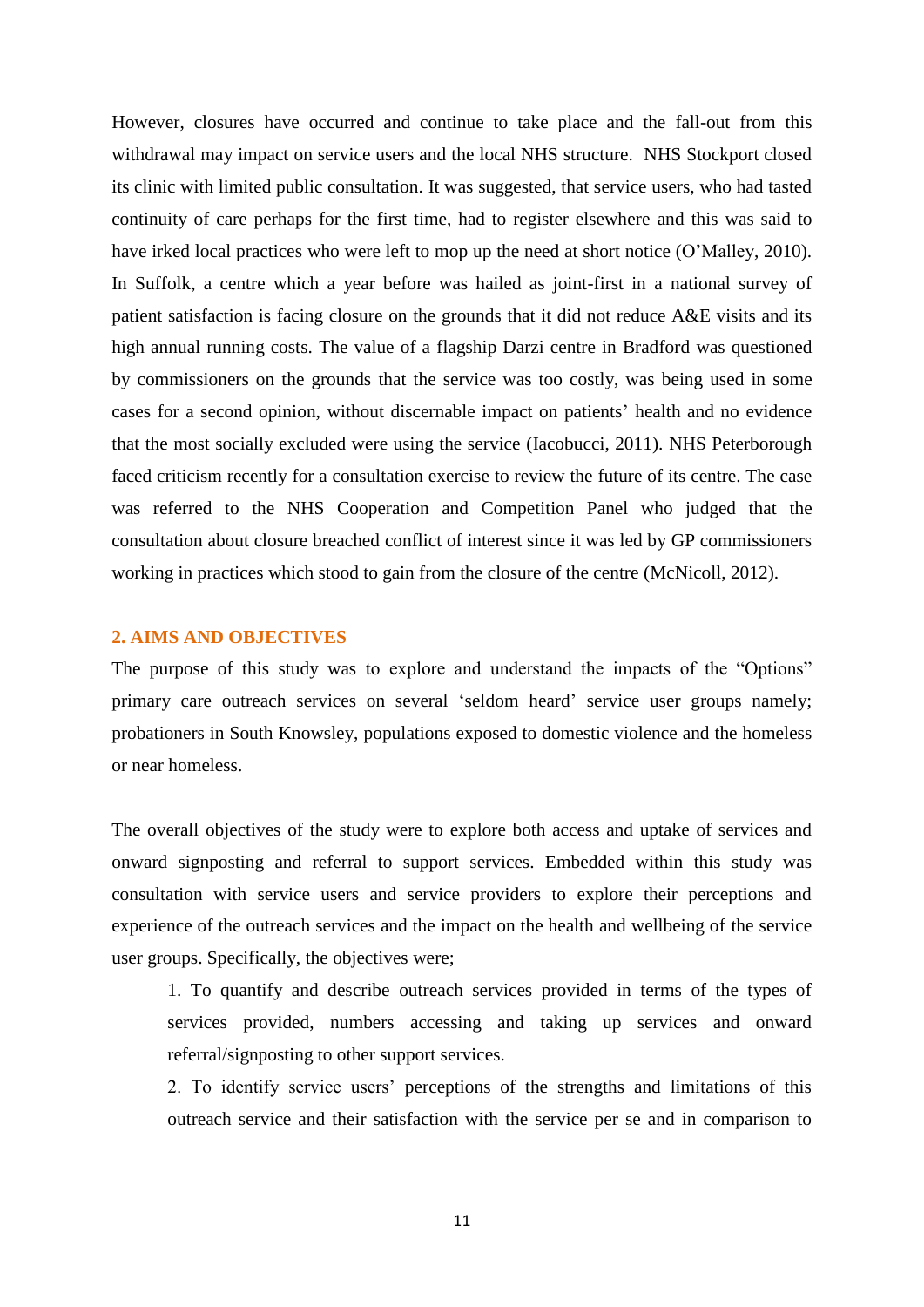access/use of their usual primary health services. Further, to determine what would happen in the absence of Options.

3. To explore service users" perceptions of the impact of Options service on their health and wellbeing.

4. To establish the views of professional stakeholders as to the strengths, limitations and impact of Options in relation to; service user engagement with primary care services, a reduction in demand for more costly and unplanned health services in the acute sector and improving the health and wellbeing of the probationer population.

5. To synthesise findings to identify how Options meets the needs of the service users, its impacts on their health and potential cost-efficiencies for the health economy.

6. To disseminate findings to commissioners, all stakeholders and service users.

### **3. METHODS**

A mixed method approach was used here with a self-complete survey of service users followed by a qualitative design using semi-structured interviews with service users, Options stakeholders and other professional stakeholders working at the outreach sites.

A short questionnaire survey written in plain language was designed and peer reviewed. The questionnaire captured information about initial signposting to the Options service and service user perceptions of how accessible and flexible the service is in meeting their needs. The instrument captured data about access to health services in the absence of Options and intended future use of the outreach services. Questions concerning onward signposting and any impacts were also posed.

Two interview schedules (professional stakeholders and service users) were devised to tease out experiences and views of the Options service. The interpretation of the survey data was used to inform the interview schedules. The intention was to elicit a rich and deep understanding of the perceived strengths and limitations of the Options Service particularly in relation to access and flexibility of service and use/non-use of health services in the absence of Options. In the case of service users the topic guide sought to elicit the impact of the outreach service on the individual"s health and wellbeing. The interview schedule was used as a guide and not a rigid instrument since participants were encouraged to discuss issues which they perceive to be of importance to them.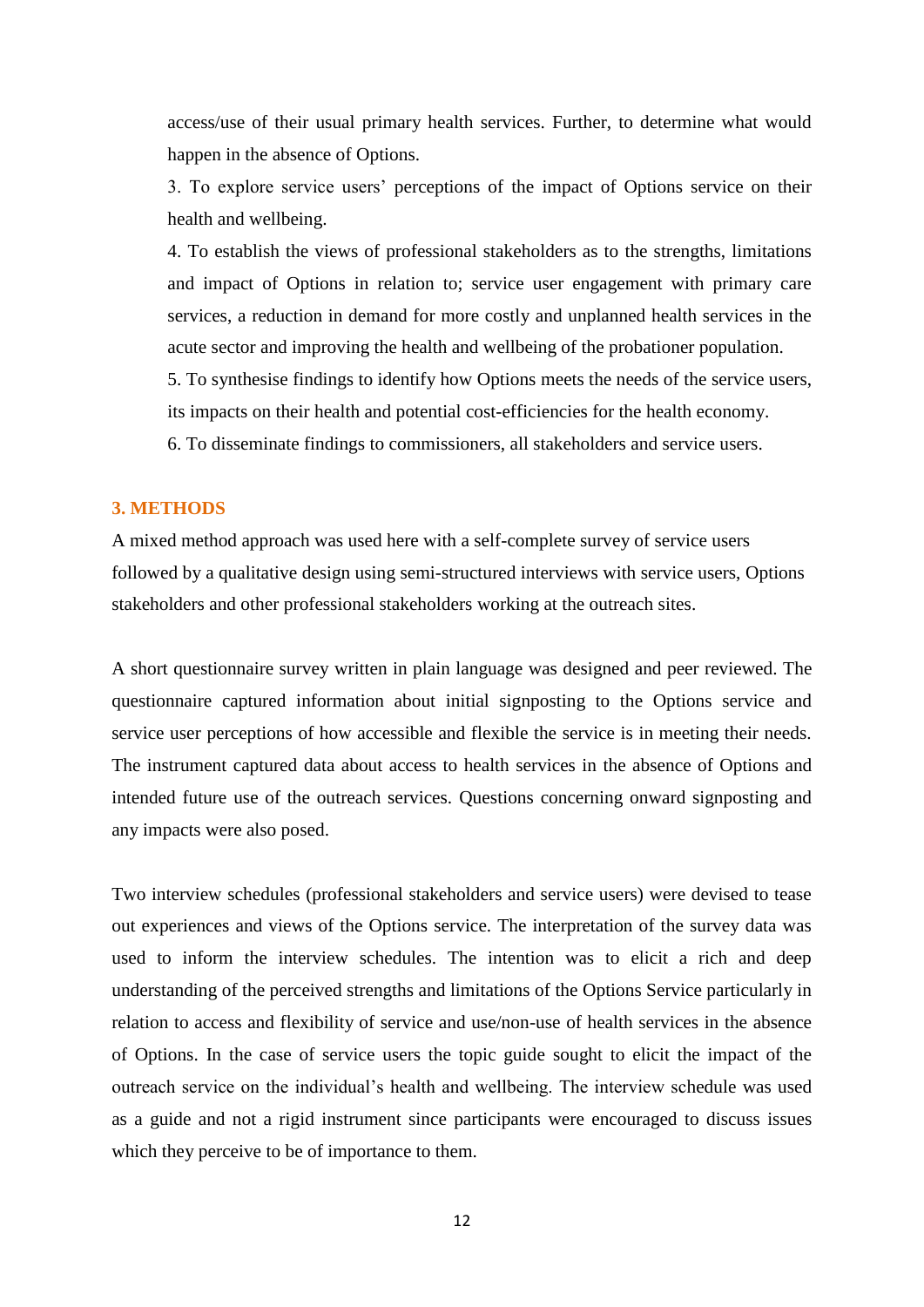### **3.1. Participants and Eligibility**

All residents who had accessed Options at five outreach sites served by Options were eligible. A sixth site, Roughdale Court, was rejected because the Options service was not being accessed by attendees. Three were residential sites and two was non-residential. Two served domestic violence populations, two served the homeless or near homeless and the fifth site was the Probation Office in South Knowsley. Anyone who had not accessed Options was necessarily excluded. Consent was assumed if the survey was completed. A participant information sheet outlining the project was provided. Written consent was taken before each interview.

#### **3.2. Data Collection**

In each case, a site visit took place before data collection began. The delegation typically included the university team, members of the Options management team and other Liverpool Community Health staff who were on the project steering committee. A traditional postal survey was rejected on the grounds that the response was likely to be poor. The purpose of the site visits was to prime the stakeholders at the site about the nature and the purpose of the study and where necessary deliver surveys and associated paperwork. As the study was an independent evaluation, it was decided that Options staff should not be involved in distributing the surveys and where possible key-workers at the sites would perform this task and help participants to complete the survey if literacy was an issue. It was agreed that keyworkers would distribute the surveys at all five sites on behalf of the university research team. Surveys were completed and mailed back to the university using a freepost envelope. Email and telephone reminders were made to each of the sites as a prompt. In the case of the Probation site, the NHS REC committee stipulated that neither Options nor the probation site should be involved in distribution of the survey and so in this case researchers from the university team distributed and collected surveys on days when the Options service was present over a two week period.

Service users were asked whether they would like to take part in a follow-up interview and if so were asked to provide their contact details to the team. An interview matrix was devised to guide selection of survey participants to capture different characteristics of service users and patterns of use of Options. Those who agreed to take part in a follow-up interview were contacted after a two week cool-off period and a time and date for interview agreed. An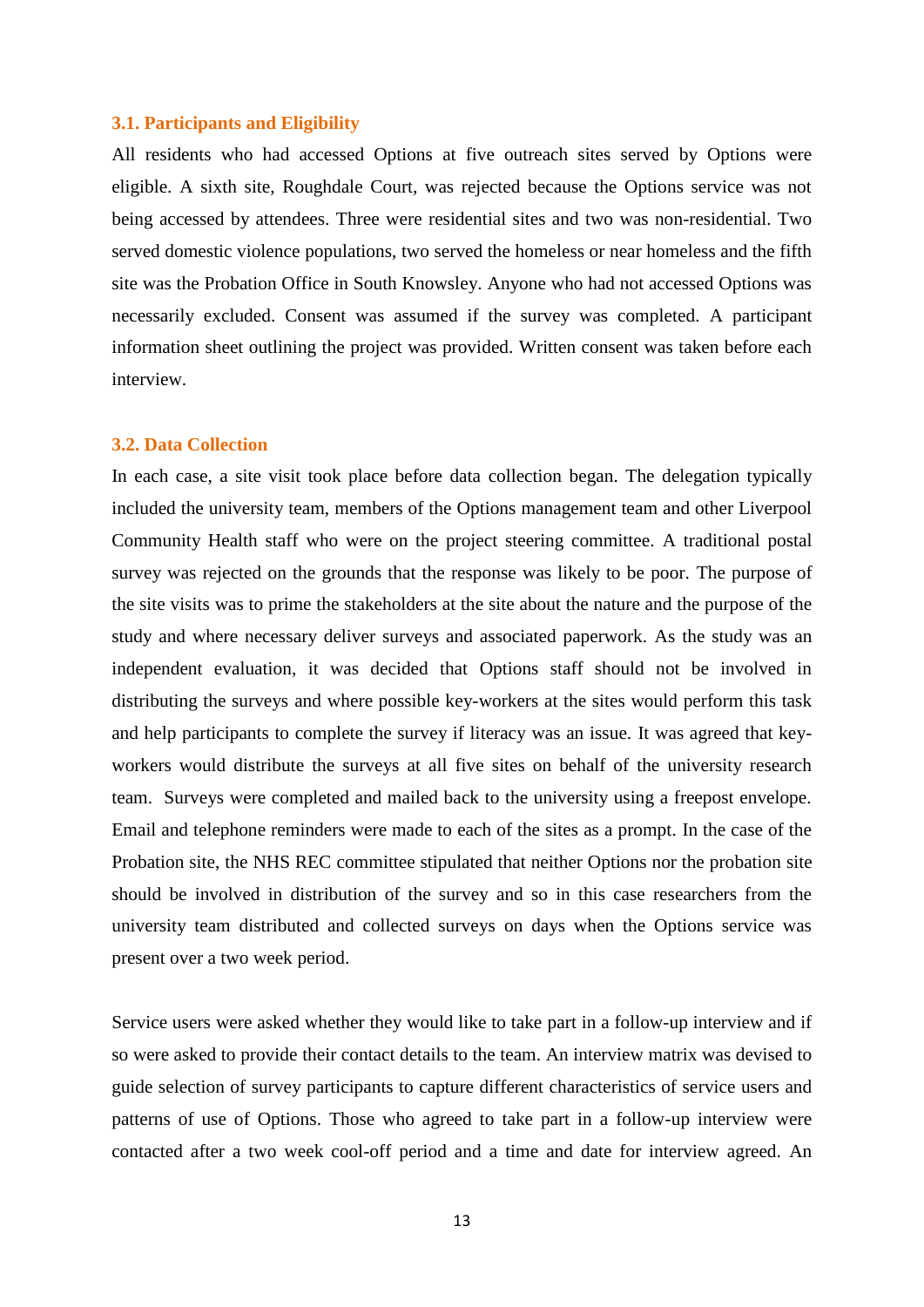interview matrix was devised for the professional stakeholders and service users to ensure the representativeness of the sample. Stakeholders recruited included the following professional groups; GPs, nurses, social worker, offender managers and key-workers.

All interviewees were given a participant information sheet and consented at the time of the interview. As agreed, interviews were recorded and transcribed verbatim. Interviewees were sent the typed transcripts and asked to make any necessary revisions before their inclusion in the analysis. Each interviewee was asked to sign a consent form before participation. **Written and verbal assurances were given about protecting the anonymity of individuals and their employers.** Transcriptions were allocated a unique number and participants were coded P001 (patient) and S001 (stakeholder) respectively. These validation processes are true for both groups

## **3.3. Ethical Considerations**

The study cohorts were divided into two for the purposes of Ethics. Ethical approval for the domestic violence and homeless and near homeless was considered under National Research Ethics Service (NRES) proportionate review and the committee decided that the study did not require full review. Subsequently, the study was presented to and approved by the Liverpool John Moores University Research Ethics Committee. That part of the study relating to the probation population was considered and approved by NRES committee, London South East in December 2011. This decision was confirmed by LJMU Ethics Committee. R&D approval was sought and approved in all cases.

### **3.4. Data Analysis**

Questionnaire data were entered into SPSS. The data were cleaned and descriptive statistics calculated for each question. Open ended data was also captured and is used to illustrate quantitative findings.

Interviews were digitally-recorded and transcribed in full. Data were analysed using thematic framework analysis (Ritchie and Spencer 1994) to identify emergent patterns and themes. Initially we worked within cases to devise an index of key concepts and themes drawing on *a priori* issues linked to the study objectives. We then made comparisons across cases, refined themes and developed a framework. The themes were applied systematically to the data by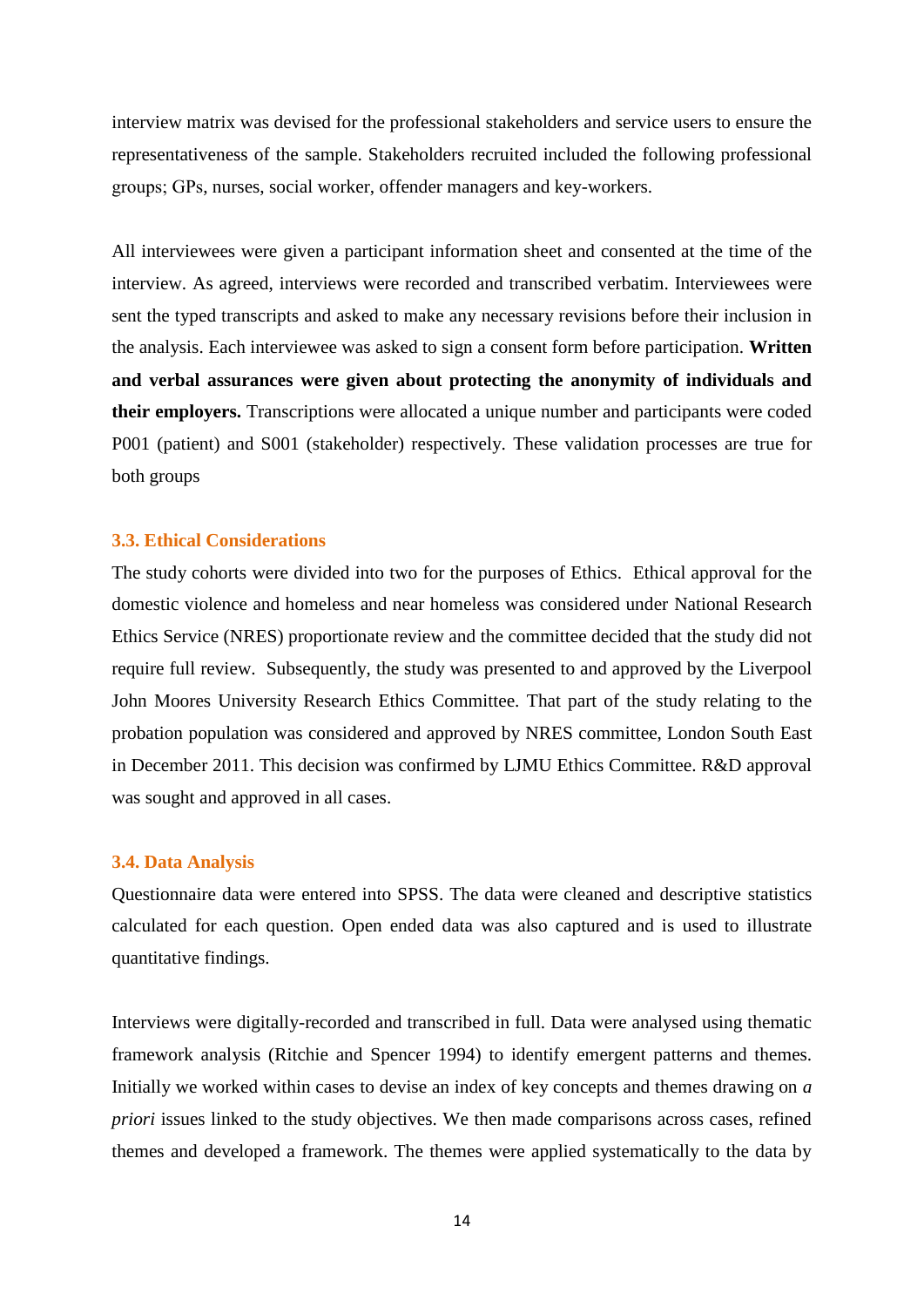means of codes; and data were rearranged according to the thematic framework. We used mapping and interpretation to record the nature and scope of the themes and to develop associations. As Pope et al (2000) note, this process allowed us to explore consensus and discord within and across cases and illustrate this using quotations.

### **3.5. Rigour**

Two university researchers analysed the transcripts independently and then met to discuss constructs and agree on the final thematic framework. Having completed data mapping, we audit trailed the process to check that all relevant data featured in the framework and that the final map represented the data derived from all transcripts.

### **4. RESULTS**

In spite of the efforts of the providers and the university team, the First Steps site did not return any questionnaires. The results are based on the results from four outreach sites.

#### **4.1. Questionnaire**

A total of 40 questionnaires were completed (N=40). Nineteen (47.5%) were from the Probation site; 9 (22.5%) from Ross House; 9 (22.5%) from Field Lane and 3 (7.5%) from Yates Court. Out of all the respondents 42.5% were female (n=17) and 57.5% were male (n=23). The majority of respondents (75%) were from the 25–59 age group and this compares to 22.5% of respondents being aged between 16-24 (Table 1). There were no respondents aged over 60 years of age.

| Age          | <b>Female</b> | <b>Male</b> | <b>Total</b> | $\frac{0}{0}$ |
|--------------|---------------|-------------|--------------|---------------|
| $16 - 24$    |               |             |              | 22.5          |
| $25 - 59$    | 14            | 16          | 30           | 75            |
| $60 +$       |               |             |              |               |
| <b>Blank</b> |               |             |              | 2.5           |
| <b>Total</b> |               | 23          |              |               |

Table 1. Number of respondents by gender and age group

### **Frequency of visits**

Out of the 40 people who responded,  $32.5\%$  (n=13) of people had visited the Options team just the once;  $40\%$  (n=16) had used the Options service between two and five times; 7.5%  $(n=3)$  had reported to have visited between 6 and 10 occasions; and 20%  $(n=8)$  had been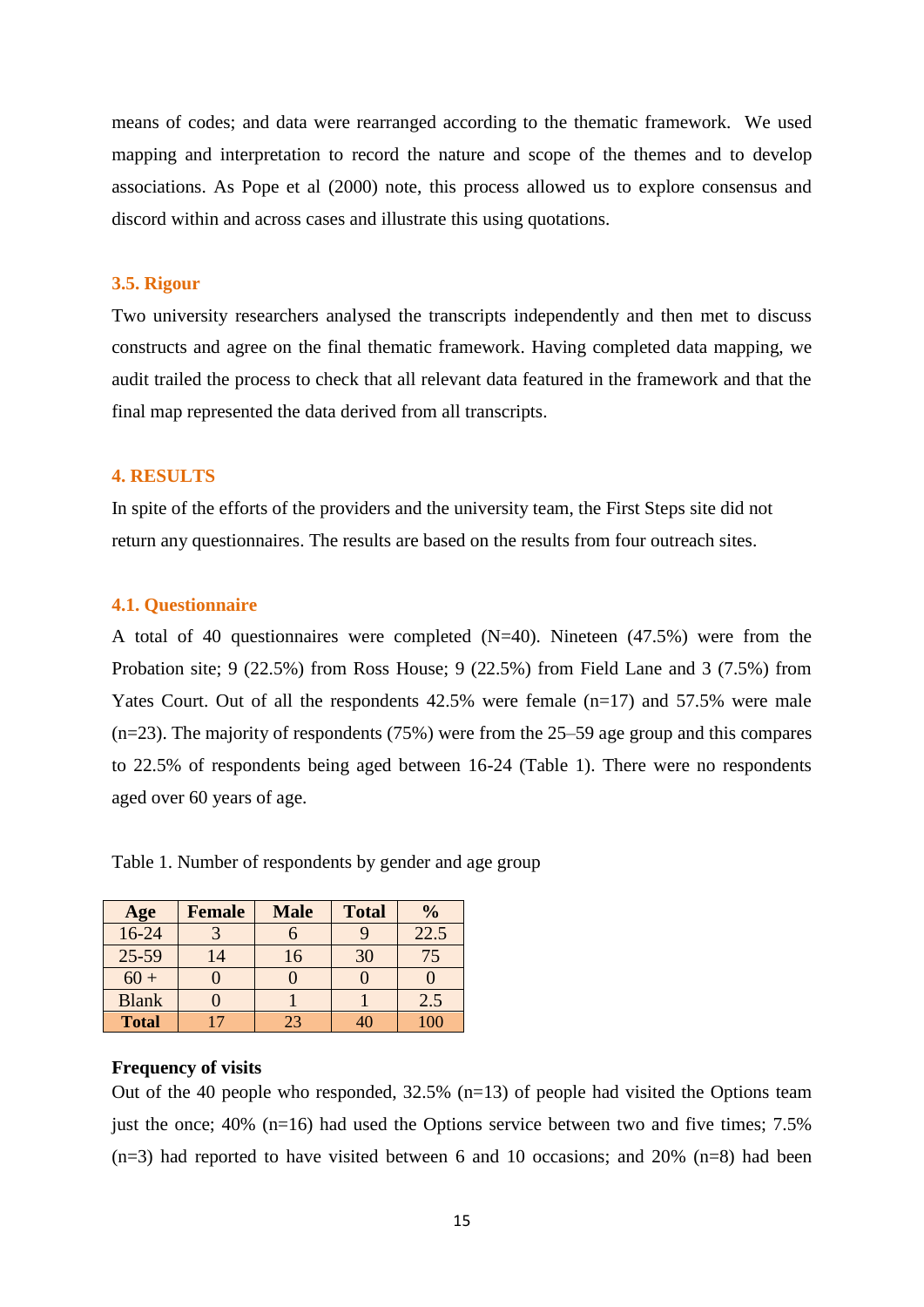more than 10 times. A higher percentage of female respondents said that they had visited Options on more than 10 occasions (Table 2). The modal frequency for males was between 2- 5 visits.

Table 2. Frequency of visits to Options by gender and age

| Q1: How many times have you used the Options Service? |               |             |               |  |
|-------------------------------------------------------|---------------|-------------|---------------|--|
| <b>Frequency of Visit</b>                             | <b>Female</b> | <b>Male</b> | $\frac{1}{2}$ |  |
| <b>Just Once</b>                                      |               |             | 32.5          |  |
| 2-5 times                                             |               |             |               |  |
| 6-10 times                                            |               |             | 20            |  |
| More than 10 times                                    |               |             | 7.5           |  |
| <b>Total</b>                                          |               | つつ          |               |  |

# *Promoting Awareness of Options*

Most commonly, Options service was promoted by 'word of mouth'. Recommendations were often made by staff members at host sites and/or the Options team opportunistically approaching potential clients. All respondents from Ross House and Yates Court said that their key-workers had informed them about the service. The majority of probationers were made aware of the service by the Options nurses approaching them in the waiting areas of the host site. Although all host sites widely displayed Options posters and leaflets, this was not the most memorable prompt for many service users (Table 3.1; Table 3.2).

Table 3.1: How service users were sign-posted to Options service.

| Question 2. How did you become aware of the | <b>Count</b>          |
|---------------------------------------------|-----------------------|
| <b>Options Service?</b>                     |                       |
| Leaflet                                     |                       |
| Poster                                      | 3                     |
| Recommendation                              | $\mathcal{D}_{\cdot}$ |
| <b>Other Agency</b>                         |                       |
| Own GP                                      |                       |
| <b>Walk in Centre</b>                       |                       |
| Other                                       | 33                    |
| Total                                       |                       |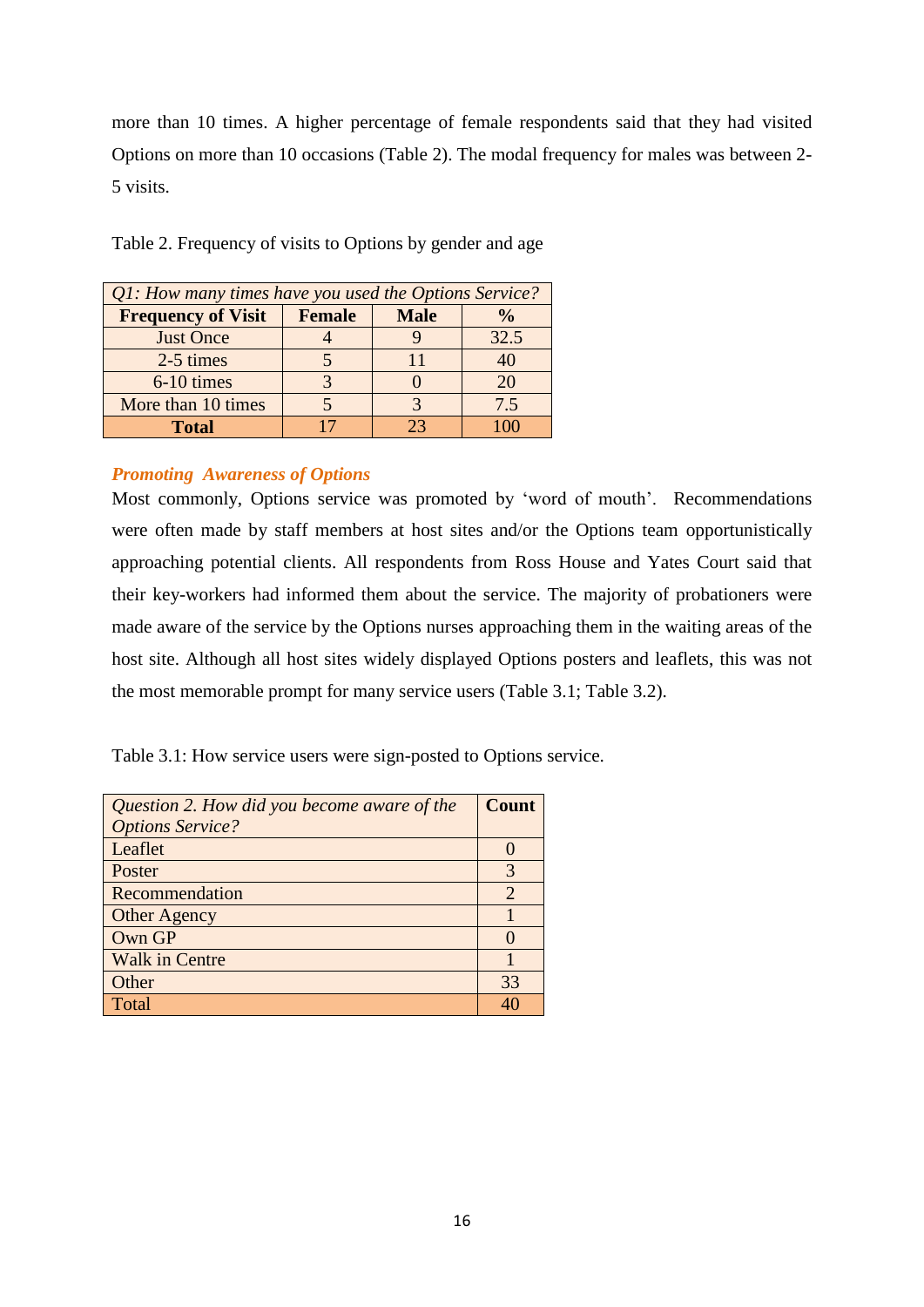Table 3.2: How service users were sign-posted to Options service. ("Other" category breakdown)

| 'Other' Category                  | <b>Count</b>   |
|-----------------------------------|----------------|
| Women's Refuge Staff/             |                |
| <b>Domestic Violence Team</b>     |                |
| <b>Hostel (Yates Court) Staff</b> | 3              |
| Hostel (Field Lane) Staff         | $\overline{2}$ |
| Staff at hostel (undisclosed)     | 5              |
| <b>Probation officer</b>          | 7              |
| At reception desk-Probation       | 1              |
| Health promotion day –            | 1              |
| <b>Probation setting</b>          |                |
| Options Nurse approach in         | 5              |
| Probation setting                 |                |
| Total                             |                |

# *Accessibility*

In response to question 3, which asked about problems accessing Options, all respondents said that they had not experienced any difficulties.

When asked about alternative healthcare arrangements in the absence of the Options outreach service, 47% (n=19) stated that they would have gone to their own GP. Fourteen of these were male and five females. From these data, we suggest that males served at Probation and Field Lane were more likely to be not registered with Options.

Table 4: The number and percentage of respondents who would use alternative health services in the absence of Options Service

| $Q4$ : If you hadn't been able to access the Options | <b>Count</b>   | $\frac{0}{0}$ |
|------------------------------------------------------|----------------|---------------|
| outreach service today what would you have done?     |                |               |
| Gone to Own GP                                       | 19             | 47.5          |
| <b>Nothing</b>                                       | $\overline{5}$ | 12.5          |
| Gone to A&E                                          | $\Omega$       |               |
| Gone to Walk in centre                               | 12             | 30            |
| <b>Used out of Service</b>                           | $\left($       |               |
| Only use Options                                     |                | 2.5           |
| <b>Blank</b>                                         | $\mathcal{R}$  | 7.5           |
| <b>Total</b>                                         | 40             | 100           |

In some cases, respondents had ready access to the 'Options Walk-In Centre' and so around  $30\%$  (n=12) stated that they would have used this service. Importantly, 12% (n=5) said that they would not have accessed any healthcare provision that day and an additional  $2.5\%$  (n=1) said that they would only access Options (Table 4). It is not possible to say what individuals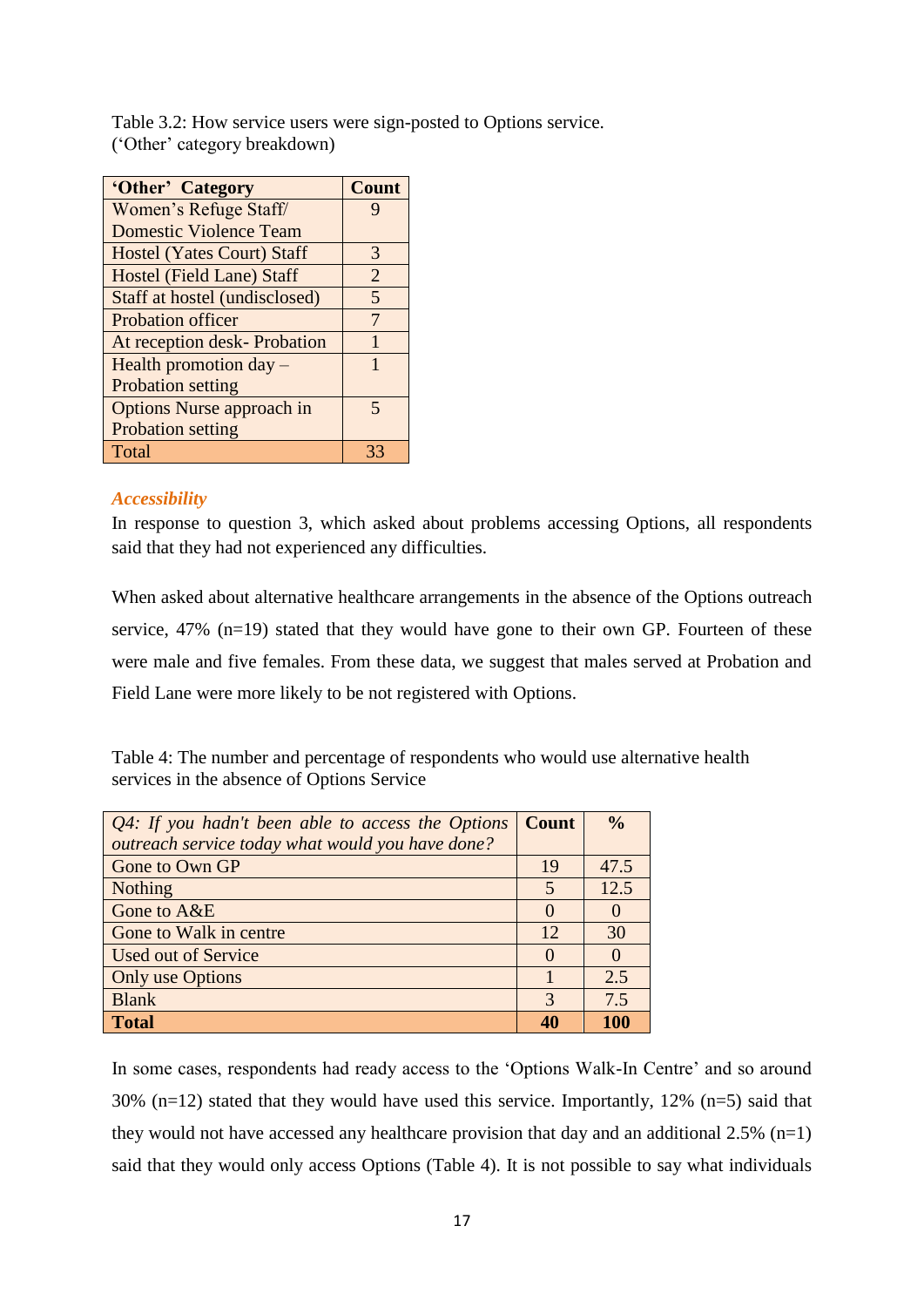accessing the "Walk-In Centre" would have done if it was not available but it is possible that some would not have accessed health care.

# *Consultation With Options Staff*

The overwhelming majority of respondents stated that they felt they were able to discuss their concerns with Options staff during their last consultation (Table 5). This amounted to 90%  $(n=36)$ .

Table 5: The number and percentage of respondents who felt able to discuss concerns with Options staff

| $Q5$ : During your last consultation did you Count |    | $\frac{0}{0}$ |
|----------------------------------------------------|----|---------------|
| feel able to discuss your concerns with the        |    |               |
| Options staff?                                     |    |               |
| Yes                                                | 36 | 90            |
| N <sub>o</sub>                                     |    | 2.5           |
| <b>Blank</b>                                       |    | 7.5           |
| Total                                              |    | 100           |

Only one respondent felt unable to discuss their concerns because "*the doctor in the hostel didn't have any background information"* about them. Although another patient answered "yes" to this question they added a comment to say "*but not the previous 2 times as I felt rushed and the GP kept looking at her watch*".

A high percentage of respondents (90%) said that the advice and support provided by the Options staff was relevant to their needs. There were no explanation or elaboration in the case of the two respondents who replied "No". Two respondents did not answer this question (Table 6.1).

Table 6.1: Number of respondents who said that advice/support was relevant to their needs

| <i>Q6: Did the Options staff give you the advice</i> $\vert$ <b>Count</b><br>or support relevant to your needs? |    | $\frac{0}{0}$ |
|-----------------------------------------------------------------------------------------------------------------|----|---------------|
| Yes                                                                                                             | 36 | 90            |
| N <sub>o</sub>                                                                                                  |    |               |
| <b>Blank</b>                                                                                                    |    |               |
| Total                                                                                                           |    |               |

All but one (n=38) (95%) of the respondents stated that information was explained to them in an understandable and appropriate manner. Although, one respondent reported a negative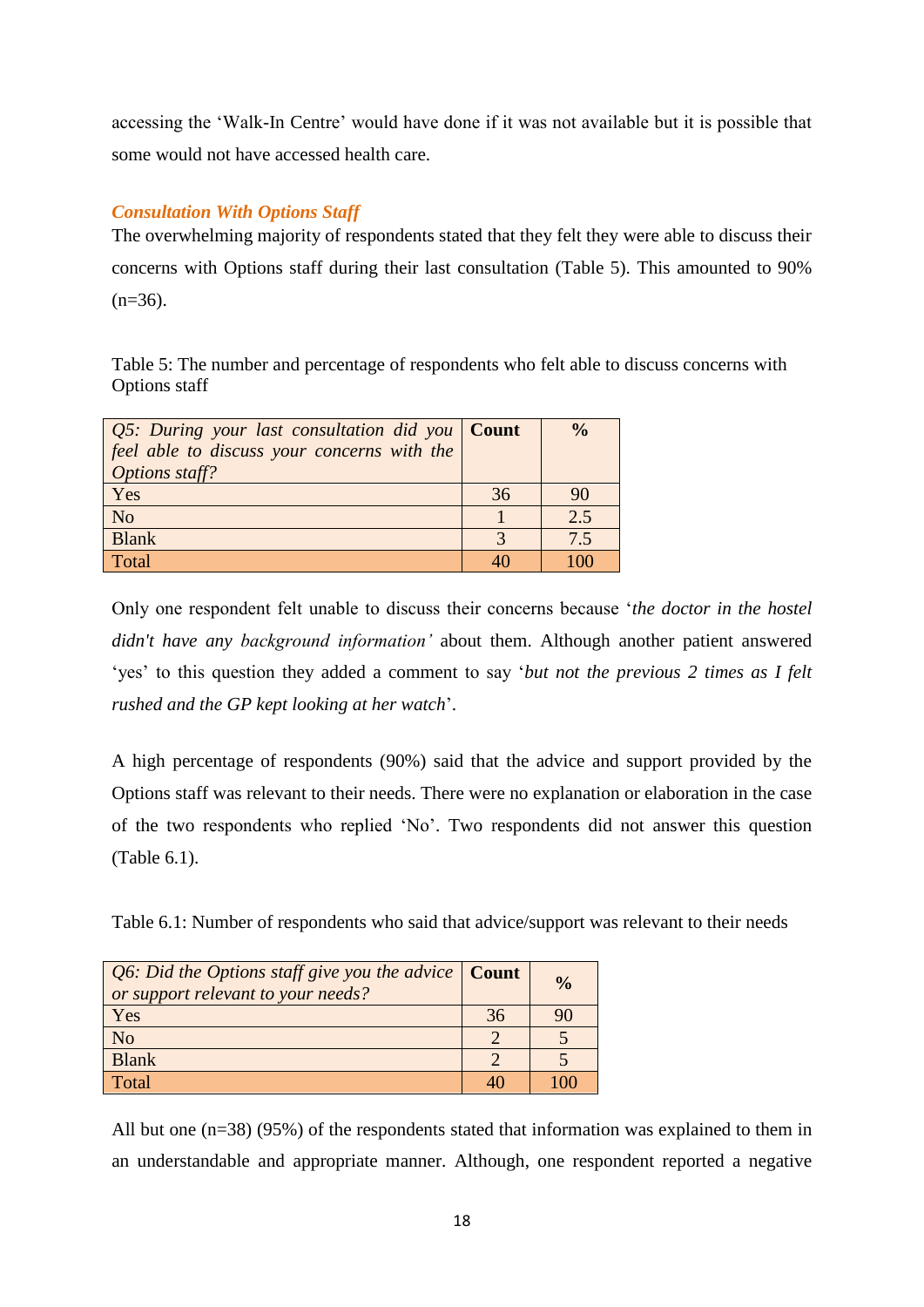experience and stated that she was "*disappointed, I was hoping to get the advice & support that I needed but she said come back next week"*. This response is expressing more dissatisfaction with the fact that no advice was given rather than a direct response to the question which asks about the communication process (Table 6.2)

Table 6.2: Number of respondents stating that Options staff explained things in a way that they understood

| Q7: Did the Options staff explain things to $\vert$ Count<br>you in a way that you understood? |    | $\frac{0}{0}$ |
|------------------------------------------------------------------------------------------------|----|---------------|
| Yes                                                                                            | 38 | 95            |
| N <sub>o</sub>                                                                                 |    | 2.5           |
| <b>Blank</b>                                                                                   |    | 2.5           |
| Total                                                                                          |    | ۱M            |

When asked about satisfaction in relation to the length of the consultation, 90% (n= 36) of respondents said that they felt they were given enough time (Table 7). Five percent (n=2) felt that they did not have enough time. Both respondents cited a longer consultation and improved doctor/patient relationship would have enhanced their experience of the service on this occasion.

Table 7: Number of respondents stating that they received sufficient time during consultation

| Q8: Do you feel that you were given enough<br>time during your consultation today? | <b>Count</b> | $\frac{0}{0}$ |
|------------------------------------------------------------------------------------|--------------|---------------|
| Yes                                                                                | 36           |               |
| N <sub>o</sub>                                                                     |              |               |
| <b>Blank</b>                                                                       |              |               |
| Total                                                                              |              |               |

Ninety five per cent (n=38) of respondents felt that they were treated respectfully by the Options staff during their most recent visit. One service user stated that they did not feel that they were treated with respect and this was the same respondent who did not feel that they had enough consultation time (Table 8).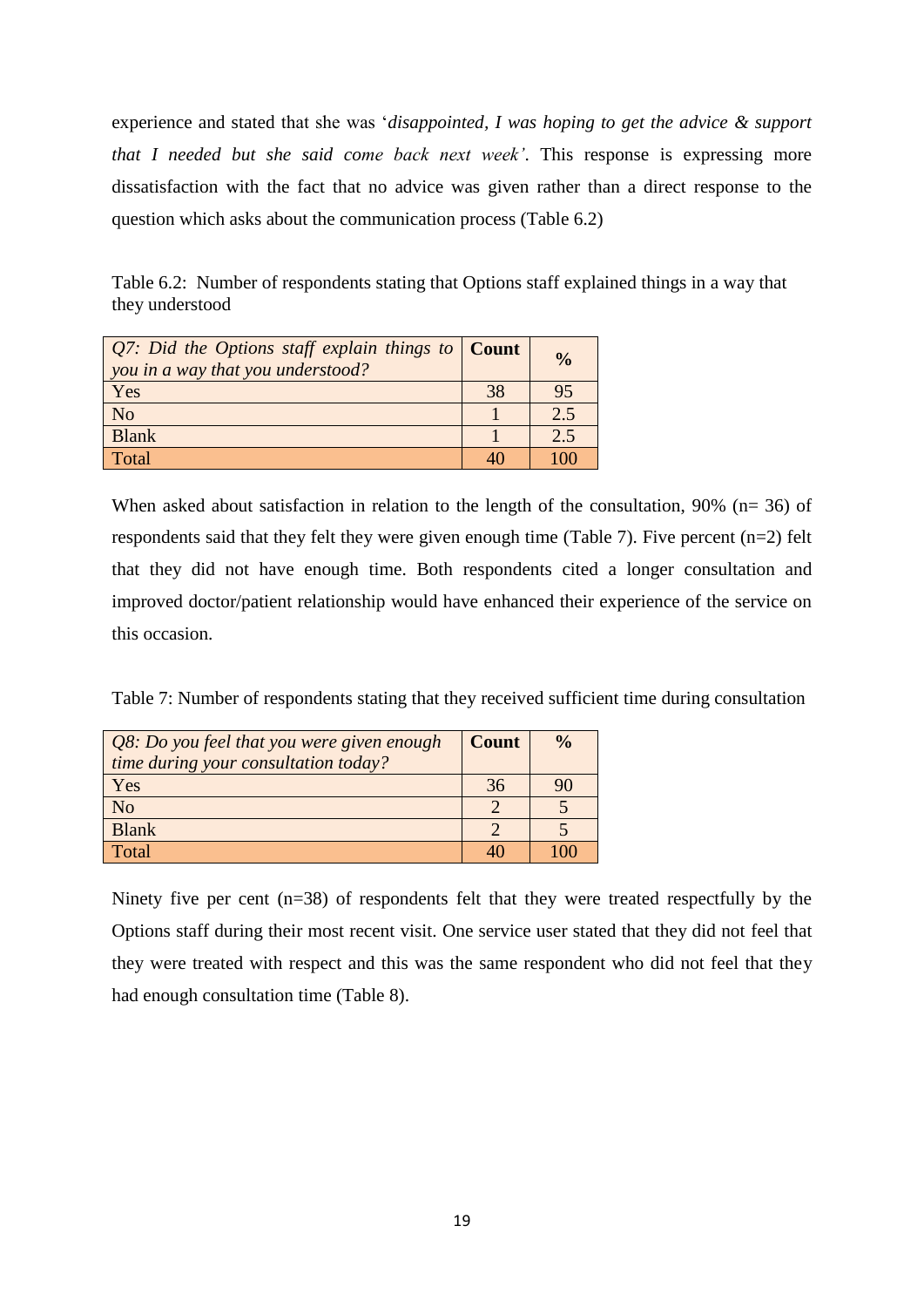Table 8: Number of respondents who felt that they were treated respectfully during consultation

| <i>Q9: Do you feel that the Options staff treated</i> $\vert$ <b>Count</b><br>you respectfully during your visit today? |    | $\frac{0}{0}$ |
|-------------------------------------------------------------------------------------------------------------------------|----|---------------|
| Yes                                                                                                                     | 38 | 95            |
| N <sub>o</sub>                                                                                                          |    | 2.5           |
| <b>Blank</b>                                                                                                            |    | 2.5           |
| Total                                                                                                                   |    |               |

# *Signposting and onward referral*

Table 9.1 demonstrates that 57.5% (n=23) of service users had been referred to another service for further treatment and/or support.

| Question 10. Either today or in the past has the Options<br>service put you in contact with another service? | <b>Count</b> | $\frac{0}{0}$ |
|--------------------------------------------------------------------------------------------------------------|--------------|---------------|
| Yes                                                                                                          | 23           | 57.5          |
| N <sub>o</sub>                                                                                               |              | 37.5          |
| <b>Blank</b>                                                                                                 |              |               |
| Total                                                                                                        |              |               |

Table 9.1: Number of respondents signposted to other services

Table 9.2 disaggregates the 'yes' response to question 10.

Table 9.2: Details of the 'YES' answers from Question 10

| <b>Yes (category breakdown)</b>     | 23             |
|-------------------------------------|----------------|
| <b>Alcohol Service Knowsley</b>     | 1              |
| <b>Fazakerley Hospital</b>          | 1              |
| <b>Activity for Life</b>            | 5              |
| <b>CAF</b>                          | 1              |
| <b>Community Mental Health Team</b> | $\mathbf{1}$   |
| Counselling                         | $\overline{2}$ |
| Dentist                             | 3              |
| Doctor appointment                  | $\overline{2}$ |
| Fag-Ends                            | $\overline{5}$ |
| <b>Clinical Assessment Service</b>  | $\mathbf{1}$   |
| Gym                                 | $\overline{c}$ |
| Dietician/healthy eating            | $\overline{2}$ |
| Walk in clinic                      | $\mathbf{1}$   |
| <b>GP</b>                           | $\overline{2}$ |
| Referral to crisis team             | 1              |
| Social worker (options)             | 1              |
| Sexual health,                      | 1              |
| Healthcare navigator                | 1              |
| <b>Total</b>                        | 33             |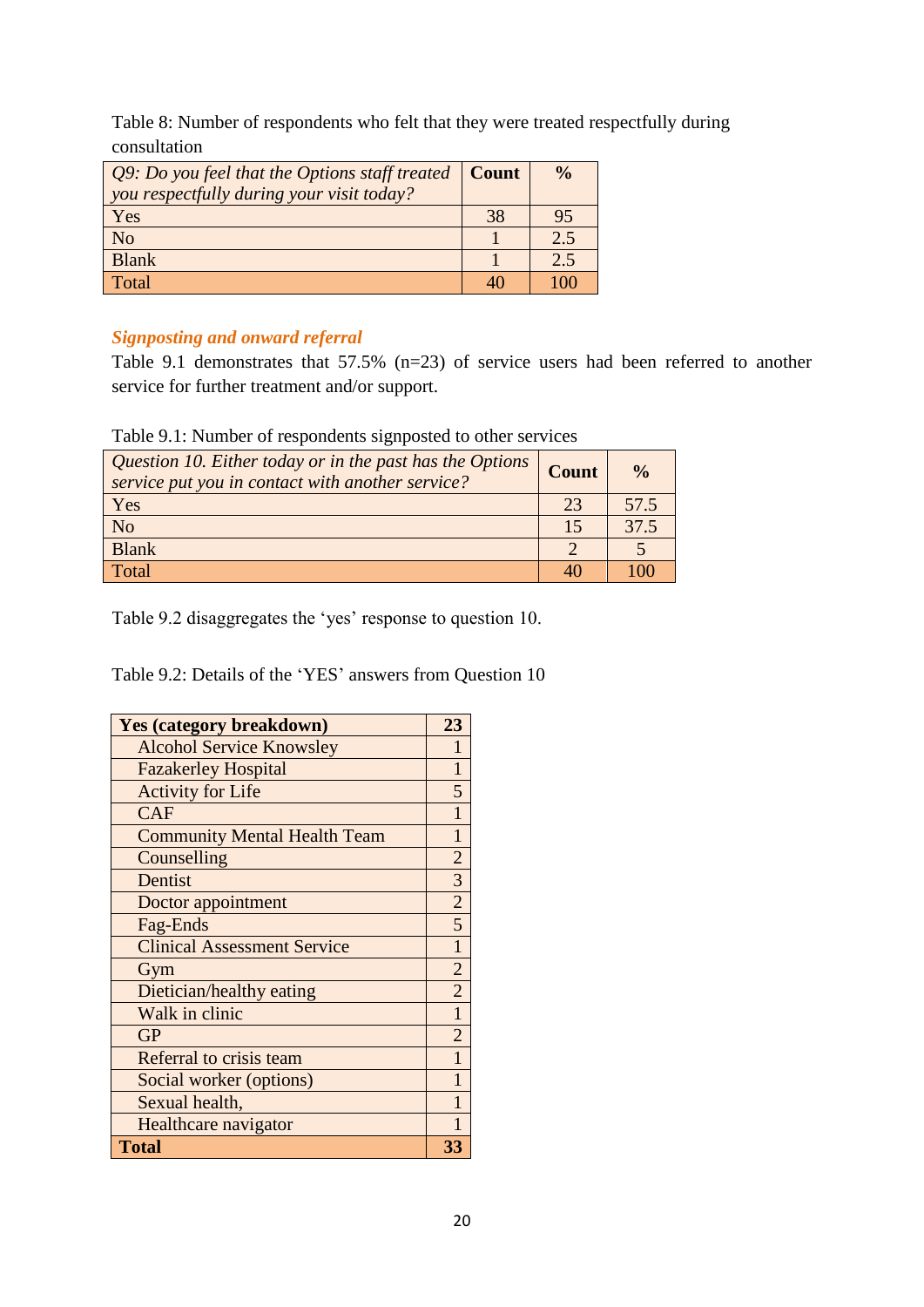Service users were sign-posted or referred to a variety of services including behaviour change/management services such as "Activity for Life", "Gym", Dietician and "Fag-Ends". Several individuals mentioned more acute referrals to Community Mental Health Team (CMHT) and crisis team. Some respondents mentioned referrals within the Options service.

When asked about the impact of signposting/referral on health and wellbeing only 12 respondents completed this question, despite 23 answering "yes" to having been signposted/referred. It is possible that respondents had not taken up the service in spite of signposting. Some respondents were awaiting the outcome of the referral so couldn"t provide comment on their experience of how this has impacted on their health and wellbeing. The majority of answers were positive. Some of the free text answers to this question follow;

*I was given advice on benefits, BP and Cholesterol Any service Options send you to are for the better I was up for it but never heard anything more. No contact made by Activity For Life. Don't want to go to that dentist again Feel assured about process for referral in order to get health concern sorted Helped because I got offered counselling. Counselling was good Helped me out at the time. Immediate referral and immediate to access to crisis team to prescribe meds I am still waiting for counselling, 6-8 month waiting list, which makes my well being quite low. Pleased with my first appointment at musculosketal Clinic. Also with walk in centre (Social worker) has arranged lots of support for me and everything is now in place. I don't know what I would have done without this*

## **4.2. Interviews**

A total of 19 interviews were conducted; 6 with service users and 13 with stakeholders (4 Options professionals and 9 other professional stakeholders across four sites). A further three service users declined on the day of interview and were unwilling to reschedule. This decision was respected and the service users were not contacted again.

Four central themes emerged from the data;

- 1. Core Features of Options,
- 2. Addressing Service User Health and Well-being
- 3. Limitations of Options *and*
- 4. Tensions In Referrals Process.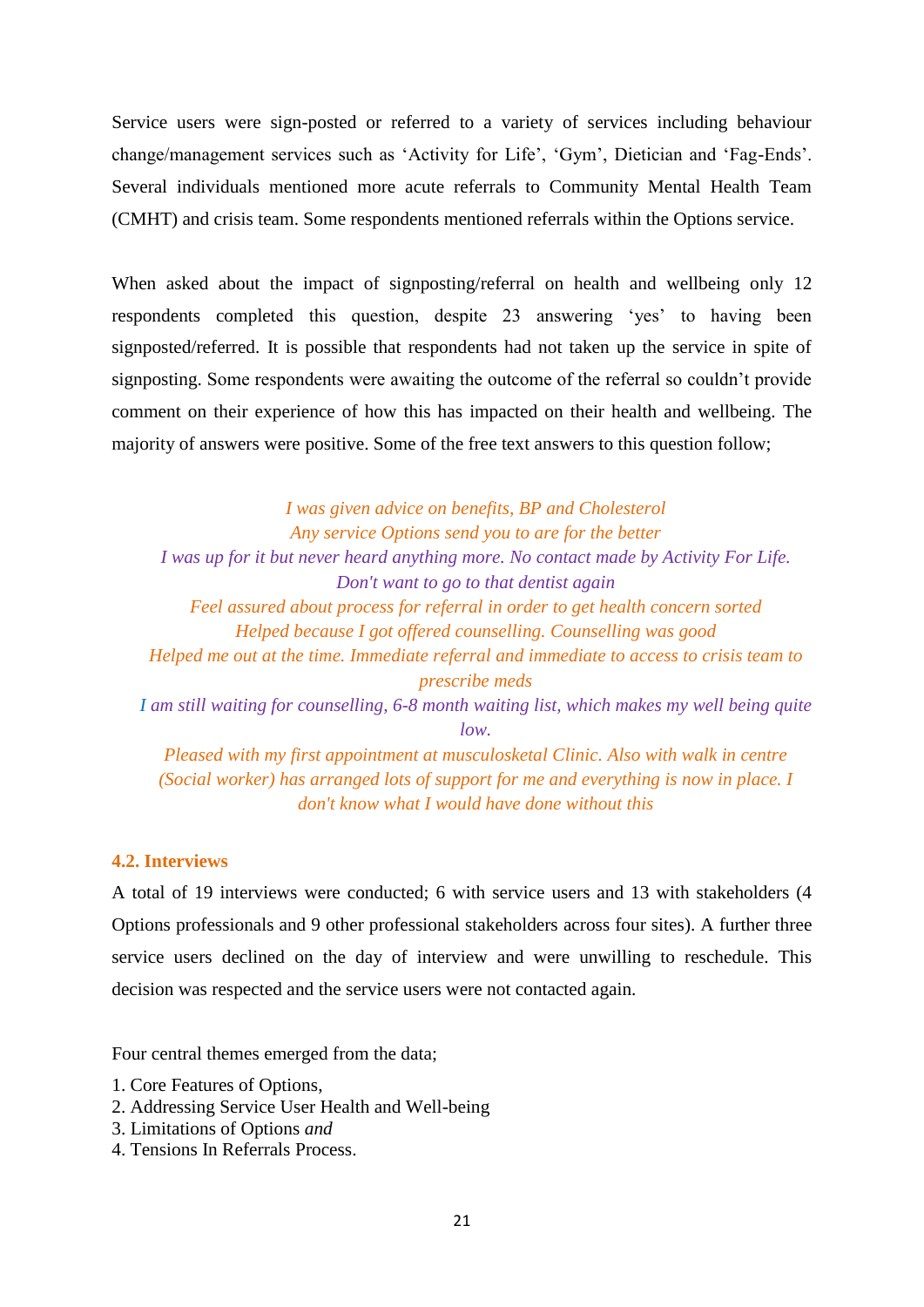"Cleaned up" participant quotations, with "dross" words such as um and err removed, are presented to illustrate the findings.

### **4.2.1. Theme 1: Core features of Options**

The analysis revealed four core characteristics which helped to define the Options service. These were; speedier access/engagement, a patient centred approach, continuity of service and partnership working. These are not exclusively the domain of the Options service but interviewees persuasively argued that often the Options service was distinct from mainstream provision and made a difference to health and wellbeing of individuals.

### *Speedier Access/Engagement [registration, appointments and referrals]*

Participants referred to barriers, difficulties and delays of registering patients prior to the setting up of Options service because service users were in temporary accommodation or considered to be a more costly/high maintenance patient.

*If you had a woman come into refuge that was on a certain anti-depressant some surgeries were refusing to take them and you were always coming across barriers* (S004-other stakeholder)

*They"re not able to register with our local GPs here, so having Options coming is invaluable to us really… Yes this is a temporary address but its short term accommodation. Yet, it"s still not proper tenancy and for some reason they won"t take our families from here (S005-other stakeholder)*

By contrast the ethos of Options was perceived to be more inclusive, non-judgemental and more accessible, which may mobilise service users.

*Accessibility and non-judgemental, which are very important and because we do get a lot of people who say I don"t trust my doctor* (S014-other stakeholder)

*You can register on the day and be actually seen by the GP or the nurse* (S010- Options stakeholder)

*Everybody that comes in, we do say to them you know it"s an option for you, Options is not, you don"t have to see them but they are here every week if you want to. And*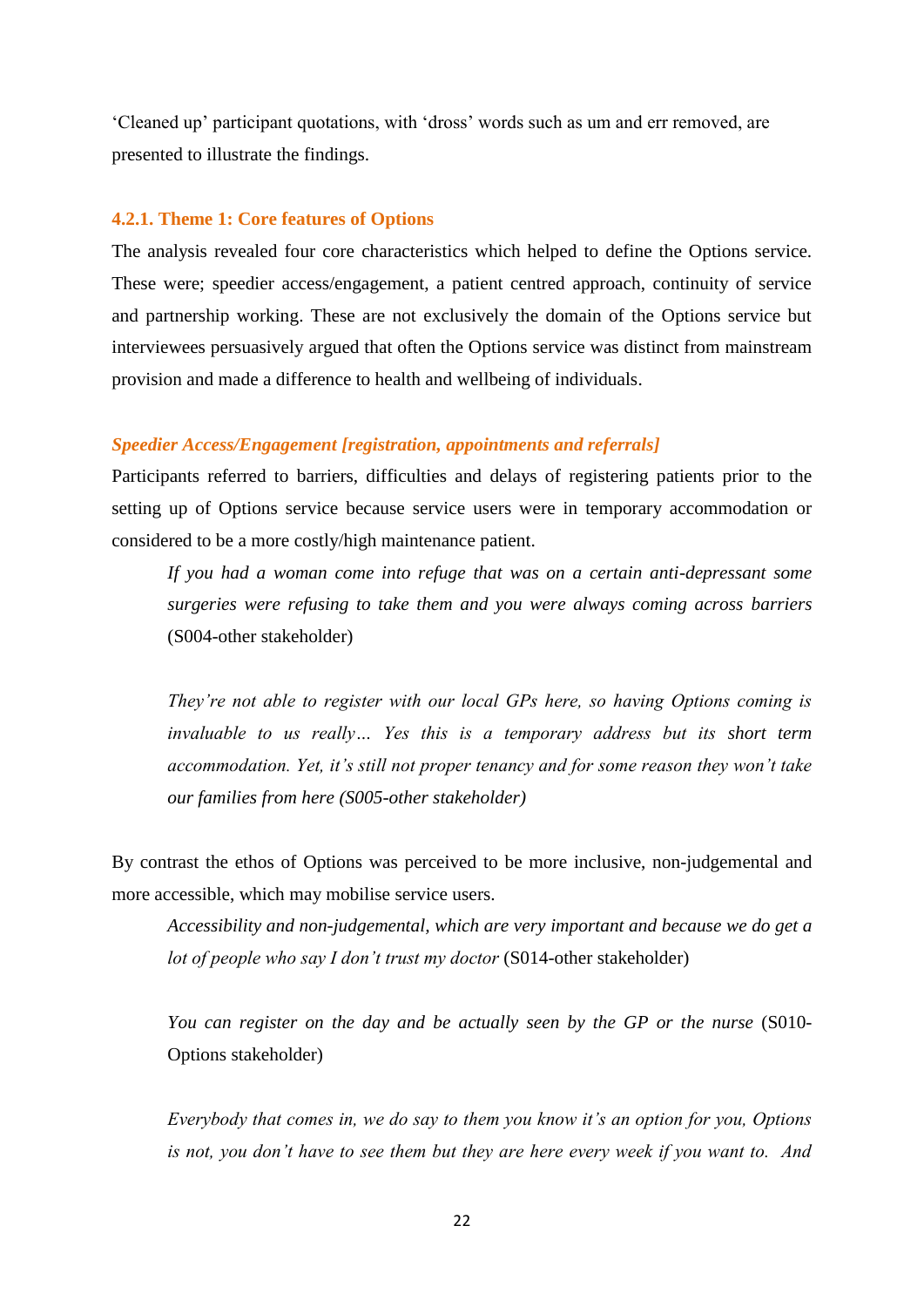*you"ll find that the majority of the people that come in, I"d say 99.9% of them will use the Options service* (S007-other stakeholder)

The fact that the service was available on site and on a regular basis accelerated and facilitated engagement with Options.

*Just that they are pretty handy to have around. You don"t have to go far for them. You just have to put your name in the book and then they will shout you* [P019-service user]

*I would say positive, because they like the ease of them visiting the building. We struggle to get families here to engage that"s why they"ve ended up the way they are before they come in here, they"re reluctant to get involved and they don"t keep up dentists, doctors, you know immunisation for the children, that"s normally things they don"t do and if you have to ask them to go 20 minutes away they"ll find a reason not to turn up to the appointment* [S005-other stakeholder]

The outreach service had distinct advantages for both service users and the stakeholders who were supporting these individuals.

*It has a real impact very quickly because a woman will go and have a general health check, the first day after they have arrived here…and it means that we can continue any health treatment that they have been having prior to coming here …but it also means that from an very early point we can identify any potential health problems, that could escalate over time if they went unchecked or untreated* (S001-other stakeholder)

We have had women that have had severe mental health issues that have literally left *the property without any of their medication, and they are really dependant on the ability to have an initial appointment with a GP (S001-other stakeholder)* 

*I think when you sort of move into this place, you"re quite overwhelmed by everything, and I think it would be a good idea again if the doctors come here, then eventually that I could make an effort and go into the town. But for the first few weeks I think it"s important to have a doctor here* [P006-service user]

Stakeholders in particular referred to the fact that they had in the past struggled to achieve timely referrals and the consequences of this could be the exacerbation of a problem or individuals falling between the cracks.

*I have made a referral in the past where it took weeks and weeks for the community mental team, when if the doctor or the nurses make that referral it does, it is a quicker*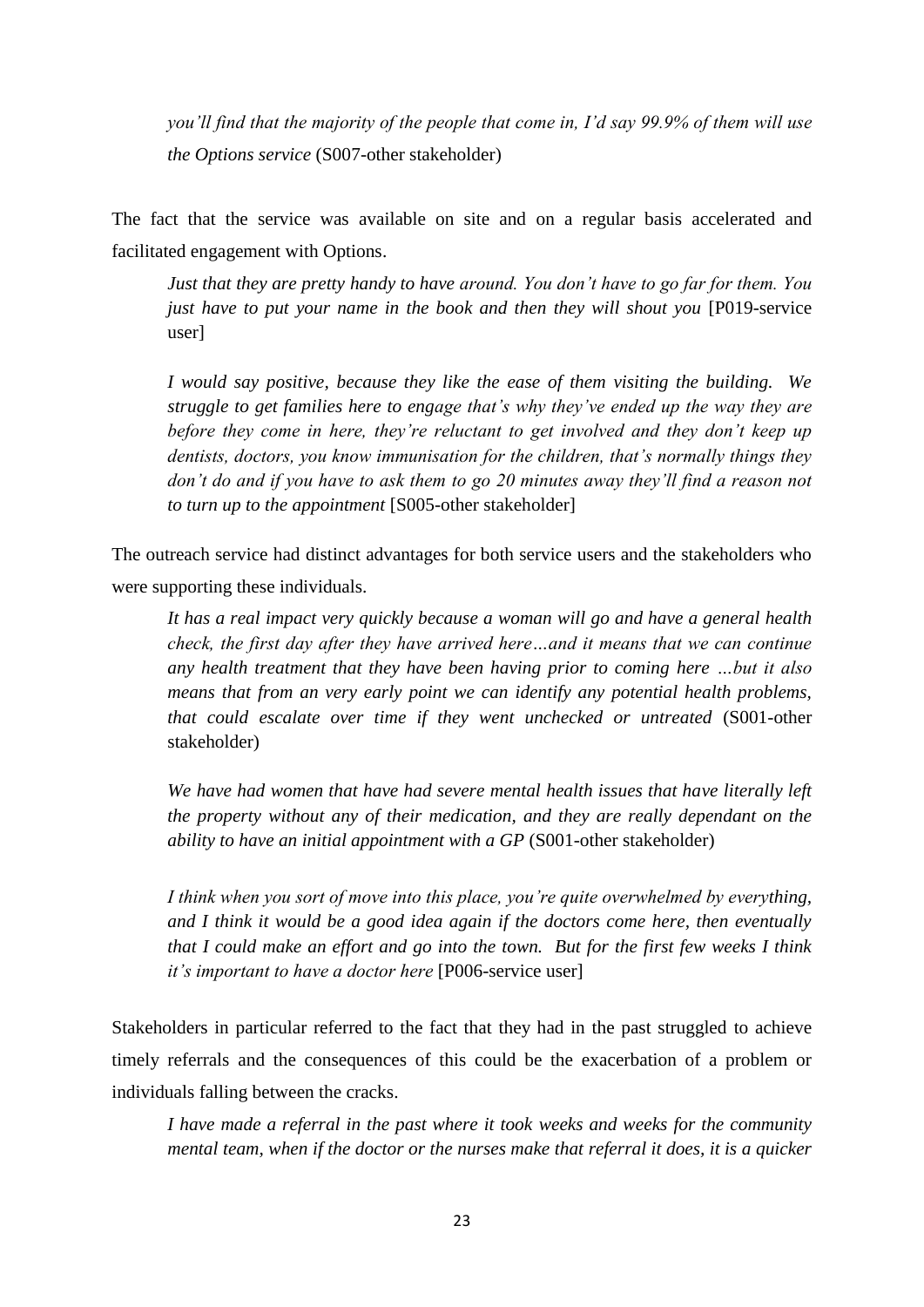*process. And the community mental health team will tell you that themselves. It"s better for them to do it.* (S004-other stakeholder)

*If you"ve got a woman who"s presenting with maybe an alcohol problem that could impact. If she's not referred and seen quickly by the alcohol team then she could very well go back and start drinking again…and if a woman has been drinking we do raise the question as to whether she can stay…which again has a knock on effect because you have already got a vulnerable women then you"ve got a drunk vulnerable women and then you"re asking her to leave the premises.* (S003-other stakeholder)

*Quite a lot of the time [talking about the past], by the time that they would actually get the appointment the residents would have moved on. You know, they"ve got their own home or moved to another refuge and waiting so they could have moved out of the borough again so it's a brand new referral to another borough so quite a lot of the time, they slip through the net then and its left* (S002-other stakeholder)

Options on the other hand was pivotal in providing swift onward signposting and referrals which helped to anticipate and avert problems and assist stakeholders in their own activities and planning to move clients on in terms of health and wellbeing.

*I feel that since they (Options team) have come, the referrals to for the likes of speech therapy and CAMHS have been rushed through a lot quicker* (S002-other stakeholder)

*I mean I did work with one particular person who had quite significant alcohol issues. He had gone to his own GP and we just weren"t getting anywhere. Options made the relevant referrals to mental health and we"ve managed to get the proper diagnosis and you know, I think I would have gone around in circles a lot longer if we had not had the facility really.* (S013-other stakeholder)

## *Patient-Centred Approach*

The participants characterised Options as flexible and responsive to the evolving needs of the client group.

*I* mean because we have at times quite a high turnover of residents as well, the *Options service is very responsive to that* (S002-other stakeholder)

Flexibility could include tailoring the service by offering more time to an individual as required to address a particular issue or crisis.

*If we have women that come in that have got specific needs or that should be seen as an emergency, the GP is not kind of "I can only spend 10 minutes with each person, he will bring a member of staff in if that's required, you know, which is something that we couldn't do if the service was outside of refuge* (S002-other stakeholder)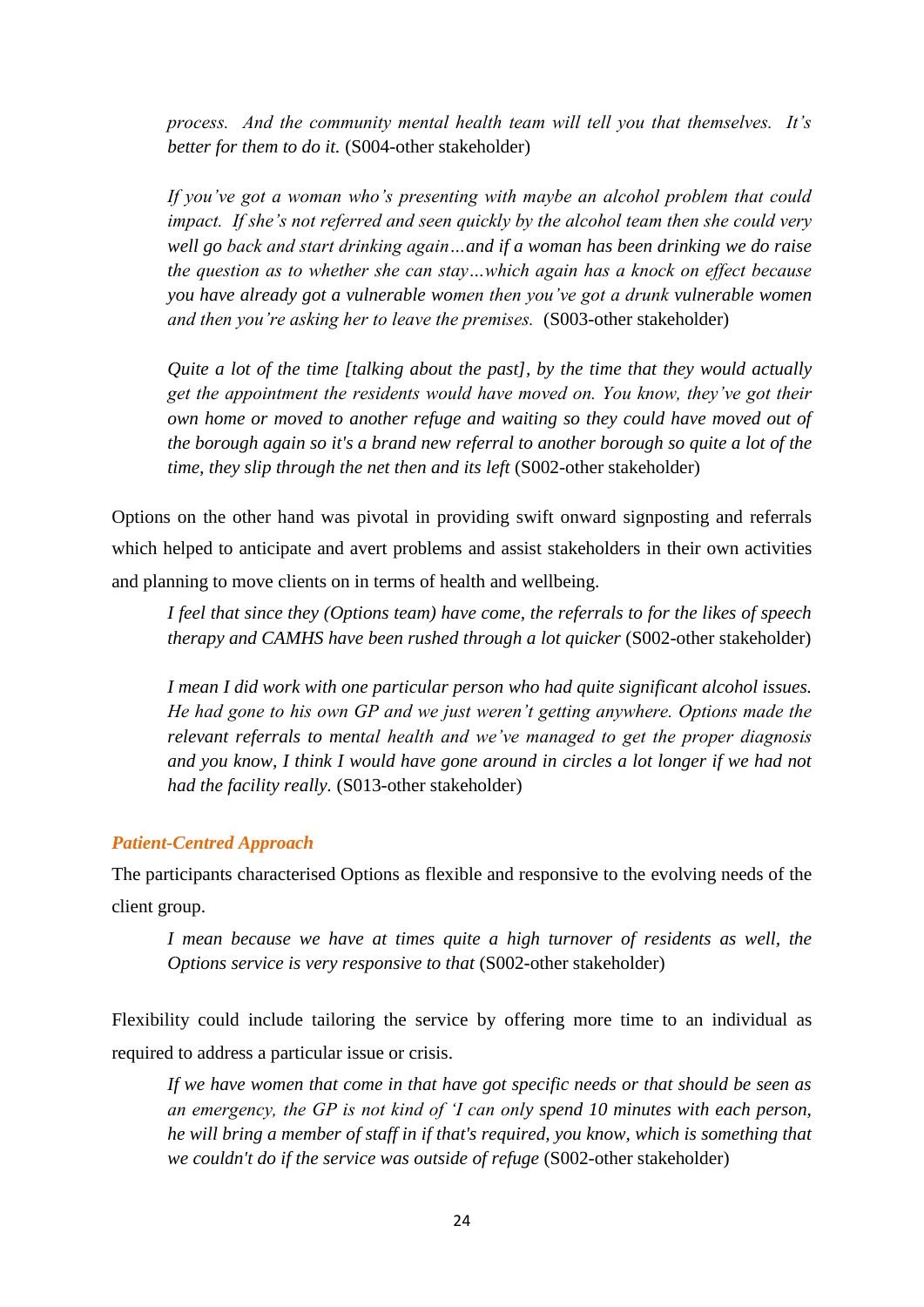Flexibility of service might include reaching out to individuals and cohorts who might lack confidence or feel unworthy or struggle to engage with health professionals and moving them on in their health journey.

*A lot of the people that we work with, particularly the survivors of domestic abuse will feel very anxious about leaving the safety and security of the women"s refuge and I think that is invaluable in terms of ensuring primary health care needs are fulfilled* (S010-Options stakeholder)

*The role of the healthcare navigator is in supporting clients who may not have the confidence to go to an appointment. And it may just be just sitting with them in a waiting room and they go into that appointment themselves or going in with them and just sitting alongside them for somebody on their side because it"s quite a common thing for people who are vulnerable, who have had risky behaviour to think oh well maybe they don't deserve to be treated.* (S008-Options stakeholder)

Although it was stated that in some circumstances service users might require a more proactive management stance, it was recognised that there was a balance to strike and a need to empower service users to make decisions about their own health needs and encourage them to self-manage in their own time.

*They don"t rush me, they don"t force me into anything. They always ask me before they go and tell the doctor anything, cos sometimes I don"t always want to see the doctor every week, y"know, he likes to see me, so I go to them [the nurses] and they say "well you should be seeing the doctor" and I always say "well I really can"t be bothered this week', so they always give me an option. They give me a choice* [P006-Service User]

*And they get me somewhere where there"s a local meeting and get me involved there. But there"s no pressure. Although I asked for it she"s not like, "well have you quit yet?', she's taking it at my pace which is better for me... There's no pressure. It's all the ball in my court. She offers me the things and it"s my decision whether I take them or not* [P001-Service User]

Moreover, stakeholders perceived that the Options service was underpinned by a more equitable model where clinicians and patients may be viewed as joint partners, which challenges the hegemony of a medical model with clinicians the sole arbiters of what constitutes health and wellbeing.

*GP, nurse and healthcare navigator, we"re all human, we"re all equal and that even though the GP has gone to university and you know is a doctor does not mean that you know the person who is a service user is less, less worthy and seeing that GP and*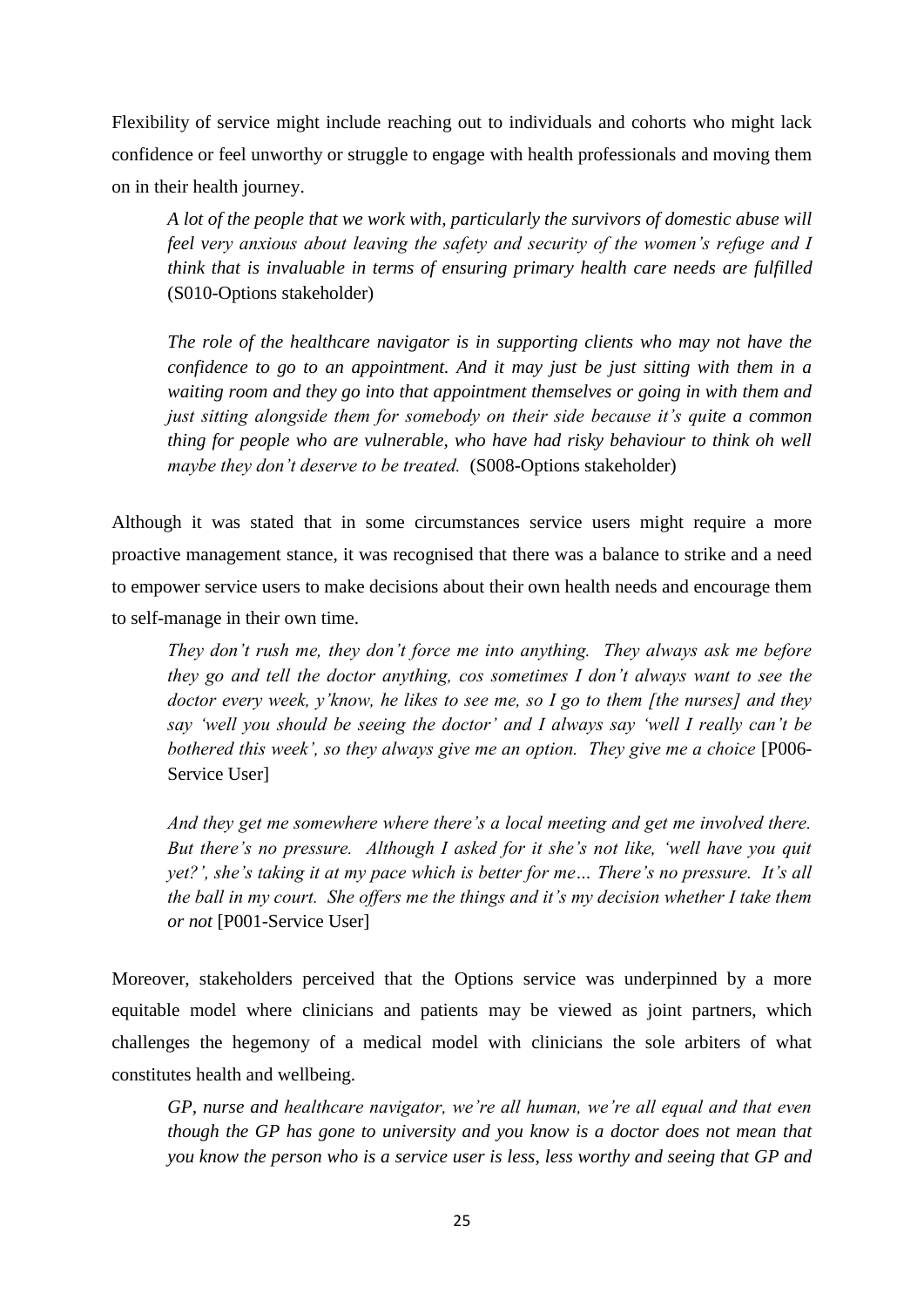*that nurse as we"re all equal and we"re all there to work together and to help and we all participate in you know in a positive future* [S008-Options stakeholder]

# *Continuity of Service*

Options staff offered continuity by acting as a first and regular point of contact for service users. This was seen as vital to build up trust over time amongst cohorts who as pointed out above might lack confidence, mistrust agencies or not have the skills to engage with health services.

*I always see (nurse name). And I don"t like to see a different one. She knows me and that. She just knows* [P001-service user]

The sphere of influence might also include the children of women who had left a violent relationship.

*I"d say (name removed) had benefitted more because he"s confident with them now. Y"know usually if I have to take him to doctor"s I have to ask for a lady doctor, y"know what I mean? And cos he"s familiar with the faces, he"ll open up and tell them where he"s hurting and that. Now over [external practice] there I have to sit there and explain to the doctor. It"s better with kids because, how can I explain it? They"ve got a good relationship with all the kids and that cos a lot of kids in here have come from bad situations.* [P009-service user]

Continuity of provider had the added benefit of building up understanding of the cohorts and the individuals being cared for.

On occasion, Options ensured continuity by facilitating seamless provision at the primary/secondary interface when uptake of service might be problematic.

We had a health care navigator and we were sort of working with the nurses to see if *they could transport these women to the hospital and go with them to get this care they needed. Otherwise women" wouldn"t go, they put their own health on the back shelf and it"s really important isn"t it. Some of them have never even had, after care, after having a baby* [S004-other stakeholder]

A single point of contact was seen as useful for host agencies who might struggle with a lack of integrated provision or geographical variations in service and outcomes.

*The process of getting health information or making referrals can be a little bit disjointed and depending on where that person lives whether it be Kirby or Huyton you can get a different result. I suppose having the Options team now, there is a more of a central point of contact more of a continuity with what you do, even if you just*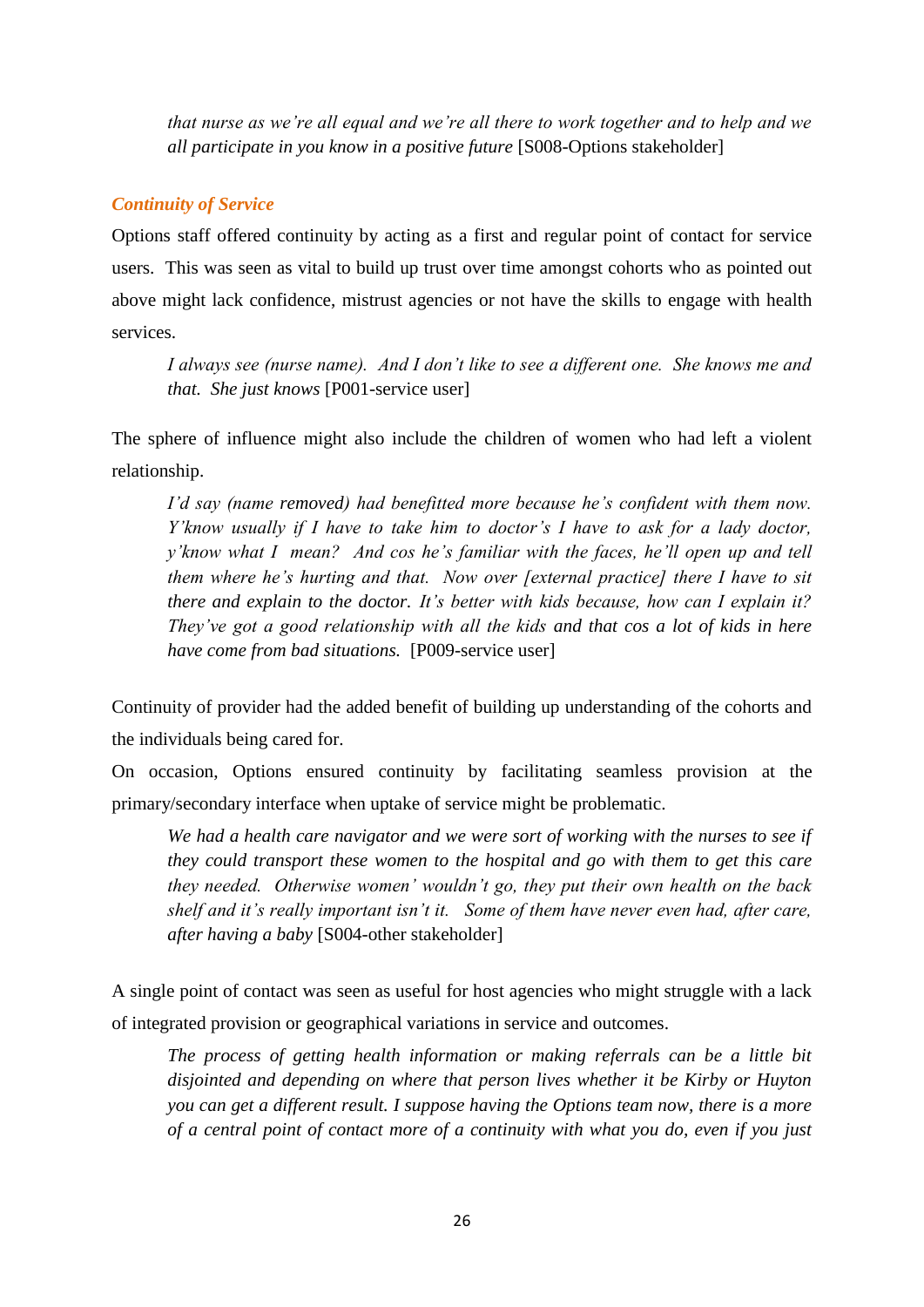*have concerns about someone you may not necessarily need to refer them but you can chat with the nurses or the GP and it's a lot better.* [S0014-other stakeholder]

## *Partnership Working*

Options staff saw their role as supporting and not replacing the key-workers and other stakeholders who were working with the different client groups.

*So we"re not interfering with their services, we"re there to support their services and building I suppose successful relationships and showing that.* [S008-Options stakeholder]

Only one interviewee recounted an occasion when the host organisation felt that Options had undermined their position and taken a service user"s perspective without consulting them for a more rounded view of a situation.

*Options has kind of immediately reacted to that woman"s perspective at the time and kind of said 'oh well that's not right' or 'I'd go and speak to someone about that'. Rather than going "ok, I"ll do a little bit of investigating around that for you and come back to you* [S001-other stakeholder]

Initially, there was some scepticism about the role and aims of the Options service but now they were viewed as synergistic with many of the host agencies.

*At the start we did have problems with maybe going into one or two site. Maybe they were very reluctant at the time because you"re thinking you know are these clients going to suffer for what we may do or are we going to cause additional problems to them. But very quickly they realised that we"re just there to you know look at the health and the social needs of the clients and support the people who work their.*  [S008-Options stakeholder]

*So I would struggle to see how well our service would operate without the Options team being involved. Because, since I have been in post within this service, the Options team has always been there and it"s so deeply integrated into a number of things that we do* [S001-other stakeholder]

Stakeholders suggested that they felt more secure in their decision making because of the presence of Options. In the residential outreach sites in particular there was evidence of regular dialogue, without breaching confidentiality, between Options and the key-workers and this integrated approach enhanced the care and advice individuals received.

*We work with social services in making referrals and a social worker might ask myself to go to core groups, case conferences and write up regular progress reports. Having Options staff here is really good for that extra support or any questions that you don't quite understand or quite a lot of the terms that social services use can confuse the women, Options are really good at explaining what they mean. Again,*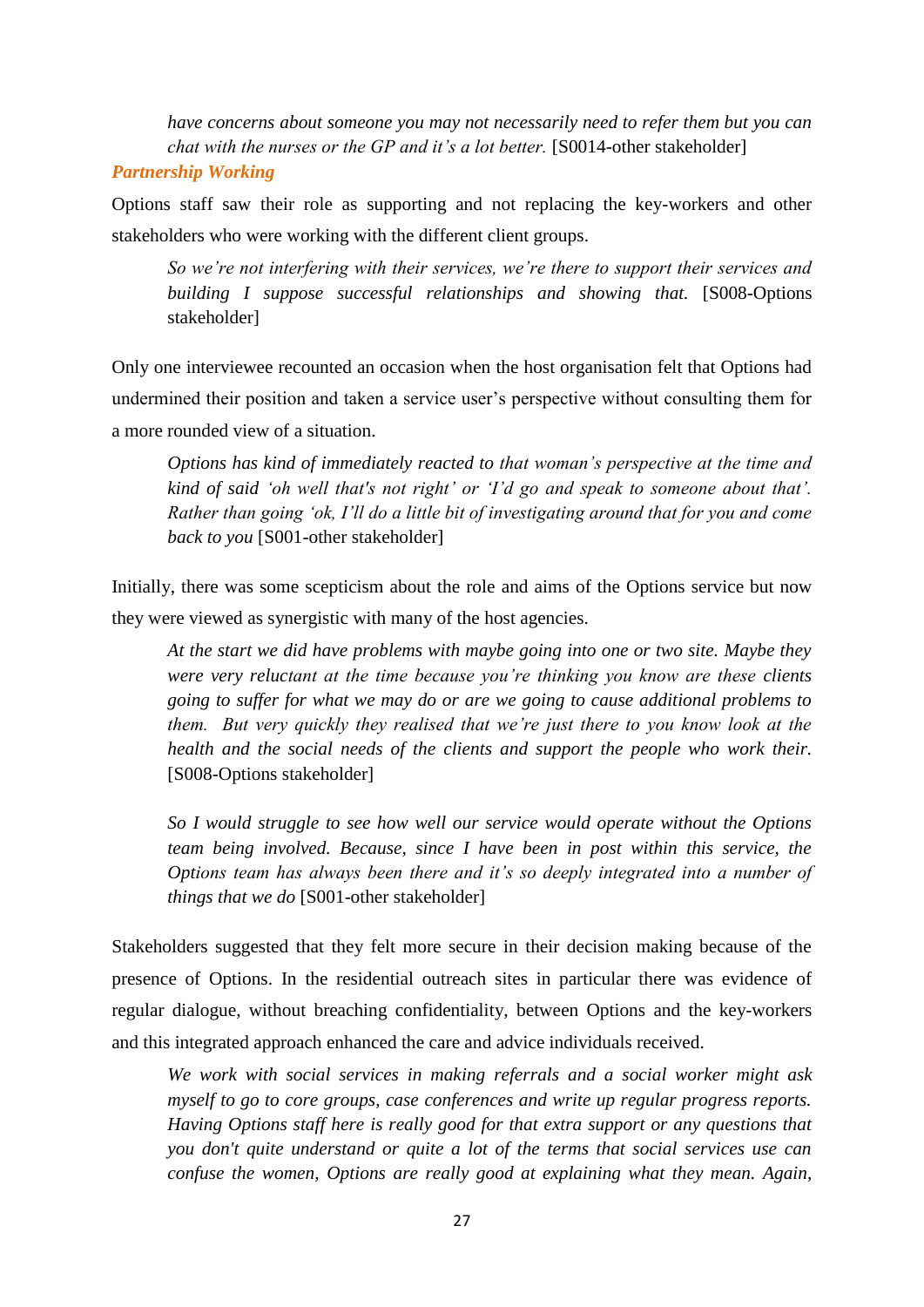*when we have got issues there are dealt with quicker because Options are on site.* [S002-other stakeholders]

*The key workers will also know then that you know maybe we do need to keep an eye on somebody because you know the doctors are concerned or the nurses are concerned, so it is just a slight alert you know, that they might not know about if they were outside [with outside agencies]* [S012-Options stakeholder]

It also ensured that the advice and care of Options mirrored their own goals around health and wellbeing for the service users.

*Immunisations do get brought up to date [by Options], that's something we have to, as the support provider we have to ensure that if they are behind that they meet that target you know, as part of the support plan we do, so if they have got health issues its up to us to ensure that they do meet them before we can move them on* [S004-other stakeholder]

Focussing specifically on the Probation setting there was a clear strategic rationale and vision for integrated offender management linked to health services.

*I think there is a recognition that we have offenders basically who come on the books, off the books, go into prison, come out of prison and their whole lives are disrupted around that in relation to all the areas as you know, accommodation, employment, training, education and health as well* [S0015-other stakeholder]

There were exemplars of an inter-agency approach between Options and the Probation service as typified by the following vignette which describes the case of an offender who was not only denying the link between a health issue and his offending but was contesting his underlying health issues.

*With that individual case the diagnosis was alcohol hallucinosis he believed it was something completely different but we managed to get that assessed very quickly and it was also the fundamental reason that he was on a suspended sentence order and you know all the issues that he had in terms of his offending was to do with alcohol. He was unwell as well because he had his bloods done and his results were abnormal and he was having hallucinations. So we were able to kind of bring all that together and say to him you know, kind of present to him, look you know this is an issue, and if we didn"t have that contact with the GP he could have carried on saying "no its nothing to do with the drinking, its something else". So we were able to kind of focus a lot more on what we needed to and get him support that he needed to get as well.* [S0013-other stakeholder]

However, it was felt that whilst the probation service was likely to pick up and address acute problems, less obvious health issues might be overlooked. Additionally, there was a possible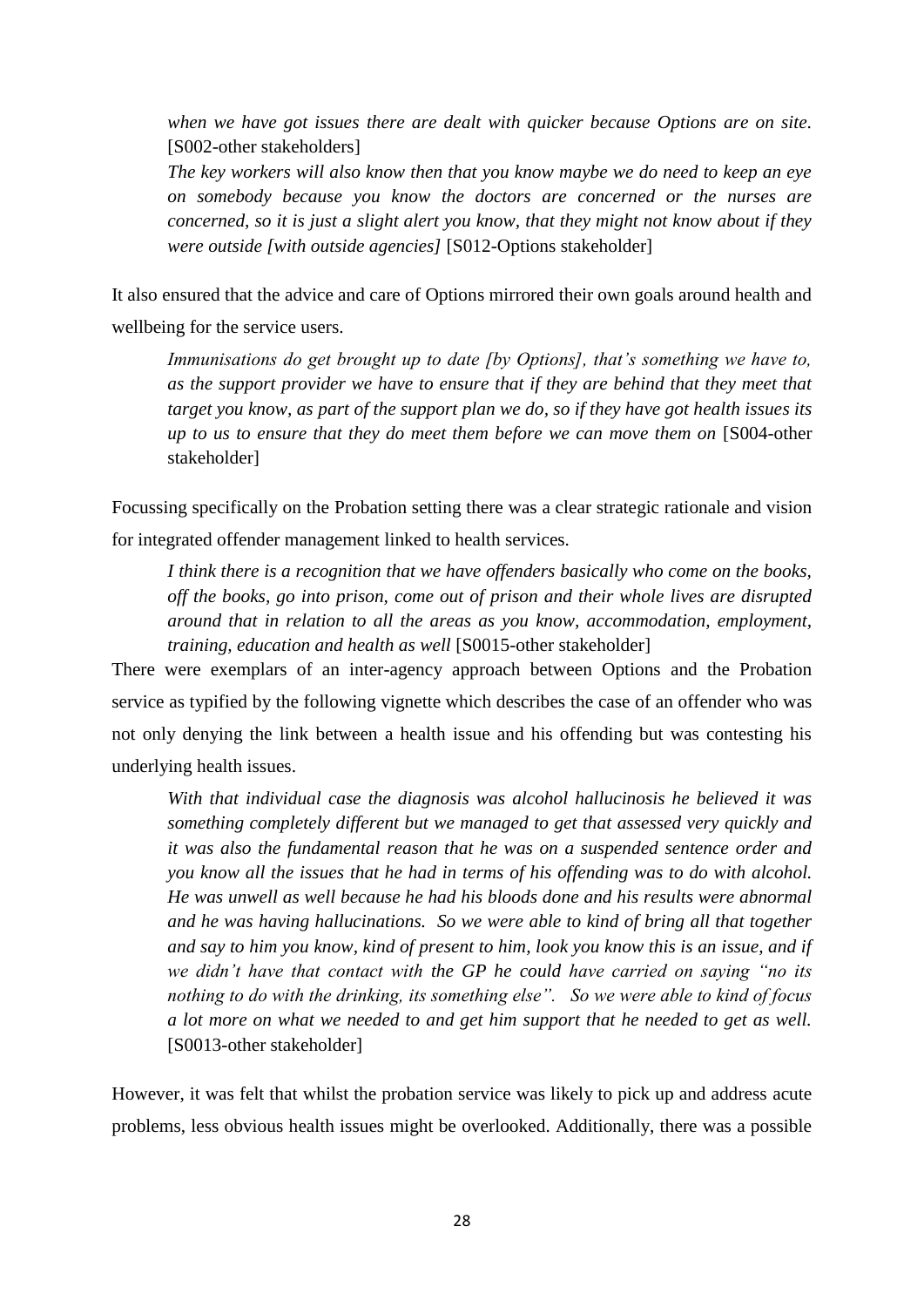lag or organisational factors which might impede the operationalization of the strategic plan at the grassroots level.

*I mean it"s taken me time to recognise how critical sort of health, the health Options scheme is in relation to the day to day management of offenders. If you"ve got an offender who"s got very acute alcohol problems and that is linked to domestic violence that is acute, but it is perhaps less obvious when we"re looking at some of the underlying physical health needs…so I think its taking time and it does take time for the penny to drop in relation to that but increasingly, and as we become integrated as an offender management unit into this locality then, that is a process we increasingly certainly at strategic level, understand how important sort of broader integration of offenders is and part of that is, them taking responsibility*  and looking after their health. It is perhaps taking a bit more time for offender *managers but that"s inevitable really given the environment they"re operating in* [S0015-other stakeholder]

Health targets and attendance at Options were not enforceable nor would offender managers wish them to be so. However, it was clear that at the grassroots level uptake of the service by the probation population could be optimised with some minor changes or refreshers to improve awareness and understanding of the role and reach of Options.

*I"ve not really had a lot to do with the current doctors… the initial couple of doctors that came in had a lot more to do with… I"m not very familiar with the current one"s. Maybe a meeting would help*. [S0014-other stakeholder]

# **4.2.2. Theme 2: Addressing service user health and wellbeing needs**

In addition to the core features, several factors emerged from the data which centres around addressing service user health and wellbeing needs. These factors could be assigned to; meeting unmet need, opportunistic engagement and service user defined goals. The themes discussed in the following sub-section resonate with the discussion above.

### *Meeting Unmet Need*

Options was seen to provide an outreach service to patients with a story of neglected health needs or co-morbidities which were not always diagnosed or managed.

*We"re accessing people who never really or very rarely access primary care so we"re finding people who have an undiagnosed chronic illness or who have got a worrying problem that"s not being addressed* [S008-Options stakeholder]

*A lot of them will put their own health on the back burner and most women that come in, at point of telephone referral we ask if they"re on any medication or if they"ve got*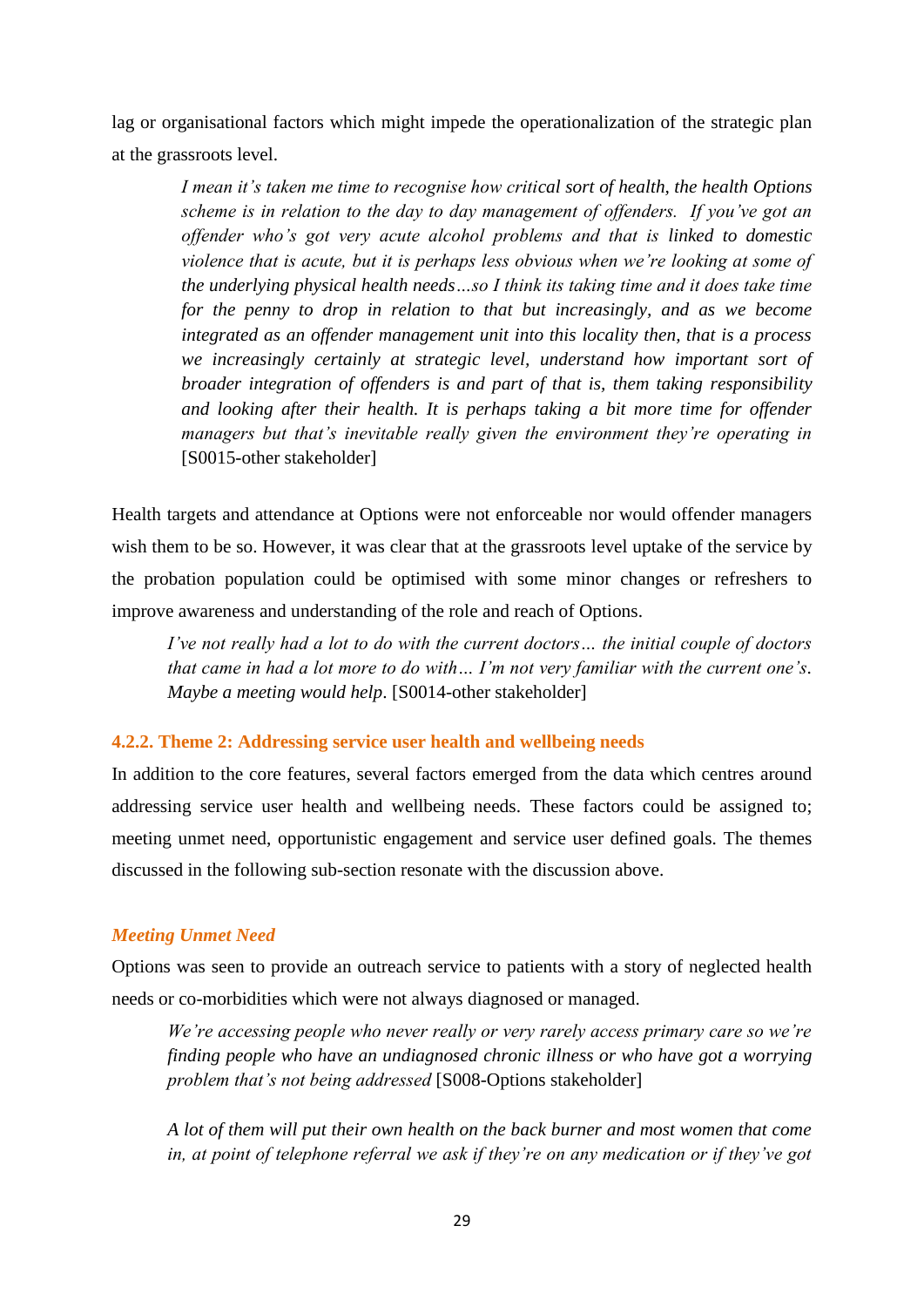*any physical needs. Many are on anti-depressants but others have some kind of mental health i.e. anxiety, not sleeping and they're not on medication.* [S004-other stakeholder]

*You"re reaching people who don"t normally come and call in the surgery… What we tend to do is pick up a lot of people who probably neglect themselves a little bit because of their social circumstance or whatever, acute problems that they"re having* [S011-Options stakeholder]

*I think if they weren"t here, I don"t think I would bother even going. I"d just let things slip away, and my health would deteriorate* [P006-service user]

A lack of confidence and a feeling of unworthiness have been previously cited but specifically, in relation to the domestic violence population fear of disclosure is a key reason for women not to seek health care for themselves. This in turn impacted on children"s access to health care so whole families were missing out on essential care which would avert or nip problems in the bud.

*A number of them don"t access health care. That is frequently part of the domestic abuse. They are not allowed to access services for fear of what they may say, what they may disclose about what"s going on at home. So a large number of women come here and you know, the last time that they saw a GP was kind of 5 or 6 years ago. We do see children relatively frequently that have real problems with the milk teeth, if not their older teeth.* [S001-other stakeholder]

Options" modus operandi was to attend to the specific as well as holistic health and wellbeing needs of the clients served so not just seeking to address medical needs but social determinants or consequences of ill-health. This was strengthened by both social and health partners working together as part of an integrated service.

*The fact that we are going out; the fact that we are looking at things holistically, we"re looking at not only medical side but the social care side. I think a lot of the nursing and GP practice nurses, well I hope they do, feel that as being invaluable, having that contribution social care within the practice* [S008-Options stakeholder]

Options tailored solutions to fit the individual and service users said they liked the fact that the service did not seek to medicalise all problems or offer a pharmacological solution.

*And then she got me a pass for the Active for Life in the new gym that"s just opened in Huyton, and I can do three sessions, well a minimum of three sessions a week to try and get....cos she said it could just be your energy levels, y"know with having children and stuff. My bloods have come back ok and she helps you with your diet and if I want the quitting smoking and she"s been brilliant, she" really good. She never*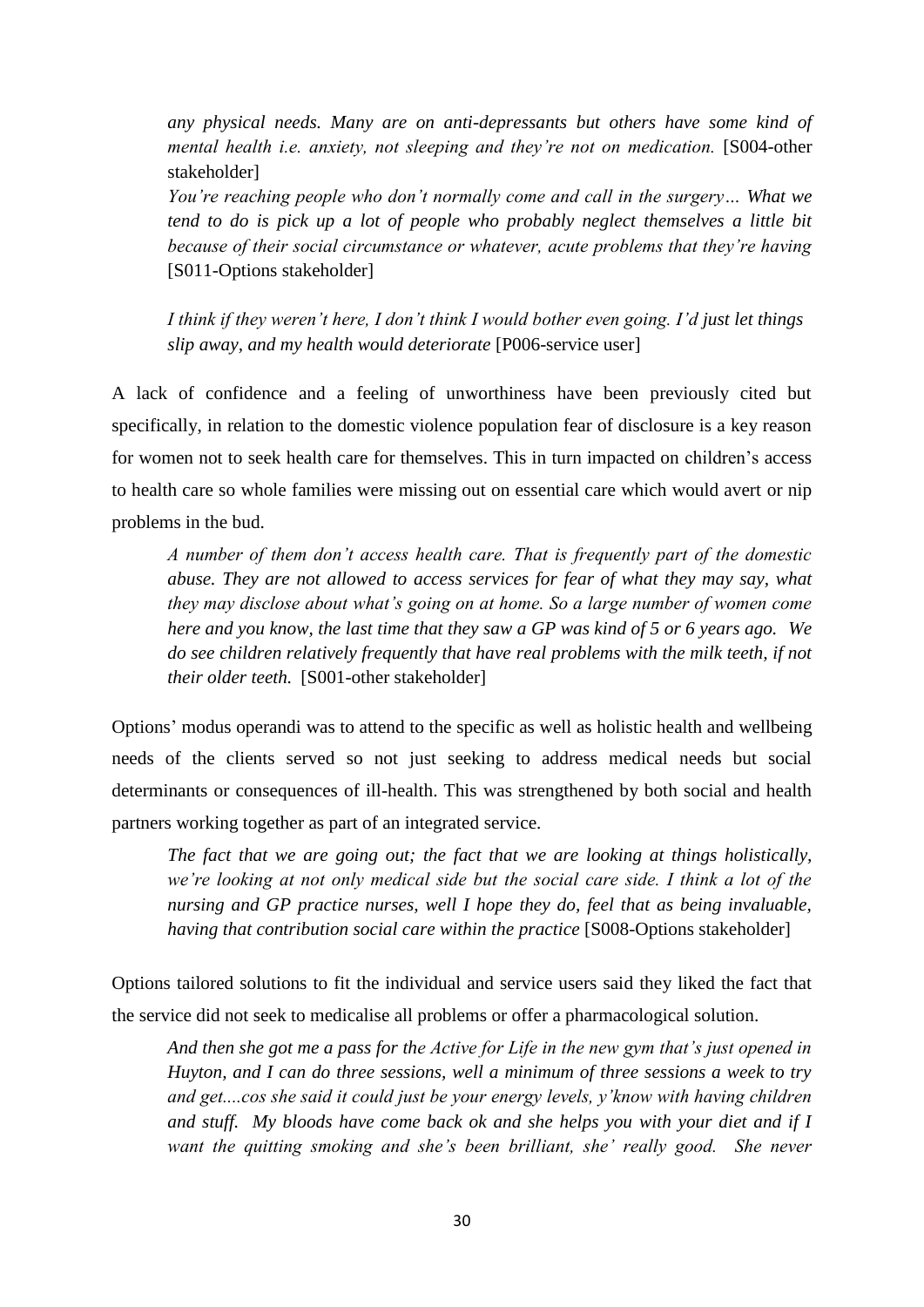*prescribes anything but sometimes you don"t necessarily need a medicine, you just need advice don"t you*? [P006-service user]

However, few service users said that they did not want or have time for an enhanced service instead they preferred a 'no-frills', 'no questions asked' service.

*It"s just they kind of… try and persuade you to...for example the doctor said to me you don't need to be having sick notes and everything and its none of his business really, so just write one out for me and just get on with your job basically… If that was my usual practice, they would have just gone like that, as I says, they just would have gone boom. There you go. Come back next time. Come back in a month"s time and I will write another one out for you* [P019-service user]

# *Service User Defined Goals*

Stakeholders felt that they had to be accepting and work around the priorities of service users. User priorities might be health related or impacting on health, but not necessarily so. This viewpoint went beyond recognising the inter-relationship between health and its social determinants.

*Individualise health and social care plans really, looking at somebody as an individual but my needs and what your needs are may be very different or my priorities may be different to what yours are and it"s looking at, so a nurse"s, priority maybe that you go to see the doctor because of your asthma but their priority might be that they need to earn some more money or their benefit or get a house. That"s what their priority is and it"s looking at helping them succeed in their priorities and also gearing them towards something to do with their health. So it"s just basically holistic individual assessments really* [S008-Options stakeholder]

## *Breaking Down Barriers [optimising engagement]*

Options was characterised as a service which flexed and integrated with the host services.

Moreover, it was able to respond opportunistically to the needs of individuals.

*I mean well yes, yes there is a lot of people that I"ve worked with here and who maybe haven"t got good relationships with their GP"s or they don"t feel that their listened to by their GP"s so there are barriers. It"s different when I say "well you know there is somebody here now would you like to just have a quick chat"? It's a lot more inclusive and you know, people feel like they"ve got that support… they"ve [nurses] been out in the waiting room saying you know "would you like to have a chat with us, are you are smoker would you like help with giving up" you know, anything it is definitely a positive step* [S013-other stakeholder]

*I really enjoy having that facility in-house because I think if we say to somebody "right you"re not registered with the dentist or you"re not registered with the doctor. That"s you"re task for today, go and sign yourself up with a GP" you know, they walk*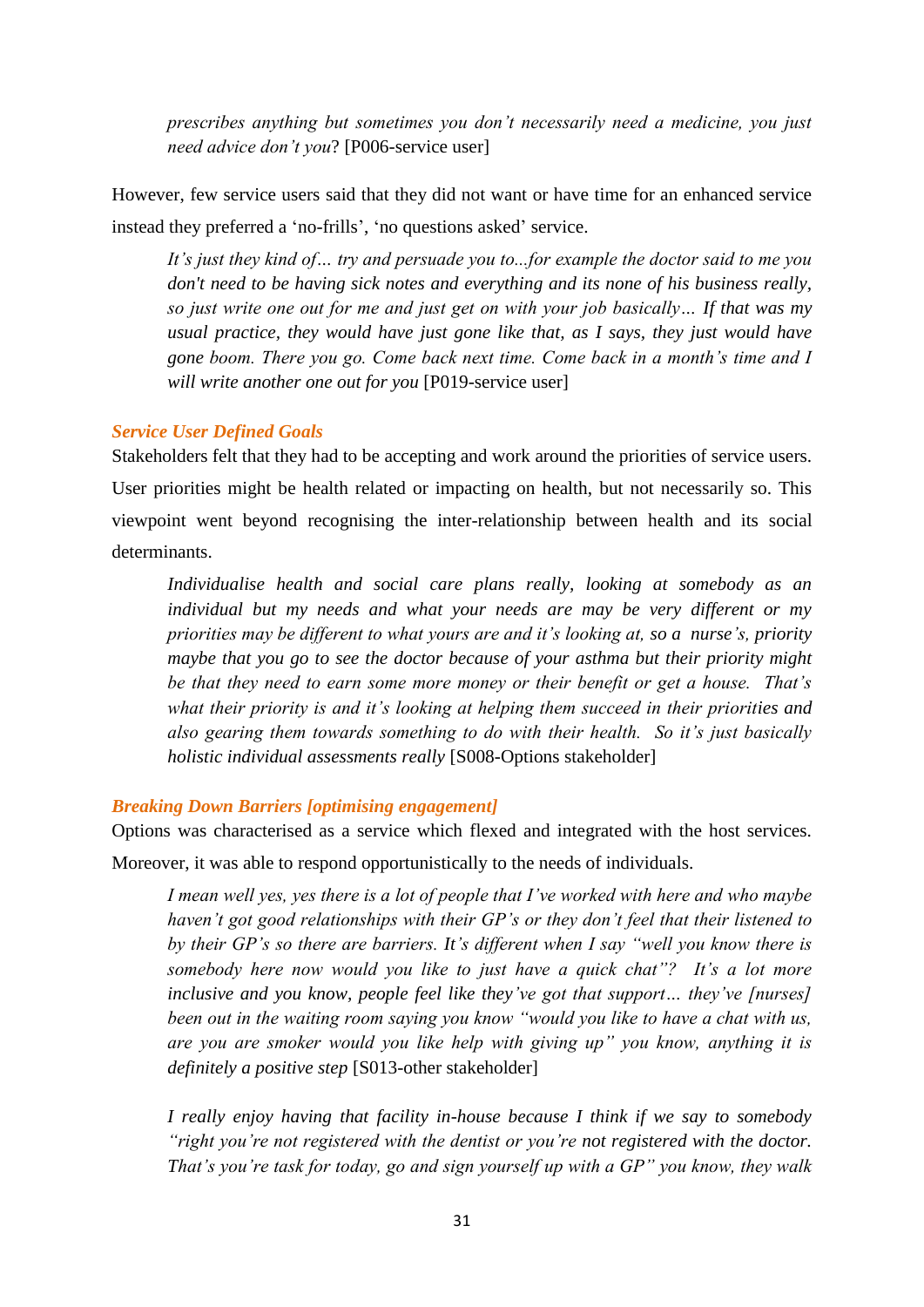*out of here and unfortunately you know, probation is relatively peripheral to their lives. So once they"ve spent their 40 minutes with you and they leave they"re probably not going to think about you until the next week. So it"s a matter of trying to get as much done whilst they"re here* [S014-other stakeholder]

As one exemplar, the health promotion days hosted by the Probation Service and staffed by a range of health partners and other agencies involved in health and wellbeing were a successful way of opportunistically targeting and engaging the probationer population.

*I went away and took away the information and it was like a refresher and it does impact and you do take it on board* [P020-service user]

The aim of Options is to encourage re-engagement with primary care services where it has been absent and the objective is to move individuals on as typified by the following quote.

*Women are getting enrolled on Activity for Life, you know general health and well being, their eating habits. And myself and the Assistant Manager had a meeting with women in here last year and we were saying about the Option service and how their life"s changed since coming into refuge and a lot of them said they wouldn"t of never ever ever gone to see a doctor or a nurse.* [S004-other stakeholder]

*One of our residents was diabetic and he relied on them (Options) regularly, each week they"d come in and they"d sort of, I mean he"d see the nurses and the GP....it is a good service you know because he might not have gone somewhere else and kept putting it off and putting it off but because it was on the door the step if you know what I mean, the service is coming to you* [S007-other stakeholder]

There was only limited evidence that service users felt that Options did not provide as good a service as their GP.

*Nothing that makes me think that I will use these guys more* [P019-service user]

### **4.2.3. Theme 3: Limitations of Options**

Five sub-themes which emerged were barriers to access, equivocal guidance to users, unmet need, re-integration to mainstream services and host site management.

## *Barriers to Access*

In the main there was agreement that appointment provision within outreach settings was very good.

*No, there"s always a slot, there"s never a wait, there"s always an appointment* [P006 service user]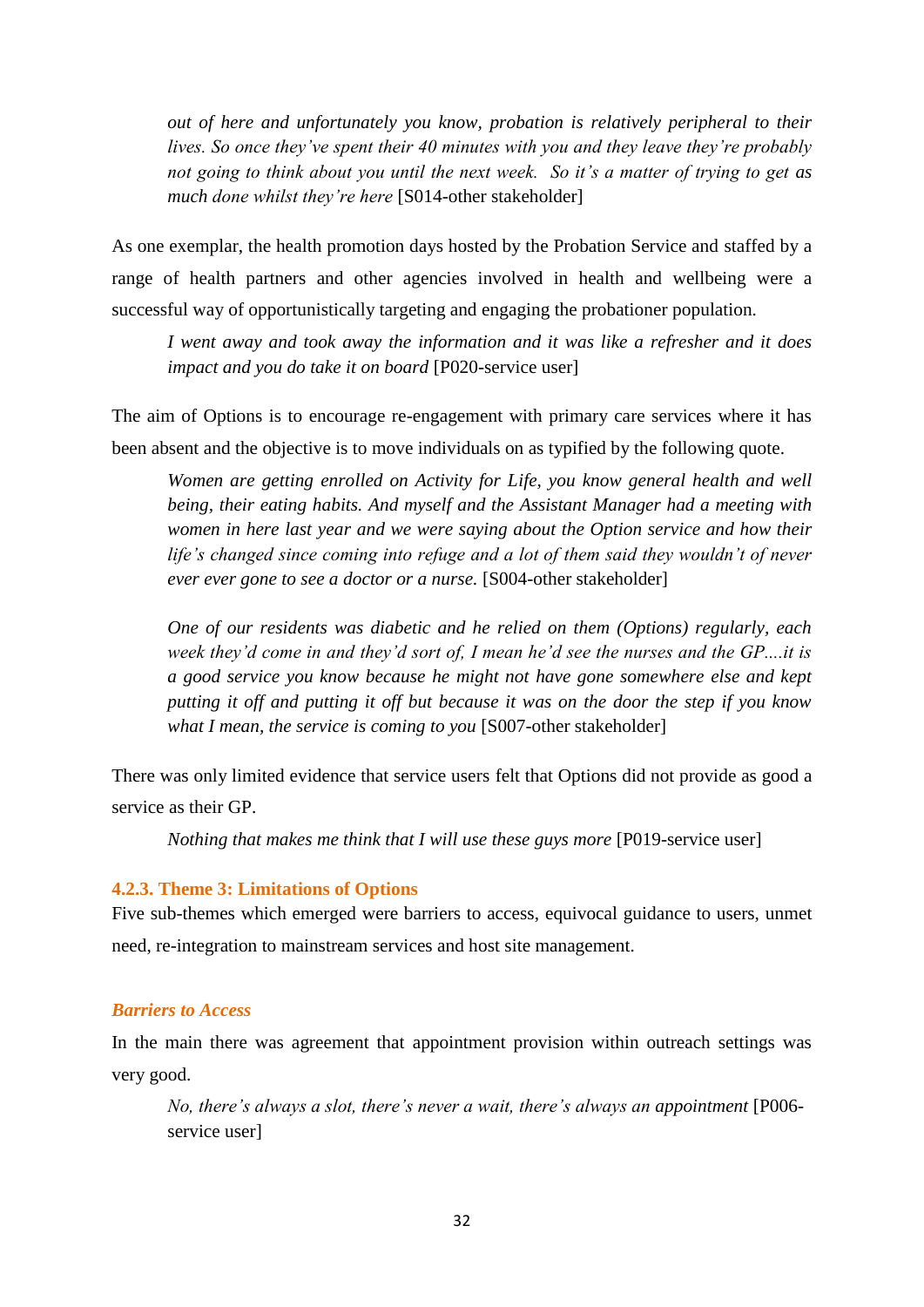However, there were some issues with the frequency and number of appointment slots which could become a problem at times of high demand times.

*I think the limits are when they actually limit the numbers they can see on one visit, because if we"ve got a woman in, because if you had a woman in with 6 children and say all her children had some sort of virus that would be counted as 6 appointments… In those instances we"ve made appointments to go to the walk in centre, which again is not sort of outlandish but by the same token, because the service is coming in it would be nice if they could access the service in here for all the reasons I"ve spoken about* [S003-other stakeholder]

With regard to non-outreach Options clinics, which some users might use, it was suggested that the number of clinic slots might need to be increased in some locations.

*More day time opening hours in Huyton and in the South of the borough because I know that they are limited to evening clinics only so I think that that would be a better selling point* [S010-Options stakeholder]

There was a suggestion from one service user that hosting the clinic on the same day each week was not always helpful.

*The only thing I would say is I think the day should be changed. I don"t think it should be every single Thursday. Because, I know it might sound daft but not everybody"s sick at the end of the week. You know if they could alternate it, maybe Tuesday, Thursday, alternate it each week* [P013-service user]

### *Equivocal Guidance*

Some service users were unclear about the differences in registered and non-registered options, which was further confused by the advice given by some non-Options practices.

*And then they did give you a registration form but there"s been a bit of confusion because a few people have registered with the Options team and then been told that they can"t register with a GP. But I"ve still got my GP and the Options team is still seeing me but the medical centre opposite, I know people have been over to register with them and they won"t take them because they"re registered with Options… But now there"s a bit of dispute over whether..that the Options team can provide the ongoing treatment and the referrals to the hospital* [P006-service user]

Stakeholders felt that some of the confusion arose because of the politics around the service and the perceived threat that Options presented to mainstream provision.

*There is a bit of confusion I think sometimes with patients in that… they don"t understand the sort of politics behind the Options service… And how we"re not*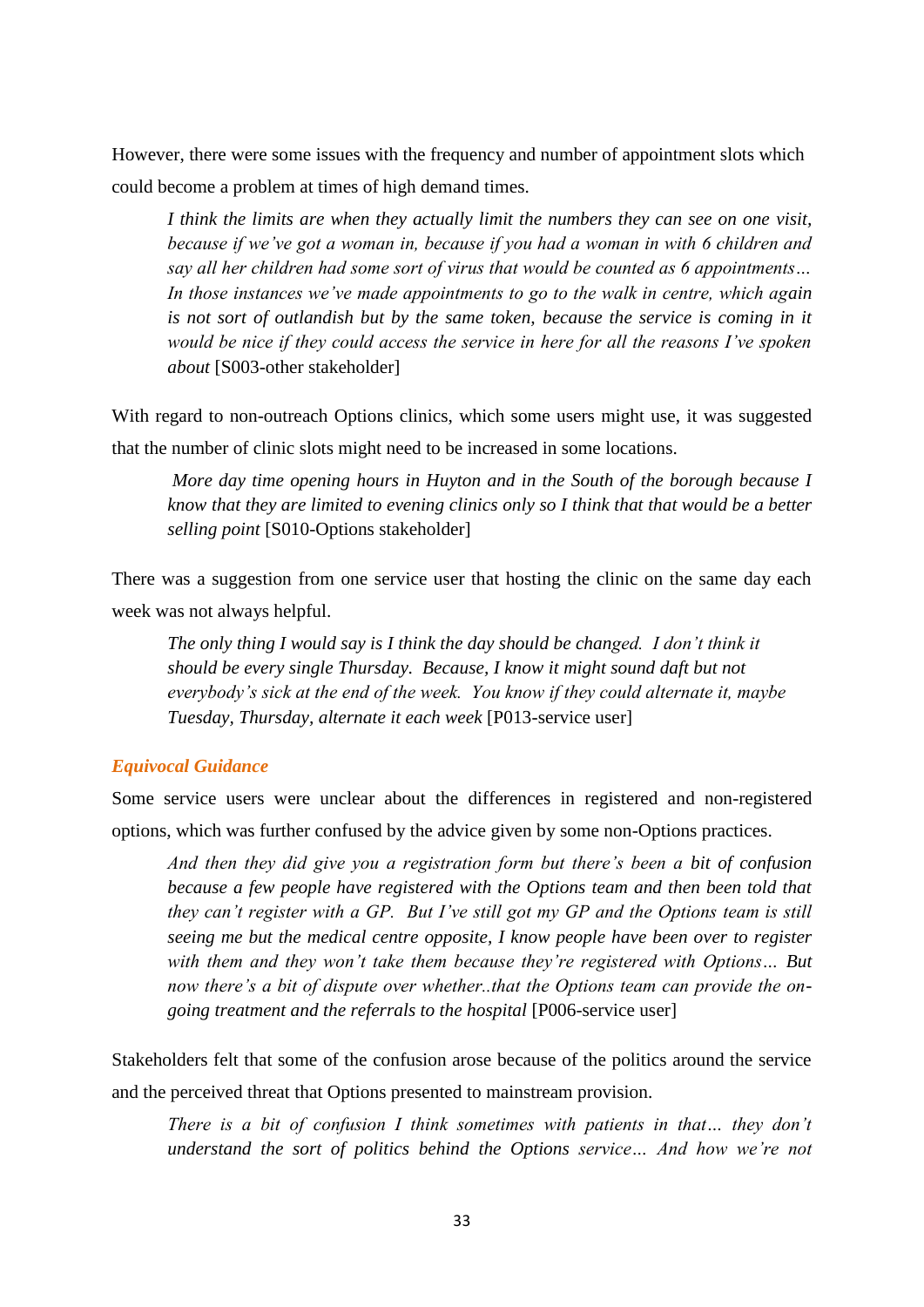*allowed to perhaps as actively register patients previously* [S011-Options stakeholder]

# *Unmet Need*

Typically only one GP is available at each Options outreach clinic. The gender of the health care professional was seen as important by some service users.

*Yeah [when asked about gender of health care professional]. Only cos of me past. But I feel more relaxed here, with the nurses. My little boy does as well* [P009-service] user]

In some settings access to a female doctor/nurse is limited. However, the following illustrates that over time the qualities of the doctor may supersede gender.

*He"s a male doctor which at first I thought "oh no" because I don"t like, I"m not really into male doctors to be honest. And when I first met him I felt very very uncomfortable with him, very. And I thought "what am I going to do? I"m stuck with this man now every week probably, who knows", and as time"s gone on, I"ve realised he"s a very good doctor and he listens to me and he has time for me and he"s not rushing me* [P006-service user]

Stakeholders talked of using chaperones as a way of overcoming any issue relating to gender.

*As it"s generally a male doctor, sometimes if a particular type of examination is required, he will ask a member of staff to sit in and support in that so I have done that before* [S001-other stakeholder]

Access to a single doctor could sometimes be problematic if a previous experience was less favourable.

*There"s another doctor that comes in, I think she"s (personal information removed), absolutely brilliant, and she really does sit and listen to you, but the doctor we"ve just had the past few times, she doesn"t listen to anything you"ve got to say. So to me, to be honest, the past couple of times I"ve not bothered coming to see her, just made an appointment with my own doctor instead* [P013-service user]

Some issues were raised by both stakeholders and service users relating to the use of rooms which are not exclusively for consultations or difficulties resulting from use of a non-clinical setting.

*The only problem I had one day, but it's only a small problem this, it was the second time, was I was taken into the staff kitchen and she was discussing confidential things with me, my health, and staff were coming in and out and I felt so stressed and I felt quite ill in there, and I thought "this doesn"t seem right". So eventually, after, say, 10*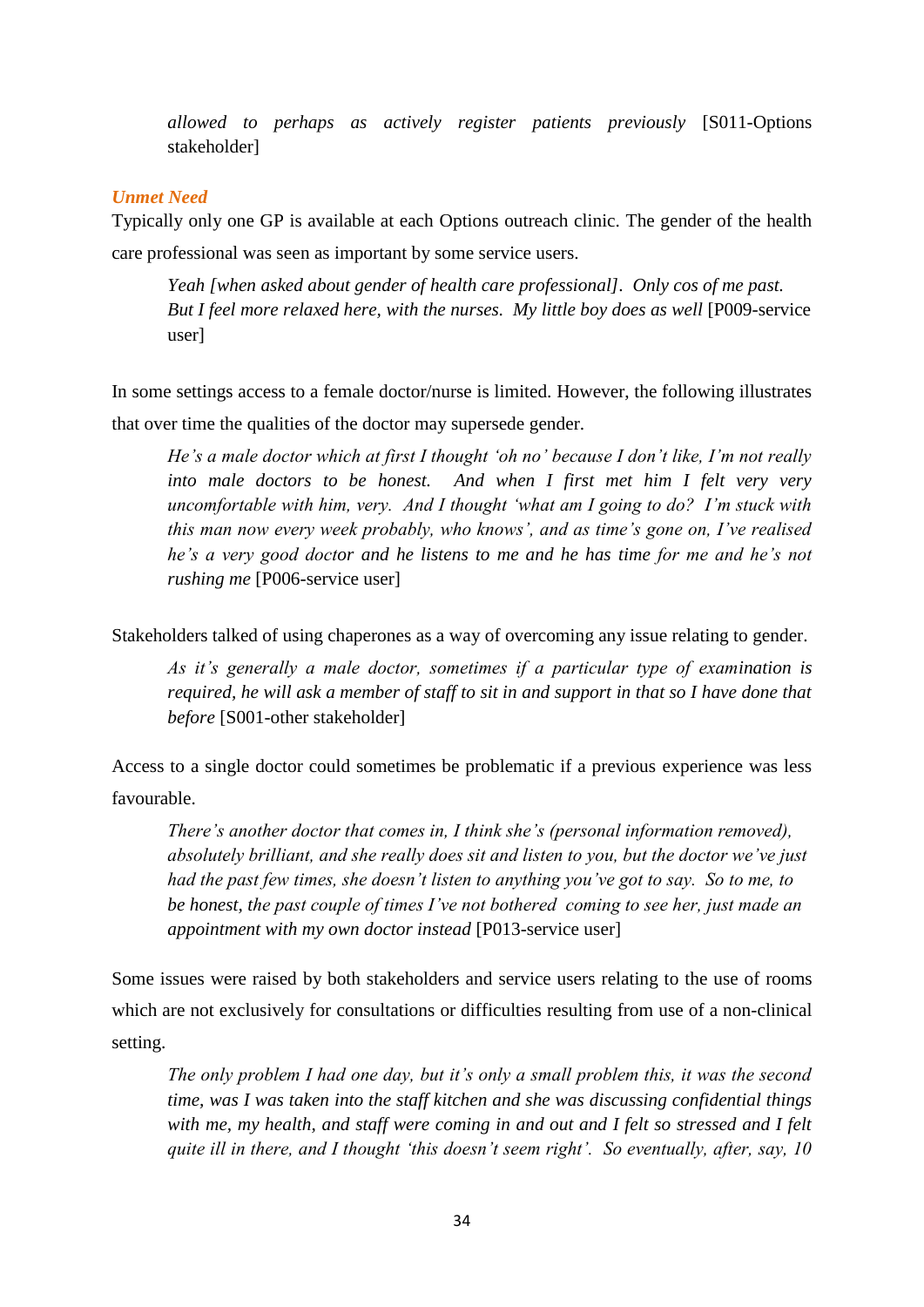*minutes, I had to tell her that we need somewhere more private than this* [P006 service user] *There is a little sort of blind, so what we do is we stand behind the blind, right behind the door so I can examine somebody and if anyone tries to come in, they can"t, but it"s about making do* [S011-Options stakeholder]

On a limited number of occasions a service user might be required to attend a regular NHS clinic instead.

*If it"s something that"s quite intimate we would request that they attend in a clinic because obviously in most of the outreach sites it would not be you know, there"s no lighting and things like that maybe to do an intimate examination but we would support them in going to that clinic* [S008-Options stakeholder]

Stakeholders recalled problems with IT access and felt that this might sometimes hamper them during a consultation.

*We don"t always have enough computer access… a lot of the time you would end up fire fighting, and if you, when you talk about the pro-active care that you want to do, it"s really time consuming to try and organise, to know exactly, which patient needs what, you know, pro-actively when you haven"t got a computer in front of you* [S011- Options stakeholder]

At some sites room allocation hampered professional interactions and lack of space meant that clinics were sometimes poorly accommodated.

*One of the limitations is the room availability especially in xxx, ideally we would like to be working alongside the GP to bat to and fro any problems but because of the rooms availability in xxx, we"re not able to do clinics alongside the GP because the room that we would use the GP is using so that can cause a problem.* [S008-Options stakeholder]

*They"re an organisation and they can"t always accommodate having a GP clinic there* [S010-Options stakeholder]

Stakeholders reasoned that an increase in staff numbers would enable them to address other health promotion priorities or mop-up unmet need.

*Additional social work staff. With social work anyway, you can dig as deep as you physically able to do and I think there would be opportunity to work with another social worker to do more creative and thorough work anyway* [S010-Options stakeholder]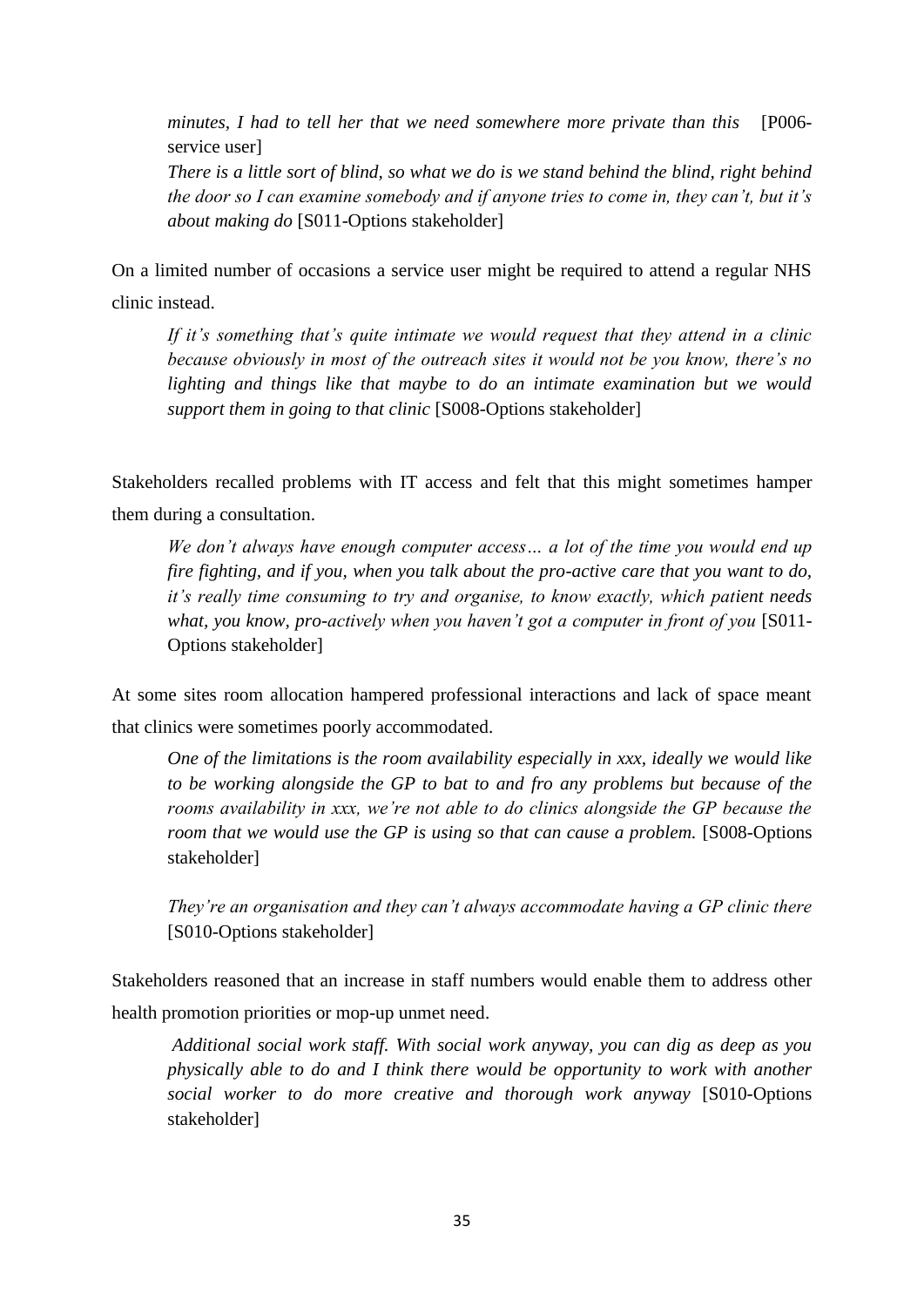*At the moment limitations would be we haven"t got that many nursing staff, but, what we could is we could do a lot more health promotion and a lot more education within the outreach setting but with the low numbers that we have which is not really a fault of options it"s just a recruitment problem we"re quite restricted as to what we can do. If we had more nursing staff I would probably say we would go in do more health promotion clinics and maybe attend more outreach sites really and see how maybe we can move the service forward more* [S008-Options stakeholder]

### *Re-integration To Mainstream*

It was perceived that Options was bridging a gap and kick-starting re-engagement with outside and "mainstream" services but that it was a slow paced transition.

*I think that"s what options do because that"s what I"m saying they get used to coming to see the nurses and the doctor and realise then that there is no fear here you know, these actually are alright with me and this that and the other so they"ll then you"ll find they"ll go and register for a GP, they"ll go and look for a dentist which they probably haven"t had for years but it does give them that kick start* [S007-other stakeholder]

*I think I would eventually but I"d actually take my time*" [when asked about registering outside or using Walk-In Centre] [P006-service user]

Other service users expressed concern about re-integrating to mainstream provision following the individualised care they received via Options.

*Yeah, I am feeling quite apprehensive regarding going to another doctor now because the doctor here in the refuge is excellent and I sort of feel it's took me a long time, but I feel comfortable with him now because I am quite nervous about going to see a doctor. The nurses as well, I"m sort of used to them now and to start looking for someone else now again, it can be a problem* [P009-service user]

There was a slight concern that Options might encourage dependency or demand for demand sake.

*I know there"s people in here that come down every week without fail. I think that they"re finding an ailment to tell the doctor to be honest* [P013-service user]

However, this was thought to be a minority issue and in the main individuals were being encouraged to self-care and manage and further down the line seek some reassurance.

*I don"t know its about reliance isn"t it?....And sort of being able to sort things out yourself. And then after a while they sort of tend to say "oh I"ll run this by you, do you think it"s ok"? So in a way it"s more… the majority of it is good but there is a small element where I suppose it makes people a little bit more dependent* [S011- Options stakeholder]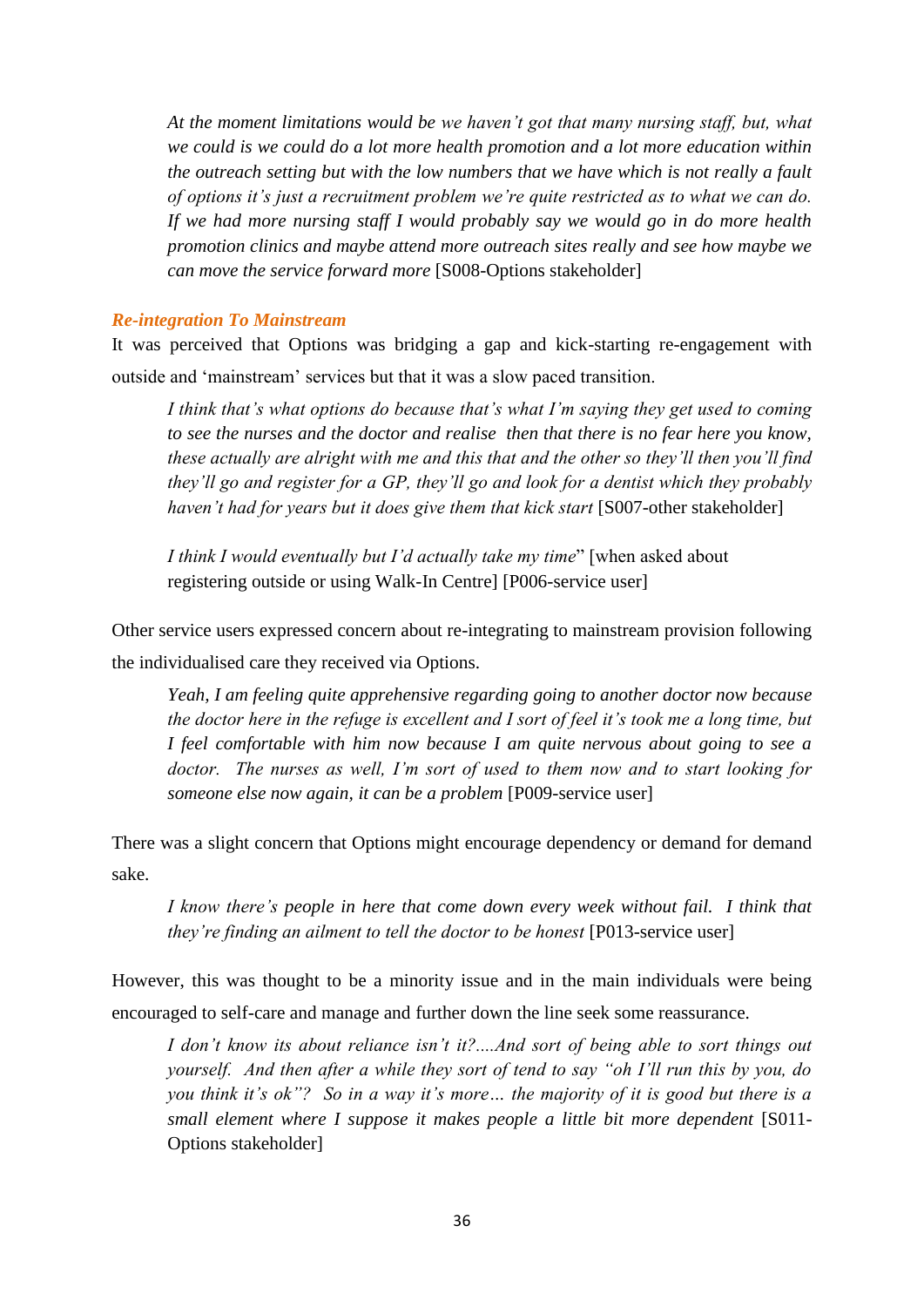## *Host Site Management*

The Options service was managed in slightly different ways by the different outreach sites and this could impact positively and negatively on uptake and the experience of service for professionals and service users.

*Because I know sometimes I"ve waited outside for 45 minutes while she"s been speaking to one of the girls upstairs and that"s not a problem. If you need to speak to the doctor that long, that"s fine. But then I"ll come in and she"s rushing round for five minutes cos she knows she"s gotta go. So that"s where you feel like she"s not listening properly…Like I think of a morning, say it"s a Thursday morning, there should be a box on the desk and everybody who wants, rather than the buzzing system, everyone should put their name on the back of a card and stick to that order maybe. So you know you"ve put your card in first, you"re first… Because there"s no time slots. It"s just literally a piece of paper and your name and your flat number. But it never ever sticks to that order, no matter, and then there"s always someone else that wants to come or someone doesn"t turn up but you"re still waiting outside* [P013-service user]

Equally whether the host site was residential/drop-in could impact on uptake but generally it was argued that demand was unpredictable and variable.

*I know when we were running the Options service at another site and I know that it wasn't getting a very good response at all because it was like was like a walk in for the public around there. That's the only negative really… You know but really as a drop in or as residential it can be hit and miss either way you know* [S008-Options stakeholder]

Options evolved to find creative solutions to the challenges faced in certain settings so in non-residential settings, a more proactive stance to engage the client group might be adopted.

*Some of the nurses will come out and go are you waiting to see the nurse now, come on in and see me and then you"ll go down for your offender and you kind of go where are they? And they"ve gone in with the nurse well ok they"re only going to be 5 or 10 minutes you can wait. Others aren"t that pro-active and I think it"s the pro-activity that is nice to see* [S014-other stakeholder]

## **4.2.4. Theme 4: Tensions in referral process**

The final theme explored the impact on the service and service users of delays/complications arising from referrals.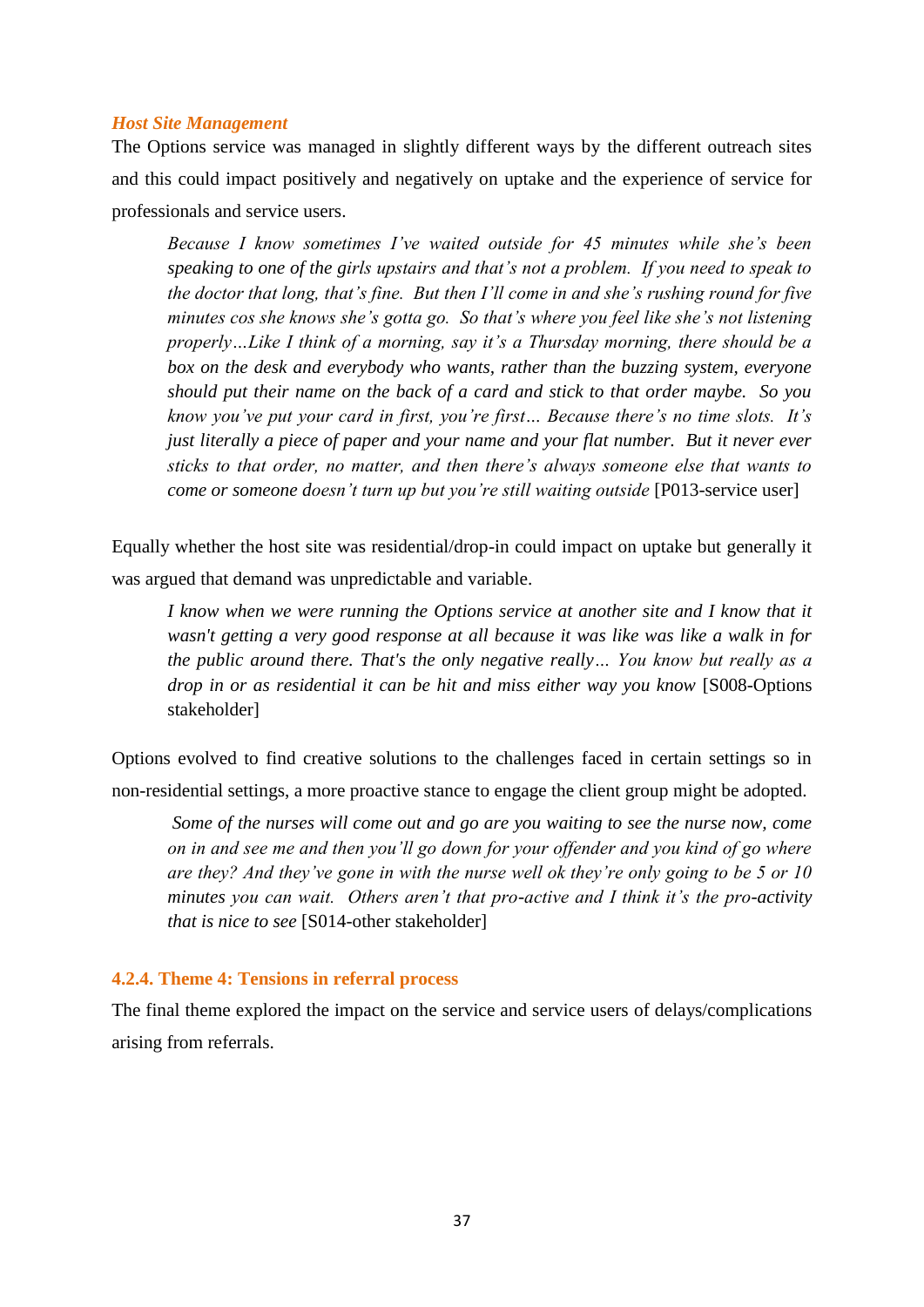There was a general viewpoint that the Options service has improved and speeded up the referral process. However, referrals to mental health services were cited as a case in point where significant delays might still occur.

*I do think there"s a huge waiting list, there"s not enough counsellors, the real problem with the mental health team, there"s not enough people and patients are having to wait five, six months and that"s not good* [P006-service user]

The wait might cause further anxiety for the service user.

*I feel a bit left out in the dark with it, to be honest with you, which is frightening because some days I do get very low and I think "well when"s this appointment going to happen? And I do think that women, men, they could even take their lives through waiting. There"s too much of a wait* [P006-service user]

It might result in other "holding" strategies which are acceptable but not the most relevant support.

*It"s really helped me a great deal. The only thing is the counselling which I am having at Platform 51. It"s a different sort of counselling than what I"m needing* [P006-service user]

It might also create additional demands on Options professionals to "hold" the client and ultimately dissatisfaction with Options if the service user expectation is not met, which all arises from an upstream problem.

*I get very apprehensive because I like to know what day he"s arriving and he"s never sure, and so I don"t really know until the day, sometimes the day before, and I panic* [P006-service user]

The roles and responsibilities of Options versus other primary care providers was a source of frustration for service users and stakeholders alike. For instance, referrals/scripts for registered Options patients were often more straightforward and faster to process.

*It can cause tension because if somebody"s registered with the options service for example in Field Lane you can then make other referral on to maybe secondary care or you know to another community setting but if somebody"s in equitable access you may have to go back to their own GP and say can you do this referral or if it"s to do with medication they do ask a lot can I have repeat of my medication so that causes a lot of problems because they do not understand that the risk of giving somebody repeat medication when it's not your regular GP who doesn't have enough information it outweighs, and it would be easy for us to give it to them, but their risk is too much, so we have to refer them back and that can cause a lot of problems* [S011-Options stakeholder]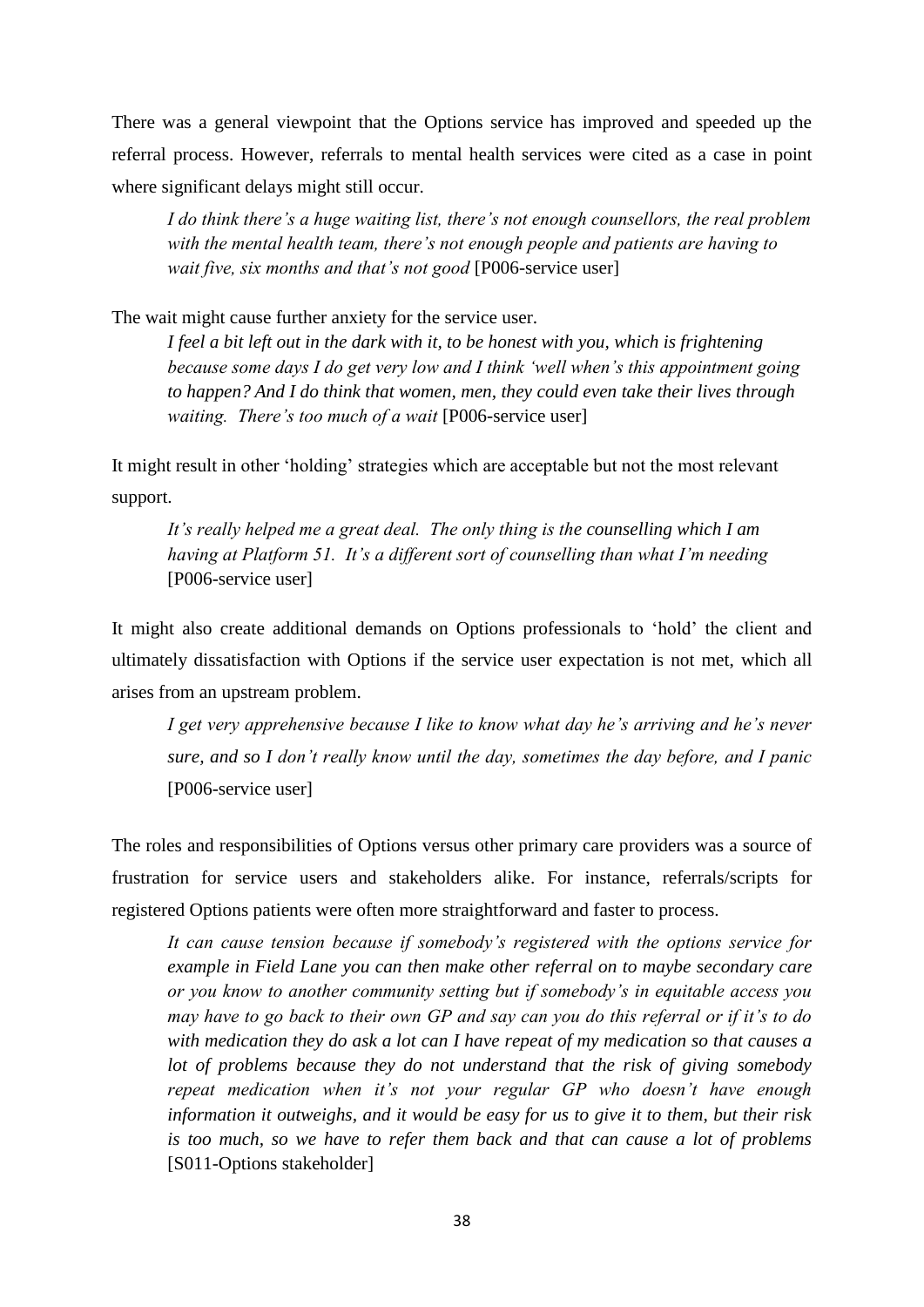# **5. LIMITATIONS OF THE STUDY**

Despite providing valuable information about the role and functioning of Options, the limitations of the study should be acknowledged.

Roughdale Court was excluded from this study because it had no registered patients and First Steps were unable to facilitate service user involvement at the site. There was not scope as part of this study to tease out why involvement at the latter site was not possible but it would be useful for the provider to consult with the host sites to find out a little more about any needs of the populations at these sites and whether these could be addressed.

We did not interview any individuals who had left the outreach Options service and so it was not possible to determine the experience of individuals who had moved on. Several interviewees did outline the process at transition and hand over and how this is optimised but it would be useful to capture the experience at transition to ensure patients are well managed as they transfer to services outside Knowsley. An additional reason for interviewing this cohort would be to determine sustained benefits of Options outreach service.

We have taken note of the literature which outlines strategies to improve response/uptake rates to questionnaires (Edwards et al, 2002). We did not recruit as many service users to interview as specified in the protocol, but there were problems recruiting to target even with incentives in place and offering to reschedule. For some service users, hospitalisation or having too much else to cope with were legitimate reasons for "refusing" to be interviewed even after scheduling a time and date. However, we did interview at least one participant from each of the four sites and as we do not intend to generalise the findings beyond the scope of this service the findings are adequately representative.

#### **6. DISCUSSION**

Barriers of engagement in marginalised cohorts including no proof of address are documented in the literature and are consistent with our own findings prior to the inception of Options. Some studies have indicated that the homeless are forty times less likely to be registered with a doctor (DH, 2010). A Social Exclusion Unit (SEU) report (2002) noted that around half of all prisoners were not registered with a GP at the time they came into prison. Although Bradley notes that this situation has improved, he is optimistic that the GP led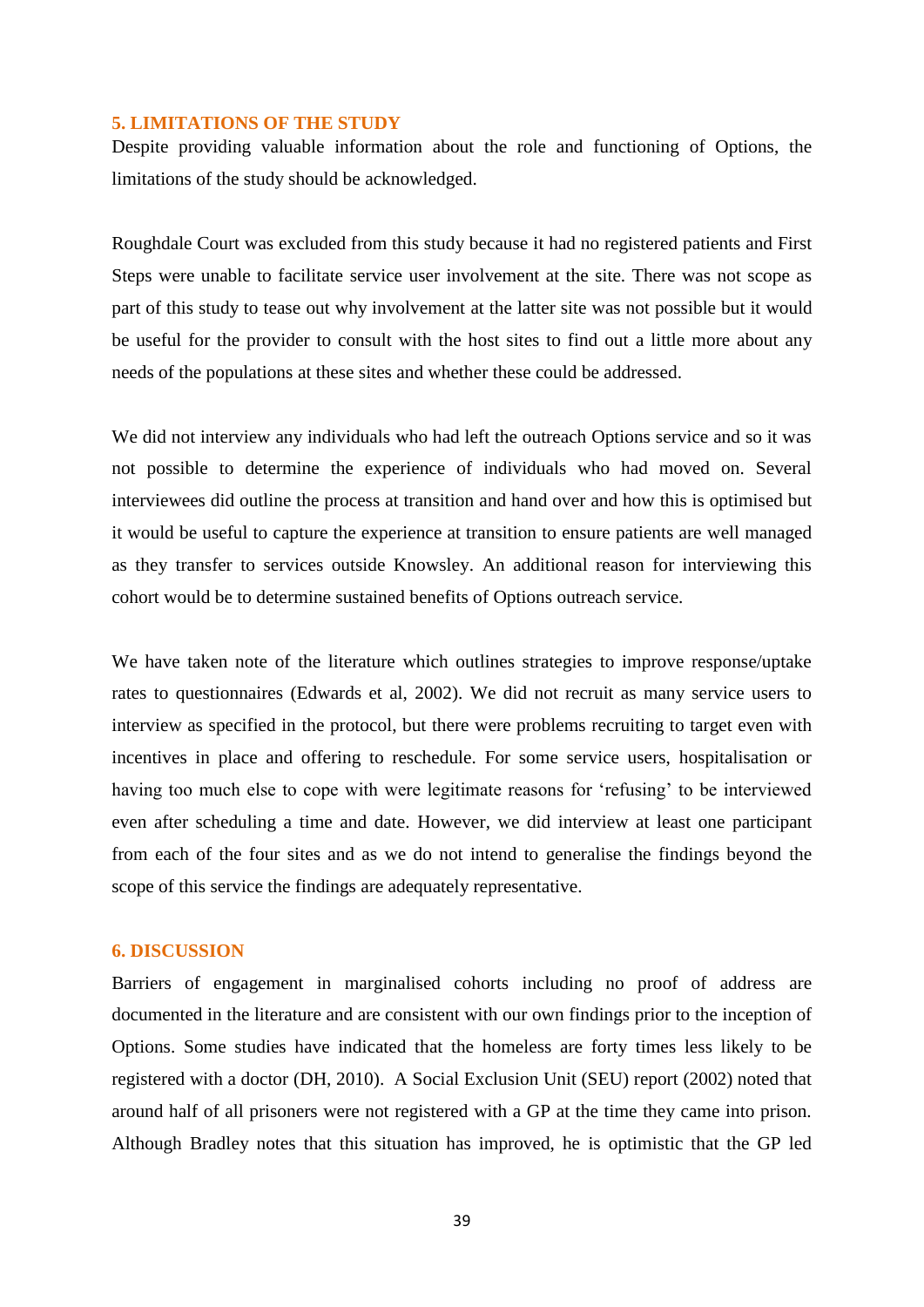clinics proposed by Darzi would improve access without the necessity for registration. With such facts in mind, one of the key aims of Options is to provide fairer access to services. Fittingly, our respondents felt that Options satisfied many of the deficiencies of mainstream provision in enabling more inclusive and equitable access to an integrated primary health and social care service pathway with signposting and seamless onward referral to other services as appropriate. The only exception to this were the delays experienced in being seen by some specialised mental health services even though Options had made a referral.

The evidence base points to a greater burden of ill-health in the populations served by the Options outreach service. The Bradley report (2009), as previously quoted sets out the prevalence of psychiatric problems in the prison population. The SEU reported that 70% of female prisoners were affected by 2 or more mental disorders, which is 35 times greater that of the general population (SEU, 2002). Typically, populations that sleep rough or have ever slept rough or have stayed in hostels are more likely to suffer from premature mortality and suffer a disproportionate burden of morbidity when compared to the general population (DH, 2010). Furthermore, the homeless have a tendency to present at crisis and to access/need more costly emergency rather than primary services. Hospital Episodes Statistics (HES) indicates that the length of stay (LOS) is typically longer 6.2 as opposed to 2.1 days in an equivalent non-homeless population (DH, 2010). Our study revealed examples of poor physical and mental health, which had sometimes remained undiagnosed or "neglected" in both adults and children. It identified possible explanations for barriers of engagement with health care e.g. fear of disclosure in the domestic violence population which fit with the previous evidence (Women"s Aid, 2009). It is therefore encouraging, that in a generic sense Options was characterised as a service which mobilised and built up trust with the populations served. It also offered continuity and flexibility of service [e.g. responsive to crisis points/nipping problems in the bud] and sought a more holistic understanding of the individual not just addressing their co-morbidities. The latter is important since that we know that the homeless for example will not seek healthcare until a critical point because their health needs are eclipsed by other burdens (DH, 2010). A more direct response employed by Options to encourage better outcomes was the utilisation of health care navigators. Policy documentation outlines that the navigator role is designed to support and equip individuals through the implementation of the (already agreed) care planning process, to advocate on their behalf and ensure compliance with medications, interventions and referrals (DH, 2008).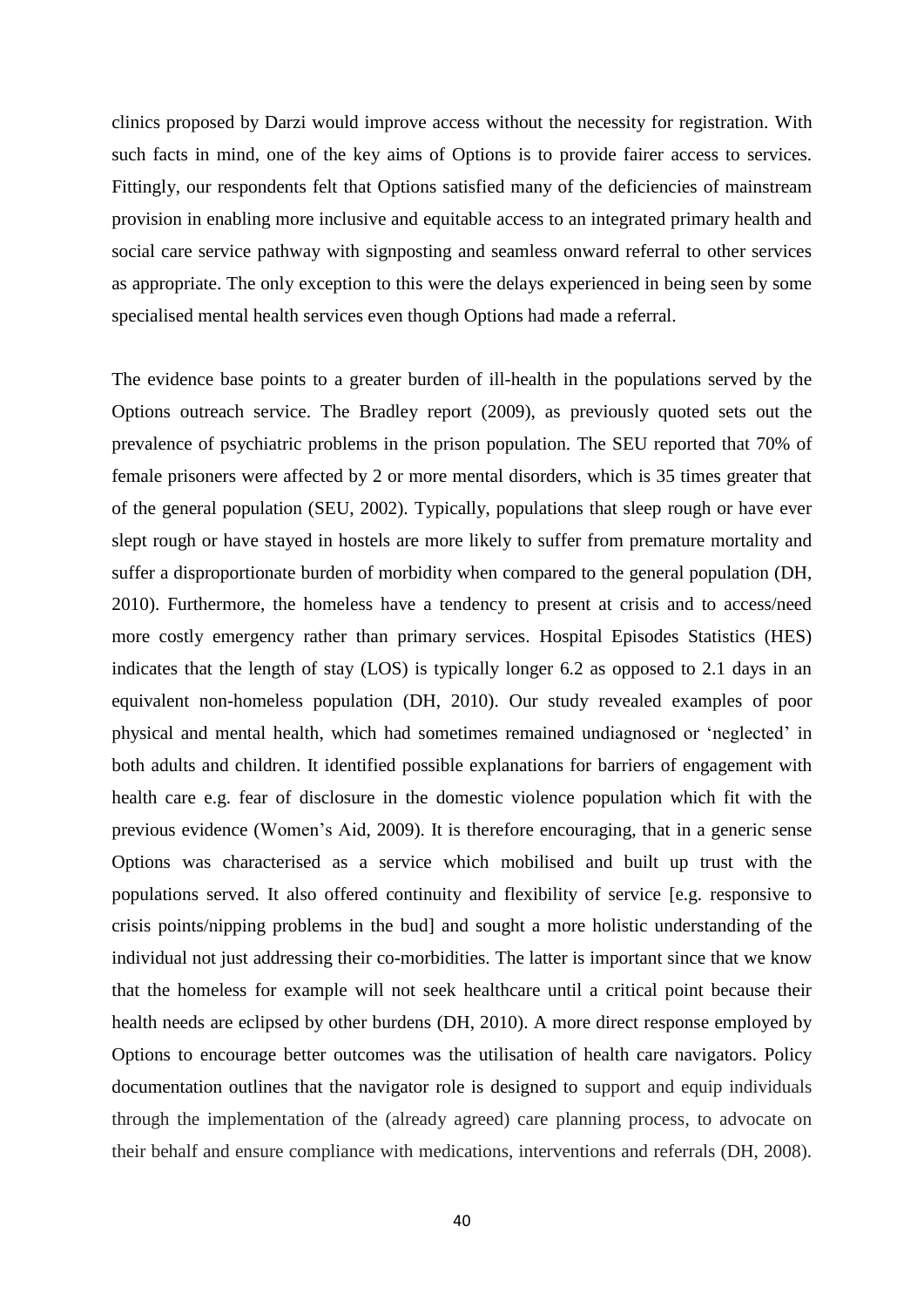Examples of such practice were identified here and the navigator role was viewed by professional stakeholders as a pivotal part of the skill-mix.

The interdependence between health on the one hand and the social dimensions of our lives on the other is clearly established. The literature outlines the complexity of these antecedents since mental health (Craig et al 1996) and/or alcohol and drug dependency (Wincup et al 2003) may be present before homelessness. It is now commonly accepted that in many cases ill-health pre-exists and maybe part of the transition to homelessness (DH, 2010). Acknowledging and understanding these complexities is one part of the solution. Equally fundamental is the joint working with other stakeholders to enable the co-management of health and social issues. Poor inter-agency working is a common theme in the literature (Bradley, 2009) and was a feature pre-Options. However, "Care is care is care" for the person in need as patients are not interested in divisions between "primary and "secondary", 'upstream' and 'downstream' (NHS Future Forum, 2011). It was of note here that professional stakeholders cited the benefits of integrated, co-ordinated and harmonised working arrangements across the social/health care interface. At slight odds with this finding was the situation in the probation setting, where a working partnership with Options at the grassroots level was sometimes less obvious. This reflects the position nationally where partnership between health and criminal justice is relatively new and needs to be developed further (Bradley, 2009 and NHS Hertfordshire, 2011).

The outreach service offered real benefits for service users and was closely linked to NHS agendas around offering personalised care. Including;

- giving patients greater convenience and flexibility
- valuing and working with their choices around health decision-making and
- mobilising, enabling and empowering them to take more control over their care

Options stakeholders provided tailored health care at a number of levels including recognising that the priorities of clinicians and priorities of the individual were not always compatible so getting a job might be the individual"s priority above dealing with their health. Nonetheless, in the case of offenders, where physical and mental health issues are not adequately addressed then it becomes more difficult for individuals to make the best use of education and training which can then influence their re-offending (SEU, 2002). Equally,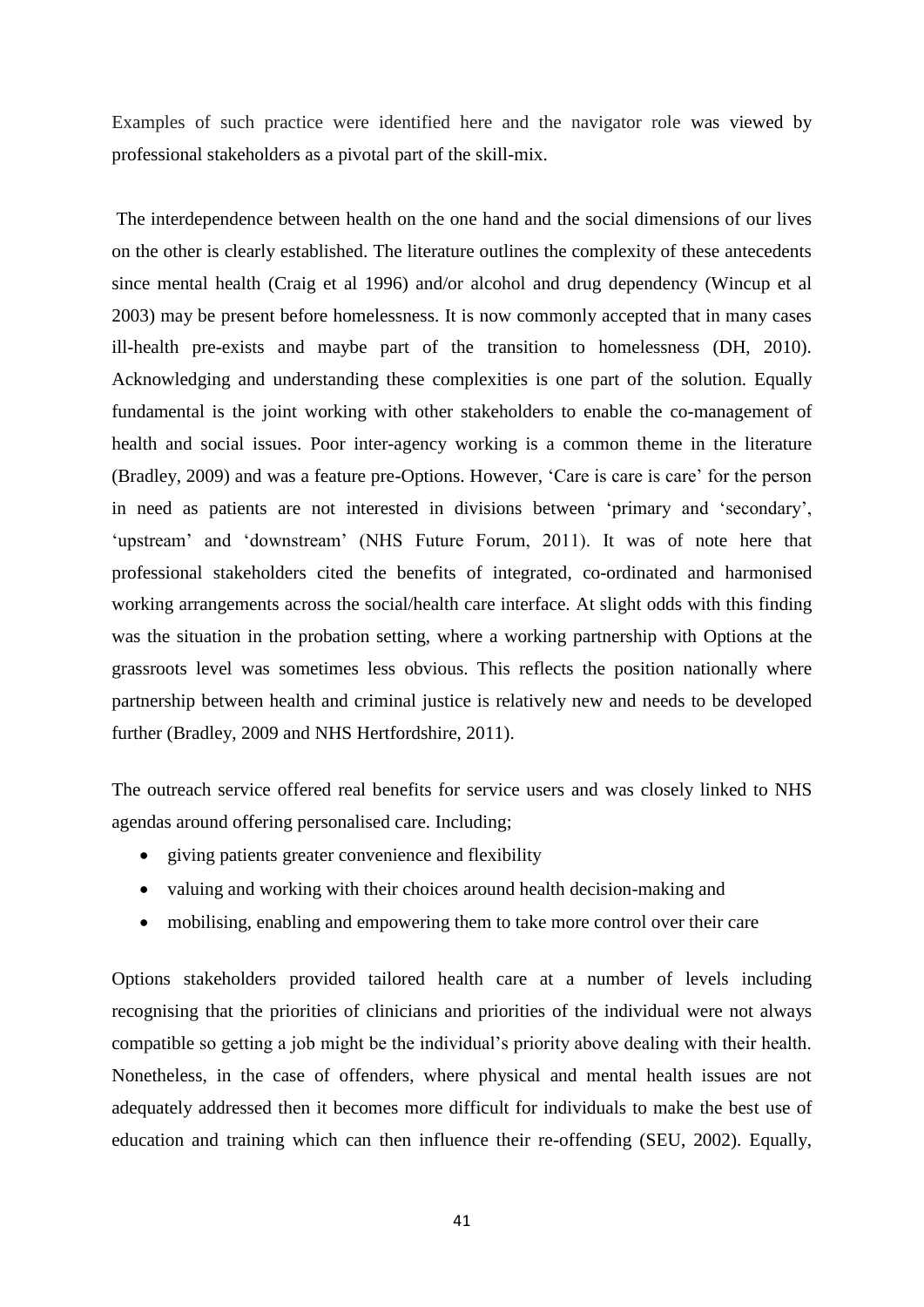addressing mental health problems may make gaining and keeping meaningful employment more likely (Bradley, 2009).

Although many service users were described by some stakeholders interviewed here as having high and complex need, they were also represented as co-producers not just passive recipients of health care and individual choices were taken into account and respected. This was particularly important since one the objectives of the service was to integrate back into mainstream services. On the other hand, Options did advocate and negotiate on behalf of certain individuals to facilitate uptake of services.

# **7. RECOMMENDATIONS AND WAYS FORWARD**

- There is an opportunity to optimise integrated offender management in the probation setting and as part of that to generate greater awareness of the reach and the potential of Options. It is important that the staff in the probation setting work very closely with the Options staff to allow this to occur. Suggestions that may assist this process are 1. Including information on Options within the probation induction process; 2. Regular inputs at staff/team meetings.
- Providing more choice in terms of gender of GP and clinic sessions is a suggested improvement. It is vital to explain to service users the differences between the registered and non-registered service and what individuals may expect at key points on the pathway e.g. when waiting for a referral or when exiting the pathway to move to a geographical location not covered by Options. The service needs to explicitly publicise the mechanisms whereby service users may record any dissatisfaction with the Options service.
- Options has plugged gaps in service and met some of the needs of several disadvantaged groups. The impact on unmet need should be taken into account if the service were not available.
- It is important to consider how to disseminate the key messages from the study to participants, stakeholders within Options and at the outreach organisations and the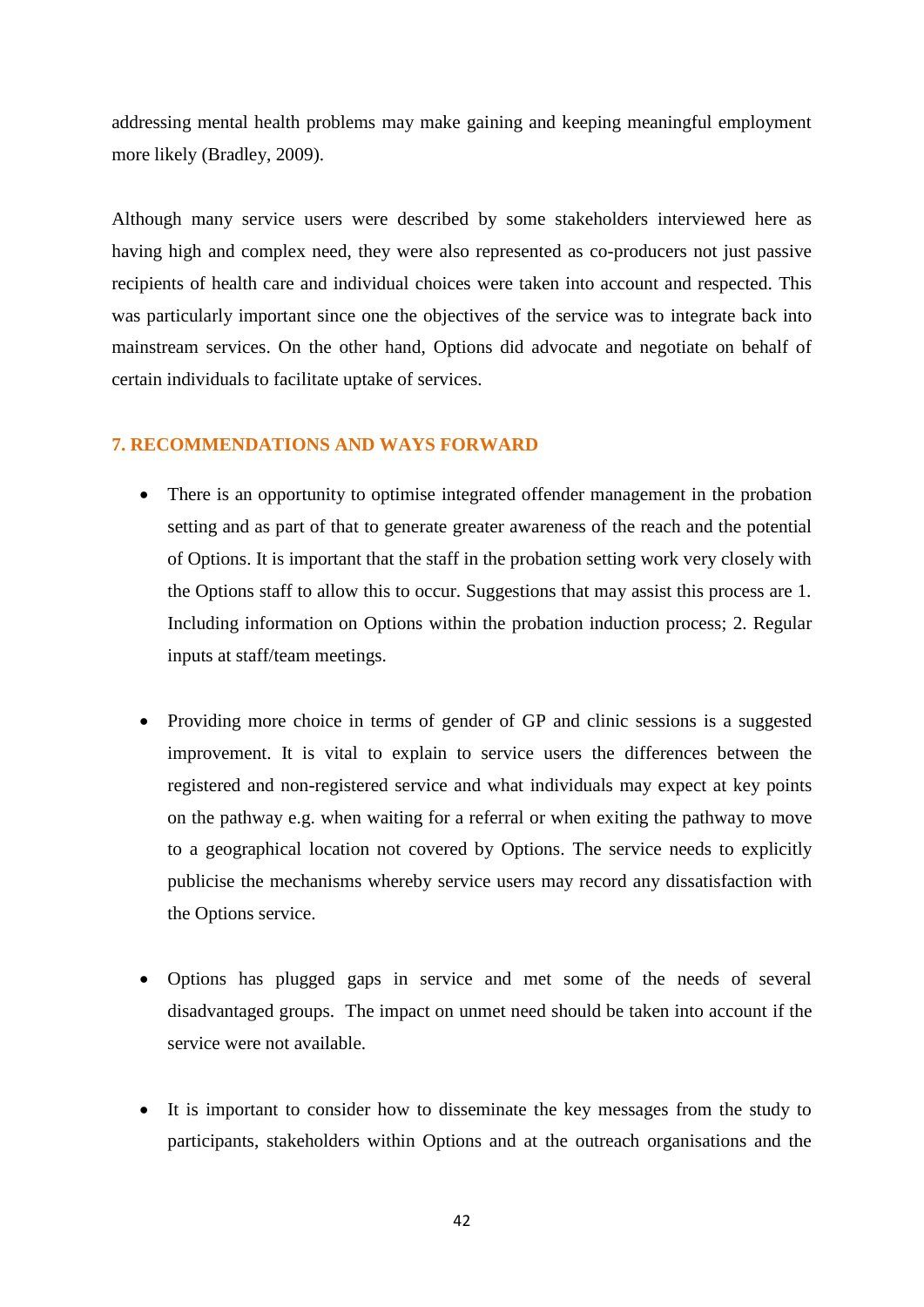wider footprint. Equally, it is important to consider how to translate them into service development.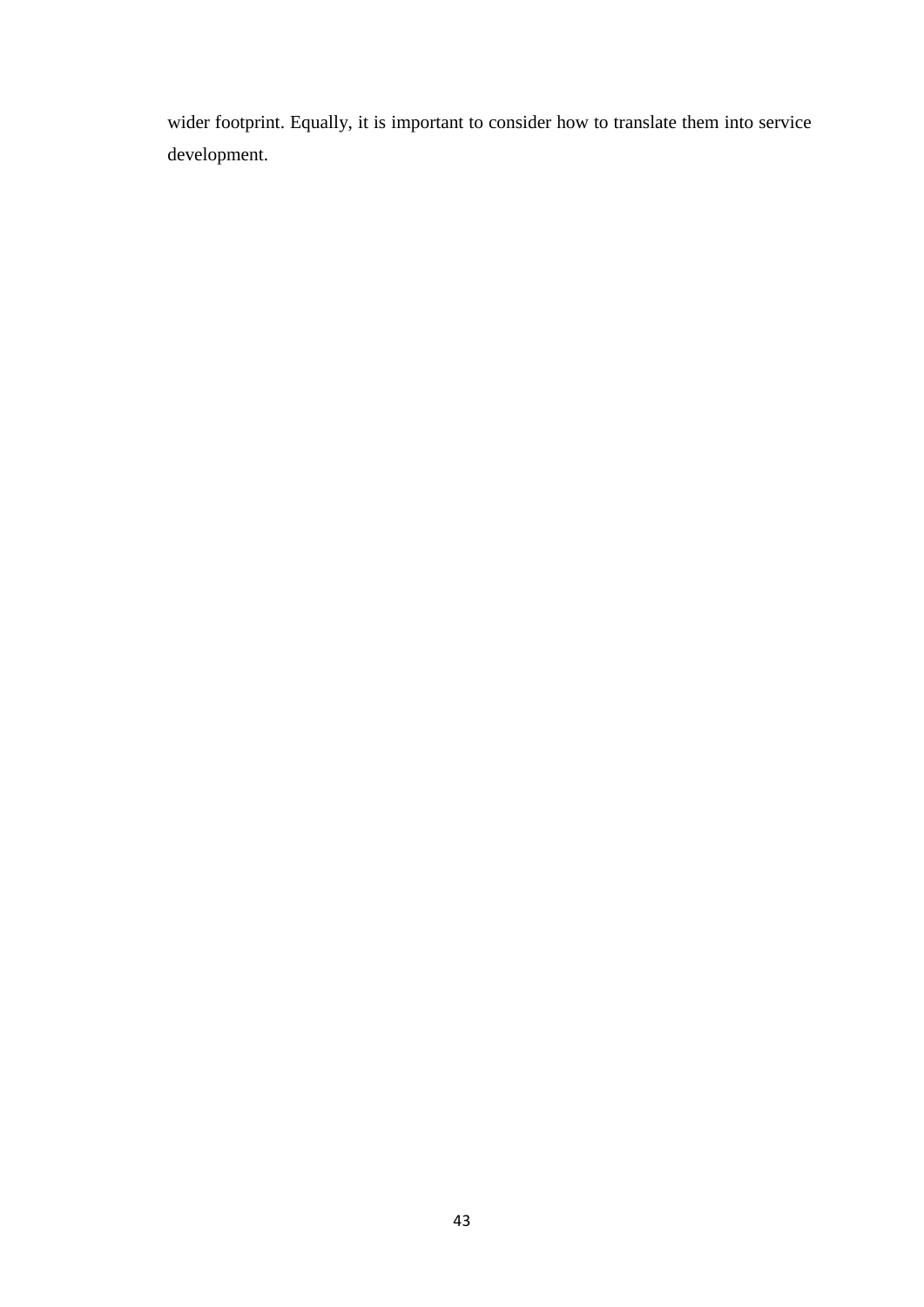# **REFERENCES**

Bradley K. (2009) *The Bradley Report: Lord Bradley"s review of people with mental health problems or learning disabilities in the criminal justice system*. London: DH.

Craig T. et al. (1996) *Off to a bad start: A longitudinal study of homeless young people in London.* London: Mental Health Foundation.

Davies P. (2010) Darzi centres: an expensive luxury the UK can no longer afford? *BMJ* [www.bmj.com/content/341/bmj.c6287 accessed 4 April 2012](http://www.bmj.com/content/341/bmj.c6287%20accessed%204%20April%202012)

Department of Health. (2008) *High quality care for all: NHS Next Stage Review final report*. London: DH.

Department of Health. (2008) *Care navigator/Conductor role: Delivering Healthy Ambitions*. London: DH

Department of Health. (2010) *Healthcare for single homeless people*. London: DH

Department of Health. (2011) *Commissioning services for women and children who experience violence or abuse – a guide for health commissioners.* London: DH

Edwards P. et al (2002) Increasing response rates to postal questionnaires: systematic reviews. *BMJ*; 324:1183: 1-9.

Heyworth J. (2010) Flawed assumptions have hampered emergency care *BMJ* 34: 10.1136/bmj.c6852 (Published 30 November 2010)

Iacobucci G. (2011) Flagship Darzi centre faces closure. *Pulse* http://www.pulsetoday.co.uk/newsarticle-content/-/article\_display\_list/12579721/flagshipdarzi-centre-faces-closure

accessed 4 April 2012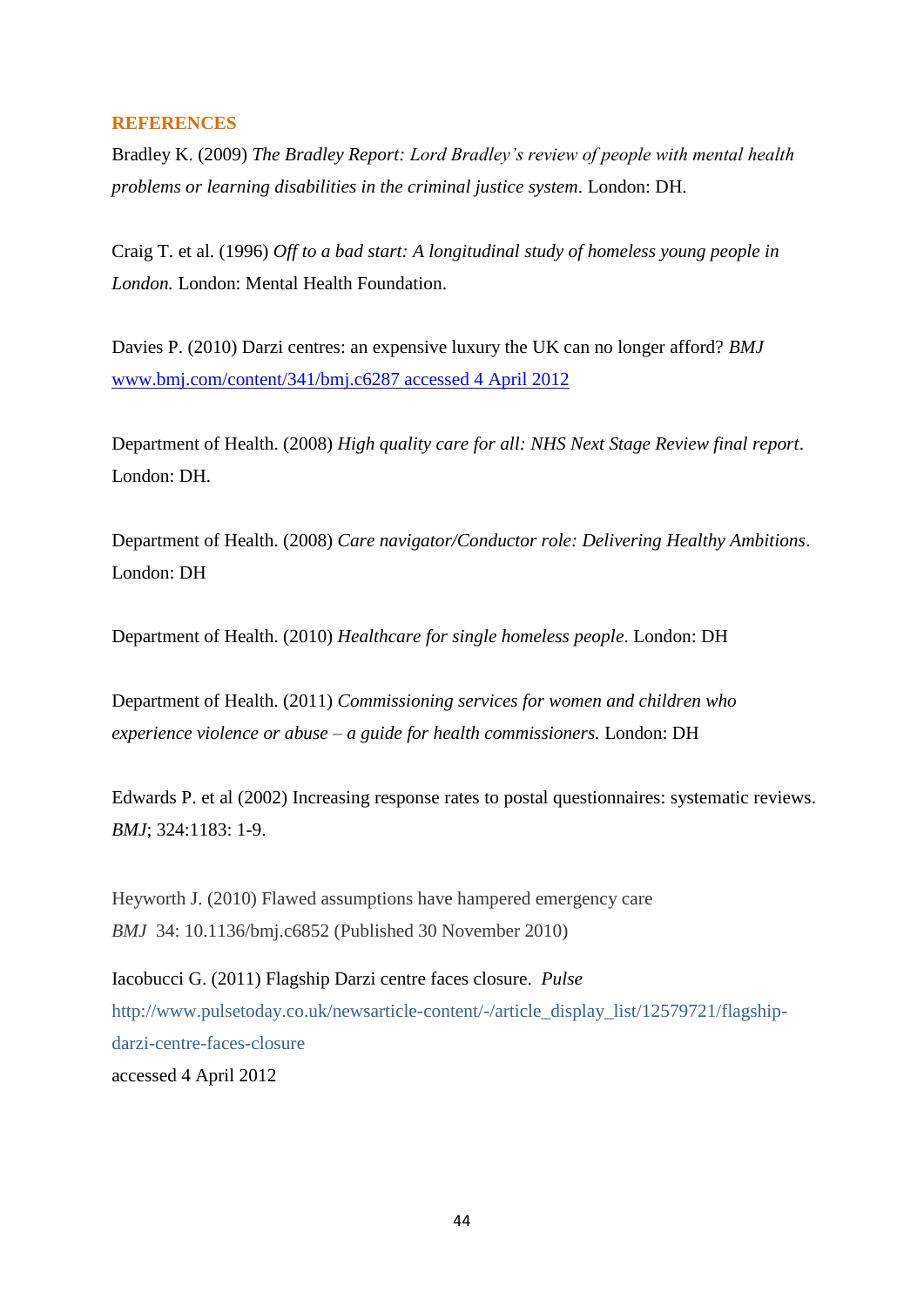McNicholl A. (2012) RCGP to recruit independent panel of GPs to review controversial Darzi centre case. *Pulse* [www.pulsetoday.co.uk/newsarticle-content/-/article\\_display\\_list/13579595/rcgp-to-recruit](http://www.pulsetoday.co.uk/newsarticle-content/-/article_display_list/13579595/rcgp-to-recruit-independent-panel-of-gps-to-review-controversial-darzi-centre-case%20accessed%204%20April%202012)[independent-panel-of-gps-to-review-controversial-darzi-centre-case](http://www.pulsetoday.co.uk/newsarticle-content/-/article_display_list/13579595/rcgp-to-recruit-independent-panel-of-gps-to-review-controversial-darzi-centre-case%20accessed%204%20April%202012) accessed 4 April 2012

NHS Hertfordshire. (2011) *A Health Needs Assessment of the Hertfordshire Probation Trust Caseload*. Welwyn Garden City: NHS Hertfordshire.

National Future Forum. (2011) *Integrated care: what do patients, service users and carers want?* http://www.nationalvoices.org.uk/sites/www.nationalvoices.org.uk/files/what patients want [from\\_integration\\_national\\_voices\\_paper.pdf](http://www.nationalvoices.org.uk/sites/www.nationalvoices.org.uk/files/what_patients_want_from_integration_national_voices_paper.pdf) accessed 21 May 2012

Pope, C. et al (2000) Qualitative research in healthcare: analyzing qualitative data. *BMJ;* 320: 7227: 114-116.

McKeown H (2011) Trust me, I am much better value than a Darzi centre

[http://www.pulsetoday.co.uk/comment-blogs/-/blogs/13177723/trust-me-i-am-much-better](http://www.pulsetoday.co.uk/comment-blogs/-/blogs/13177723/trust-me-i-am-much-better-value-than-a-darzi-centre)[value-than-a-darzi-centre](http://www.pulsetoday.co.uk/comment-blogs/-/blogs/13177723/trust-me-i-am-much-better-value-than-a-darzi-centre) accessed 16 June 2012

Ritchie J & Spencer L. (1994) *Qualitative data analysis for applied policy research* (Bryman and Burgess, eds) *Analysing qualitative data* London: Routledge, 1993: 173-194.

Safer Knowsley Partnership (2011) *Domestic Abuse Reduction Strategy 2009-2011*. Knowsley: Safer Knowsley Partnership.

Social Care Institute for Excellence. (2008) *Seldom heard: Developing inclusive participation in social care.* London: SCIE.

Social Exclusion Unit. (2002) *Reducing re-offending by ex-prisoners*. London: SEU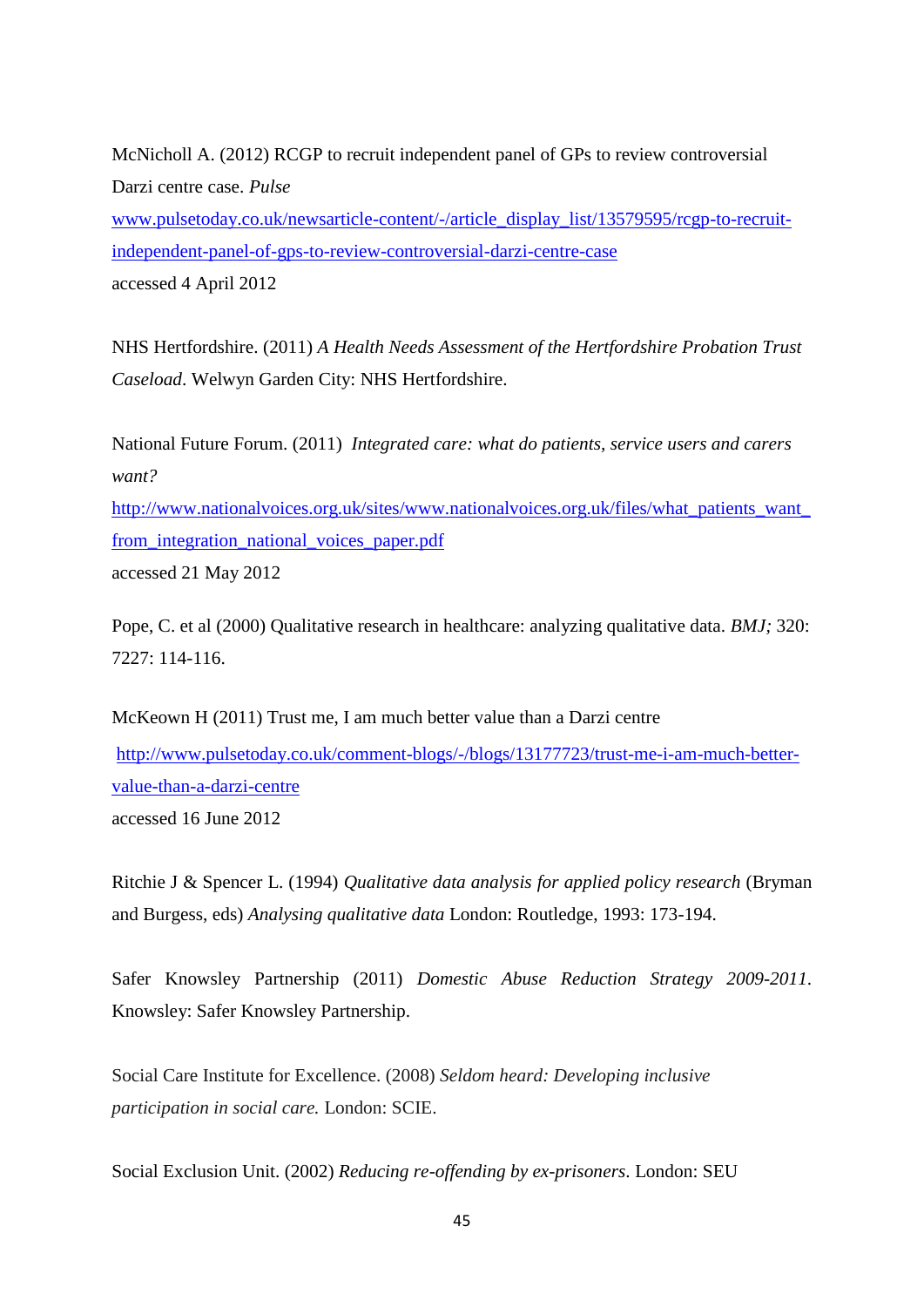Wincup, W. et al. (2003) *Youth Homelessness and Substance Use*. Home Office Research Study 258. London: Home Office.

Women"s Aid (2009) National Service Standards for Domestic and Sexual Violence Core Standards. Women"s Aid

www.womensaid.org.uk/**core**/**core**[\\_picker/download.asp?id=2107](http://www.womensaid.org.uk/core/core_picker/download.asp?id=2107)

accessed 16 June 2012